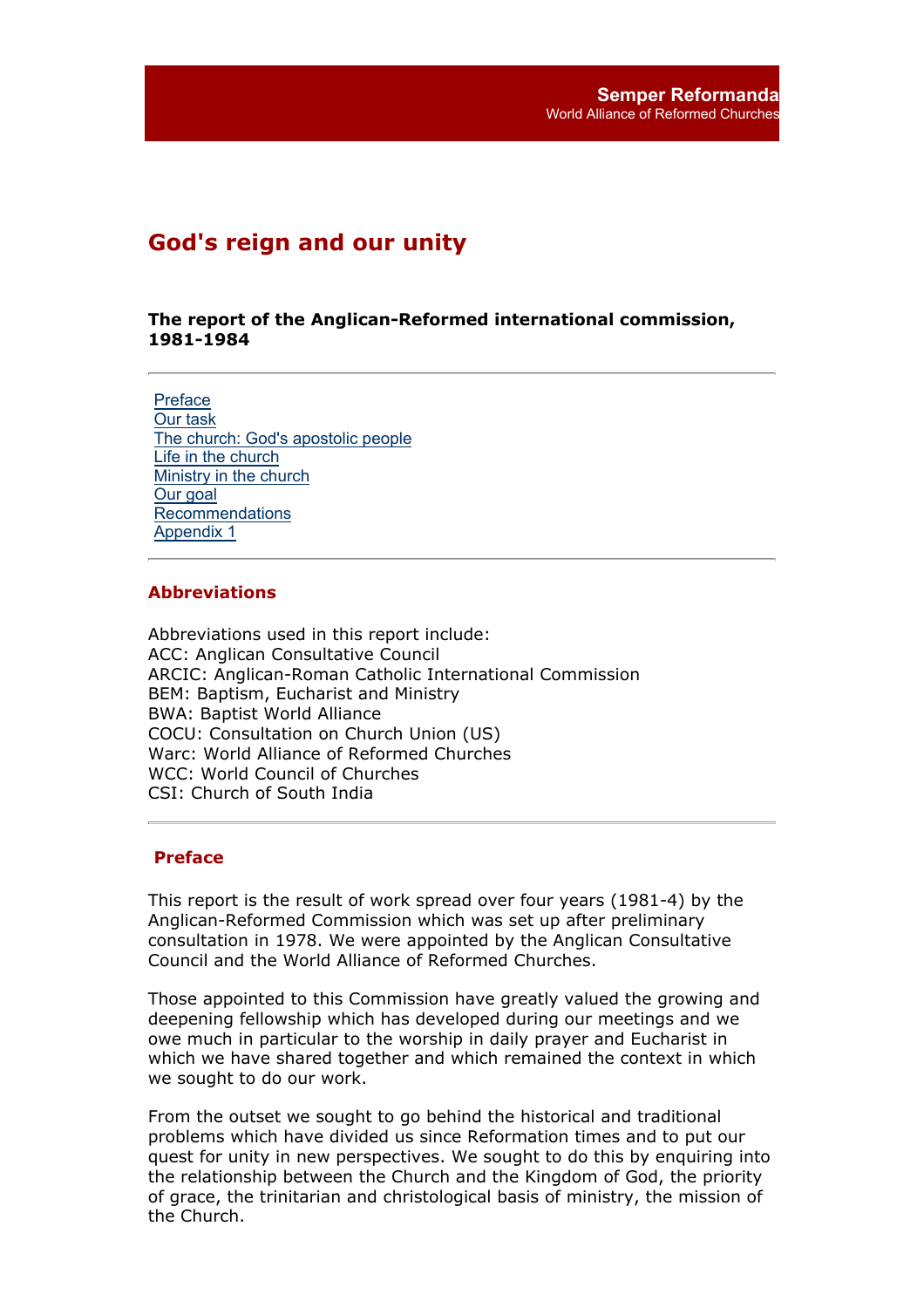We were fortunate in having in our membership representatives from Africa and Latin America and in being reminded by them that the divisions and differences that stemmed from the Reformation are not felt to be as important in many regions of the world as the divisions between rich and poor, black and white, men and women.

We were aware that our membership was not representative of Continental Europe or Asia, and was entirely male. Nevertheless we hope our findings will prove to be sensitive to the wide varieties of situations in which our member churches find themselves. A single report cannot, of course, do justice to every local situation but we hope groups will find in the report things to challenge them, and that they will also be aware of factors that are inadequately handled by us.

In submitting this report, we recommend that, in receiving and studying it, members of the Anglican and Reformed traditions will discuss this not only between themselves but where possible with other traditions too.

In our earlier meetings we were greatly helped by the Revd Dr John Huxtable who was the first co-chairman for the Reformed side and we regret that health reasons compelled him to resign from the Commission.

We should wish to thank also the Revd Richmond Smith, Theological Secretary for the World Alliance of Reformed Churches until 1983, who acted as co-secretary and who was succeeded by the Revd Dr Alan Sell for our final meeting.

We are indebted to our Anglican secretaries, the Revd David Chaplin who served us in the preliminary stage and the Revd George Braund who was with us throughout the four years of our Commission's life.

A special word of appreciation is due to Deirdre Hoban, Vanessa Wilde of London and Colette Jacot of Geneva who served our meetings so efficiently in the secretarial office.

#### **Co-chairmen**

John Tinsley, Bishop of Bristol Anglican Consultative Council January 1984, Woking, England

Roy F Wilson United Church of Canada World Alliance of Reformed Churches

#### **Our Task: Origins of the present report**

1 The World Alliance of Reformed Churches (Warc) represents 157 churches with about seventy million members. The Anglican Consultative Council (ACC) represents 27 provinces with about sixty-five million members. There are some parts of the world where only one of these two families of churches is represented. In Uganda and Tanzania, for example, there are large Anglican churches but no Reformed. In many countries of Europe, and in Indonesia, there are strong Reformed churches but few, if any, Anglicans. But there are large parts of the world where the two live side by side. Their distinctive and divergent styles of life and witness were developed during the struggles of the Reformation in Europe, and reflect the circumstances of that time and place. Now, four centuries later, they have become world communions. Both are committed to the ecumenical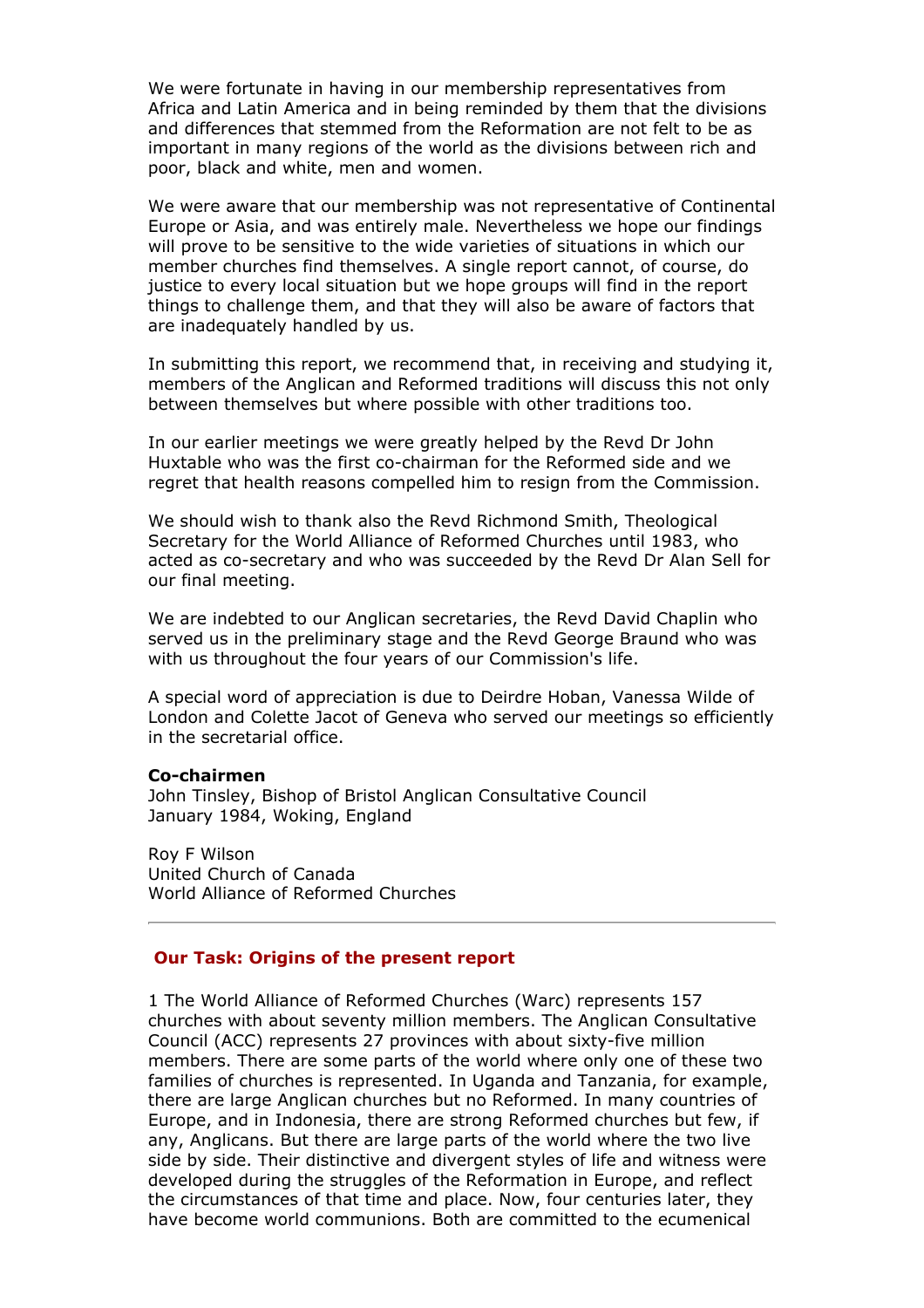movement and have taken a leading part in it. Both have long been involved in discussions with each other and with other churches, in negotiations for union and - in the Indian sub-continent - in the formation of united churches.

2 These facts, and especially the fact that certain Anglican and Reformed churches have been actually united and now form together large and growing churches covering the whole of the Indian sub-continent, place our two communions in a relationship with each other which implies an obligation to press towards fuller unity. Both communions had their origin as distinct entities in the events of the Reformation, but both confess themselves part of the one catholic Church, even though there are important differences between them in the ways they understand their continuity with the pre-Reformation Western Church. We are agreed that the unity we seek must be that of all Christian people, and it follows that "the test of all local schemes of union is that they should express locally the principle of the great catholic unity of the Body of Christ' (Church of South India, Basis of Union, para. 1). But since that ultimate aim cannot be achieved in one leap, it is proper to ask that churches should at all times be ready to look for opportunities for small advances towards it. We believe that our two communions, within the wider fellowship of the universal Church, are well placed to take such steps in the many parts of the world where our member churches live side by side. We offer this Report in the hope that it will serve to encourage and guide such steps.

3 During the last 60 years Anglican and Reformed churchmen have taken a full part in multilateral discussions of the matters of faith and order which divide them, and have shared in the production of the recently published joint statement on "Baptism, Eucharist and Ministry' (1982). Both have also been involved in bilateral conversations. The Warc has had such conversations with Lutherans, Baptists and Roman Catholics, and is exploring the possibility of dialogue with the Orthodox, Mennonites, Methodists and Churches of Christ (Disciples). Anglicans have had extensive dialogue with Lutherans, Old Catholics, Orthodox and Roman Catholics - the last of these having produced its "Final Report' in 1982. A list of the major publications arising from these conversations is given in Appendix 1.

4 In spite of all this activity, and in spite of the achievement of full organic union in North and South India, Pakistan and Bangladesh, recent years have seen a series of failures and disappointments in the quest for unity between our two communions. Plans for organic union between Anglican and Reformed churches which at one time seemed very promising have collapsed in Nigeria, Ghana, Sri Lanka, the Sudan, Canada, Australia and New Zealand. The United States Consultation on Church Union (COCU) has been at work for more than twenty years and has been obliged to move from the search for full organic union to exploring the idea of a covenant as a first stage, but progress towards this intermediate goal is uncertain. Proposals for covenanting in England and New Zealand have failed, and those in South Africa have suffered a serious setback. Committed as our two communions are to the quest for visible unity, we are bound to feel disappointed by this record of failure.

5 Accordingly the Warc and the ACC decided to call the first international consultation between the two bodies. A preliminary meeting was held in 1978, and subsequently four residential meetings of five to seven days each were held from 1981 to 1984. All of these meetings took place at St Columba's House, Woking, England. Throughout the meetings the members were able to share together in eucharistic worship and in morning and evening prayer according to the several traditions of our two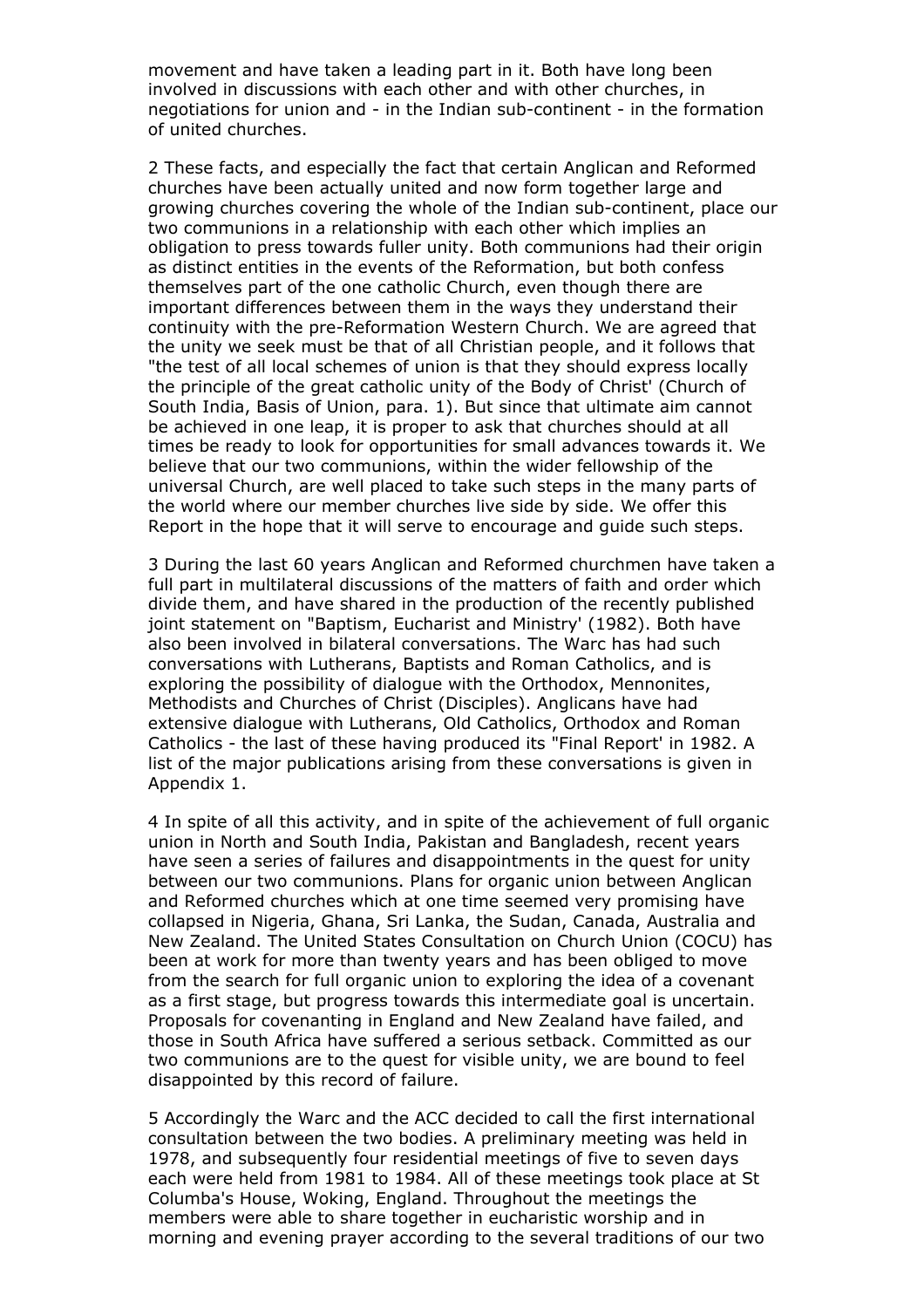communions. This shared worship has been of fundamental importance for the work of the commission. It is only as we meet in adoration of our one Lord that our minds are drawn into unison. It is necessary to make this point clear at the outset since, in our view, the fruitfulness of the Report will depend in large measure on the extent to which its examination and reception in the member churches takes place within the same ambience of worship.

### **What keeps Anglicans and Reformed apart?**

6 Anglican and Reformed churches have found it possible to come together in united churches and to develop a common life in which both traditions could continue to play a part. Although representative theologians of both communions have been able to agree on the terms for proposed unions covering the matters of faith and order which have divided us, nevertheless, as we have seen, in most of the world these verbal agreements have not been enough to create unity. Is it possible to identify the factors which are still, apparently, stronger than the theological agreements which have been reached in some places? No doubt these factors are as varied as human nature itself, but some which are common to many situations can be listed even though they may apply in very different degrees in the many different places where our churches live and work. There are, of course, many controversies which occur within both our communions as well as between them. Some of these arise from the diversities of insight which will always characterize the life of the Church. Others need to be resolved within both our communions. We wish in this Report, however, to look at things which divide our two communions from one another. Some of these are specific to our two communions; others are things which apply generally to the life of churches.

### **Specific obstacles**

7 (a) Our two communions define themselves in different ways, and this makes mutual understanding difficult. Many churches within the Reformed tradition have defined themselves in terms of subscription to a written confession, while those of the Congregational faith and order (many of whom are represented in the Warc), though never reluctant to devise declarations of the faith commonly held among them, have not made confessional subscription into a test of church membership. Anglicans have rather found their identity in a common liturgy and a common adherence to the threefold ministry. The Thirty-Nine Articles of the Church of England do not figure as largely in the self-understanding of Anglicans as the Book of Common Prayer does. In modern times Reformed churches have devoted much time and effort to the preparation of confessional documents restating the faith in contemporary terms, or else (as at Barmen in 1934 and at Ottawa in 1982) declaring heretical certain doctrines or practices. Anglican churches, meanwhile, have laboured to revise their forms of worship in the light of changing situations. Much might be written about the relative importance of these two exercises, and there is much need on each side to reflect on the value of the other. The fact remains, however, that this difference is expressive of a deep divergence of the ways in which the two churches understand themselves, and a correspondingly serious difficulty in understanding the other. The difference separates what belongs together. The danger here is of a kind of "nominalism' - the confusing of form and substance. We have tended, in scholastic fashion, to identify too absolutely our formulations of the truth with the truth as it is in Jesus, and our forms of worship as the definitive ways of participating in him. We have thus judged one another by our outward forms. When the late Pope John XXIII had the courage to say that the substance of ancient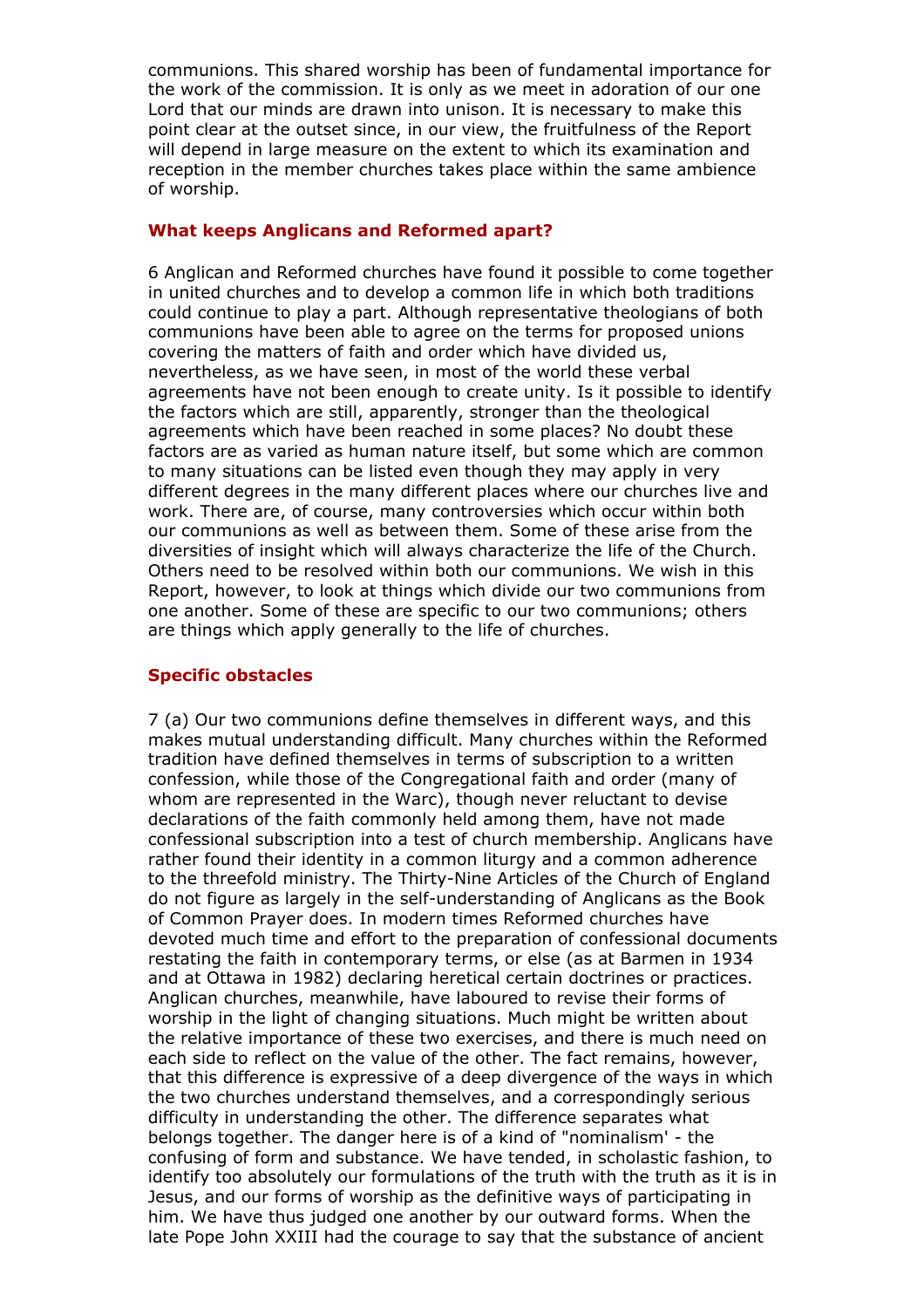doctrine is one thing but our formulations are another, he opened the door for reformation and the reformulation of doctrine, and so for the renewal sought in Vatican II. It was a plea for a "realist' understanding which broke with Tridentine "nominalism' and dogmatism. So, as Anglicans and Reformed, we must look together beyond our rigid formulations of doctrine and forms of worship to the reality of what we are in Christ, so that we may find formulations of doctrine and forms of worship which truly bear witness to the gospel of grace. The Church is *semper reformanda* in the light of Christ and the gospel. We must learn to accept one another for what we are in God's grace, and not simply judge one another by our outward forms, important as these are.

8 *(b)* Both our communions affirm the centrality of word and sacrament in the life of the Church, but the accent falls differently. At their best Anglicans honour the faithful preaching of the word and Reformed have a deep reverence for the sacraments. But it cannot be denied that we habitually fall short of our best, and because we fail in different ways we are very conscious of the failures of the other. Reformed churchmen can point to the meagre quality of some Anglican preaching, and Anglicans can point to the shallowness of some eucharistic practice in Reformed churches.

9 *(c)* The role of the bishop in Anglican piety and churchmanship has no exact parallel in Reformed experience. We are not speaking here of the strictly ecclesiological and theological factors involved in the difference between Anglican and Reformed patterns of oversight. Even when these are reconciled, there remains as a point of real difference the importance given to the bishop as the one who, in a more than functional sense, stands as a personal symbol of the catholicity and apostolicity of the Church. Reformed churchmanship has not developed anything exactly comparable to this, and perhaps it is at this point that one of the deepest emotional barriers to union lies.

10 *(d)* The tradition of the Anglican churches was initially shaped in the sixteenth century by the Elizabethan settlement, and in the seventeenth century by the antagonism created by the Civil War and the Restoration. The world-wide development of the Anglican communion in the eighteenth and nineteenth centuries was intimately connected with the expansion of British imperial power. The fact that the Church of England has thus such intimate relations with the state, and that until recently the Anglican churches in many parts of the world were seen as closely related to the colonial power, has strongly affected relations with other churches. The Reformed churches have had in the past, and still have in Scotland and in some parts of Europe, a comparable (though not identical) bond of union with the state. In the British Isles these close bonds between church and state are still important obstacles to full mutual acceptance, and their consequences in other parts of the world are not irrelevant.

11 *(e)* More subtle, but not less important, are the bonds which tie our two communions to the national feeling and the folk religion of the people to whom we minister. The feeling, in England, for example, that the Anglican form of worship and church order is "the religion of the English people', and in Scotland that the Presbyterian forms similarly embody the proper religion of the Scots is often deep and enduring. English and Scots people who have migrated to other parts of the world have carried these sentiments with them, and they have lost none of their strength on the journey. In North America the different denominational forms tend to be seen as optional varieties of one common religion which is proper to the nation as a whole. In some parts of the Third World, through the accidents of missionary history, membership in an Anglican or a Reformed church is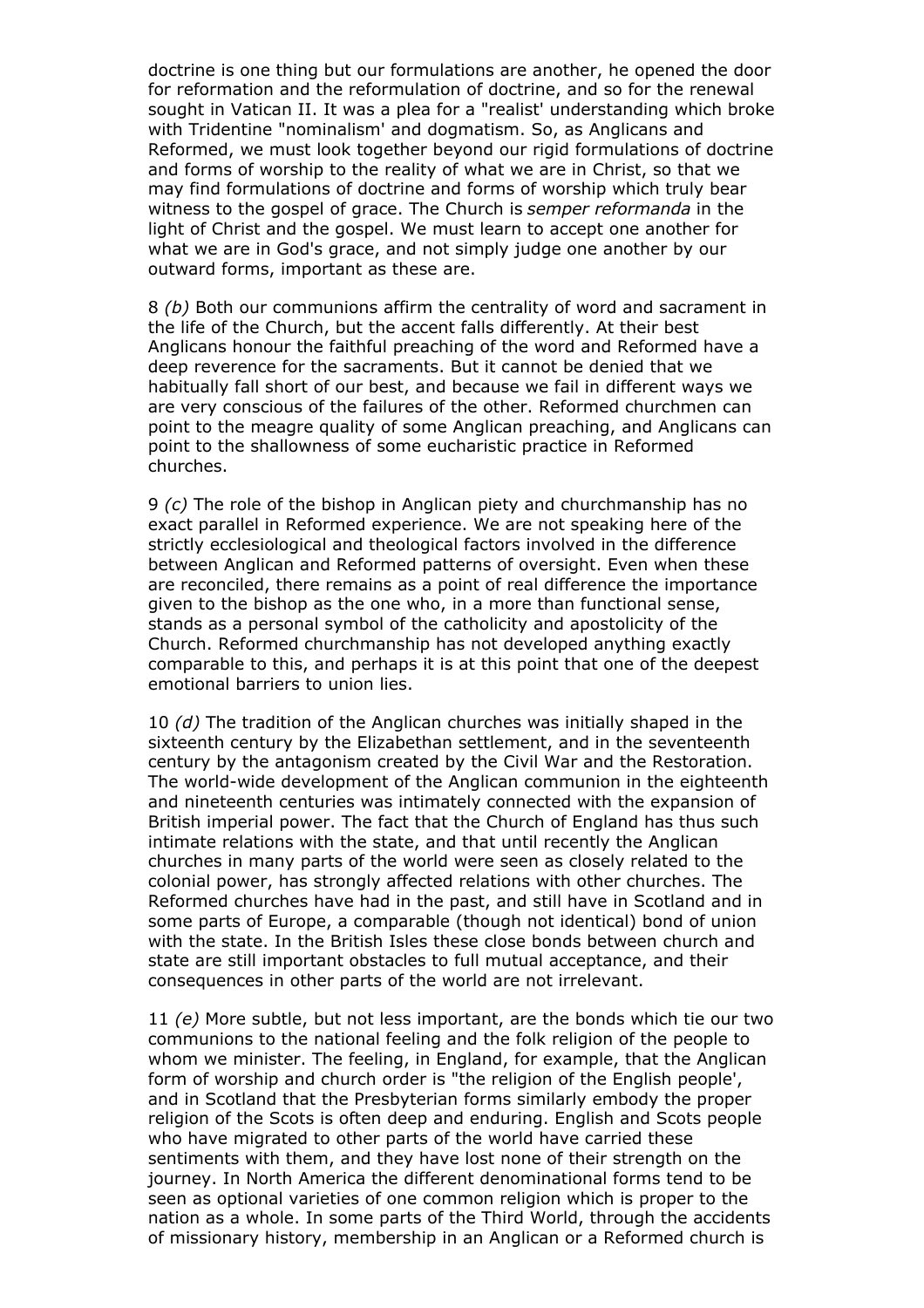intimately related to membership in a particular tribal or ethnic group, and - in such places - the church can be defined as the church of that people more appropriately than as the church of a confession.

# *General obstacles*

12 *(a)* There are obstacles to unity which operate in all encounters between churches and are not confined to the Anglican-Reformed dialogue; they need, however, to be recognized. One of the most important of these is the fear that union means loss of identity. This fear goes very deep. No one becomes a Christian, and no one grows up into mature Christian discipleship except through forms of teaching, worship, practice and piety which have been developed in a particular tradition. Apart from an encounter with Christians nurtured in another tradition, there is no occasion for making a distinction between the substance and the form between the presence of Christ himself and the forms in which he has made himself present to the disciple. In this sense there is a "natural fundamentalism' in regard to the forms of churchmanship which is quite proper. When the encounter takes place with a Christian nurtured in another tradition, there arises the painful necessity of going beyond and behind the received form to a new apprehension of the substance of the presence of Christ himself. This is a kind of fresh conversion. It cannot be easy. It should not surprise us that it is resisted with passionate intensity, because resistance seems to be required by fidelity to Christ as he has made himself known to us in the past. As with all true conversion, this can only be the work of the Holy Spirit, for which we have to pray.

13 *(b)* A further difficulty which besets all moves towards organic union is the widespread and well-grounded fear of large organizations. In spite of many disclaimers, it is widely feared that organic unity will lead to the uniformity which frequently seems to be the inevitable - even if unintended - consequence of large-scale organization. While we cannot admit a dichotomy between "visible unity' and "spiritual unity', we must both insist that a deep spiritual unity in Christ is the necessary precondition of unity of structure, and also devote more effort to the adumbration of structures designed to ensure that "visible unity' does not mean bureaucratically controlled uniformity.

14 *(c)* Among the most pervasive and powerful of all the factors which combine to paralyse the movement towards unity is a false understanding of the nature of the Church and of God's calling to the Church. For too many Christians the Church is seen only in static terms, the religious aspect of society, a home of refuge from the storms of life, a bark to carry the passengers safe into harbour - or rather a flotilla of boats among which each person is free to choose the most attractive. So long as the Church is seen in this way there will be no urgency about the quest for unity. Our Report is written in the conviction that the Church is to be understood in a much more dynamic way, as a pilgrim people called to a journey whose goal is nothing less than God's blessed Kingdom embracing all nations and all creation, a sign, instrument and foretaste of God's purpose "to sum up all things with Christ as head' (Eph. 1.10). It is only in this missionary and eschatological<sup>1</sup> perspective that the question of unity is rightly seen.

# **Christian unity and human unity**

15 From this perspective it is possible to look in a new way at the disappointments and obstacles to which we have referred in the previous section. In the course of our Report we shall suggest ways in which some of these difficulties may be met, but at the outset we must confess that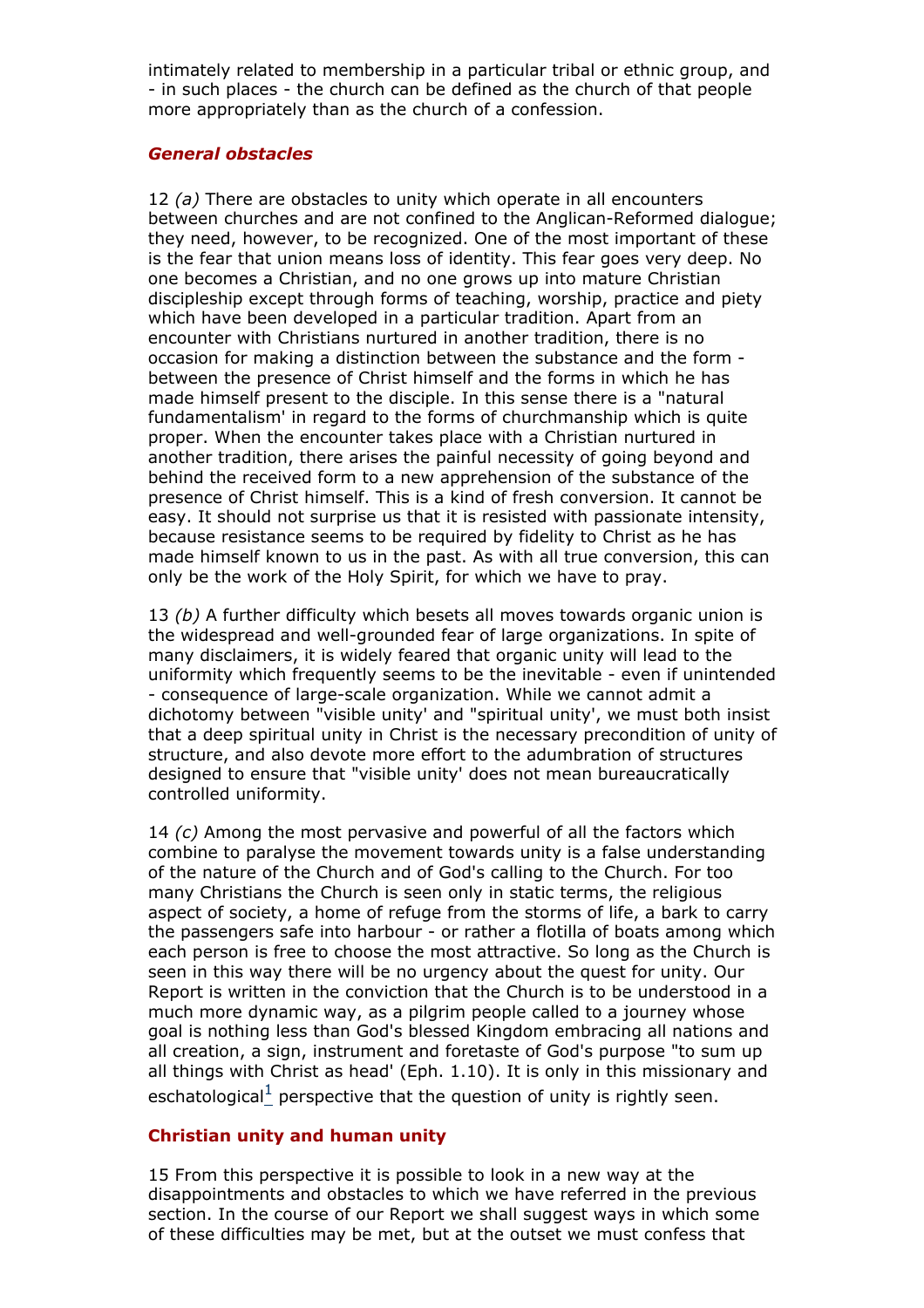many of these arise because of a wrong understanding of the nature and calling of the Church. When the Church is understood as an end in itself and not as a sign and foretaste of the Kingdom, then the quest for ecclesiastical unity is seen as irrelevant to the great issues of God's rule of justice and peace. For, as has to be sadly confessed, the Church itself has often been guilty of complicity in and perpetration of all kinds of injustices to those who - for whatever reason - are pushed to the margins of society. It has sometimes condoned and even called down God's blessing on violence. Too often its theological statements have pretended to a universal truth above all party conflict, but in fact they have reflected the interests of those who wielded power. They have been ideologically tainted.

16 In this situation, it is often said, discussions about the respective merits of bishops and presbyteries are an irrelevance. The unification of these corrupted churches would make matters not better but worse. The real divisions are not the traditional ones of faith and order, but the divisions on issues of justice and peace. The first need, therefore, is that the churches themselves should be liberated from captivity to the interests of the powerful in order to become instruments of liberation for others.

17 These often passionate affirmations must serve to call us back from a false view of the Church to one which is dynamic and missionary. This will mean that our quest for Christian unity is seen steadily in the context of God's purpose to reconcile all people and all things in Christ. According to the Fourth Gospel Jesus said: "I, when I am lifted up will draw all men to myself' John 12.32). The Church is called to be the first-fruits and sign of that promise which is for all mankind. Its disunity is a sin against that promise. Church unity would be a false unity if it were not for the sake of the fulfilling of that promise in all its universal scope. The "Faith and Order' movement was born in the context of a missionary concern. The pioneers of the movement drew their inspiration and their guidance from the prayer of Jesus that his disciples might be one "so that the world may believe' John 17.21). They sought unity not as an end in itself but for the sake of mission. Yet it must be acknowledged that this perspective has sometimes been lost. It needs to be reaffirmed that if we seek for unity among Christians it can only be in order that the Church may become a more credible sign, instrument and foretaste of God's purpose to "unite all things with Christ as head' (Col. 1.19f., cf. Eph. 1.10).

18 If it is wrong to separate the question of church unity from the question of the unity of humankind, it is also wrong and delusive to propose "justice' and "peace' as goals to be sought apart from a shared life in Christ. If "justice' is conceived as an abstract principle, the pursuit of it is a recipe for endless war, because all human beings overestimate what is due to themselves and underestimate what is due to others. Belligerents invariably claim to be fighting for justice. The Christian faith is that God's justice has been made manifest and available in the actual event of Christ's atonement, and that it is here at the cross that it can be received as a gift by faith and become the basis for actual justice among human beings. So also "peace' pursued as an abstract concept can only delude us. The most devastating wars are fought among the promoters of rival programmes for peace. The Christian faith is that God has made peace through Jesus "by the blood of his cross' (Col. 1.20), so establishing the one valid centre for the unity of the whole human family. But these statements are mere words unless they are embodied (even if only provisionally) in a visible community in which the righteousness of God and the peace of God are actually known and experienced in reality - even though it is only a foretaste of the full reality. The Church is not authorized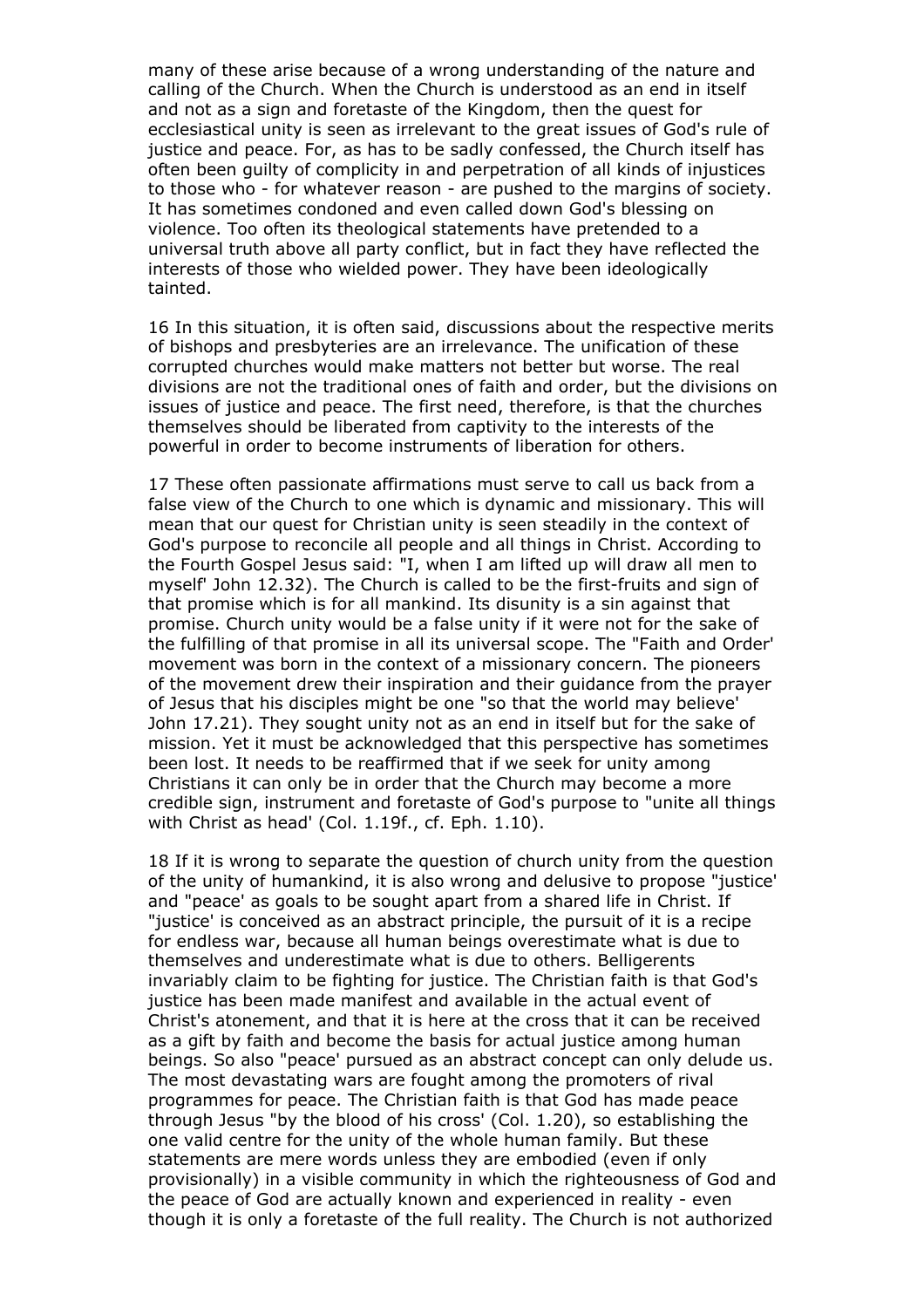or empowered to represent a justice and a peace other than the justice and peace offered to the world in the atoning work of Christ. But it contradicts its own nature and calling when its members are unable to live together in a reconciled fellowship. Concern for the unity of all humankind is the only proper context for the quest of church unity; it is not a reason for abandoning that quest.

# **A wider perspective**

19 It may help the reader of this Report to understand its main thrust if we record how we came to put together our dual concern for the unity of the Church and for the unity of humanity. The initial approach of our European and North American members was to look again at the theological and sociological factors which have kept our Churches apart (see, for example, paras. 6-14 above). Such topics as "Establishment' in England and "Subscription to Confessions' in the Reformed Churches of Great Britain, have too often been examined politically and ecclesiastically rather than theologically and pastorally. This has impeded ecumenical advance, the phrase "National Church' being so differently understood in diverse denominational settings.

20 The Commission was made very conscious of the need to distinguish the purely cultural and political factors in the traditions of separated Anglican and Reformed Churches. The disentangling of some of these factors gave a new reality to the Commission's task, helping us to focus more clearly on the biblical and theological basis for the exchange of views, and so to follow a properly theological line in the faith and order discussion.

21 These theological and sociological factors had their sources in Europe and North America; but it was disturbing to recognize just how many of the ecclesiastical, political, social and national tensions and misunderstandings, which affect relationships among our member churches in the United Kingdom churches, had been exported to territories of the British Commonwealth and elsewhere, affecting indigenous churches, both Anglican and Reformed, in such areas. These inherited prejudices and divisions still cause perplexity and leave traces of strain and antagonism in many Third World churches.

22 The initial approach of those coming from Anglican and Reformed churches in the Third World, to serve on this small international group, was to stress the seeming irrelevance of many traditional discussions on Christian unity and Church reunion in the face of the desperate social problems facing their countries. From South Africa we were warned of new and perhaps graver threats to the unity of the Churches based on racial discrimination, and from Latin America we were made aware of the divisions between Christians, some supporting oppressive systems and others opting for the struggle to end them. The North Americans warned of sexual discrimination in the Church. The plea of our members from the Third World was to make "orthopraxis' the significant issue between divided Churches, notably the position taken by individual Churches on the issue of apartheid in Southern Africa. Agreement on Christian principles and practice was presented as the first priority in bringing Churches together. A response to this Third World sense of urgency over "orthopraxis' in a threatened world introduced a salutary note of realism into the discussions, and led the participants to take a fresh look at priorities in the ecumenical movement.

23 All this meant a new emphasis on the unity of the human race as the goal of the Christian gospel, with the Kingdom of God restored as a focus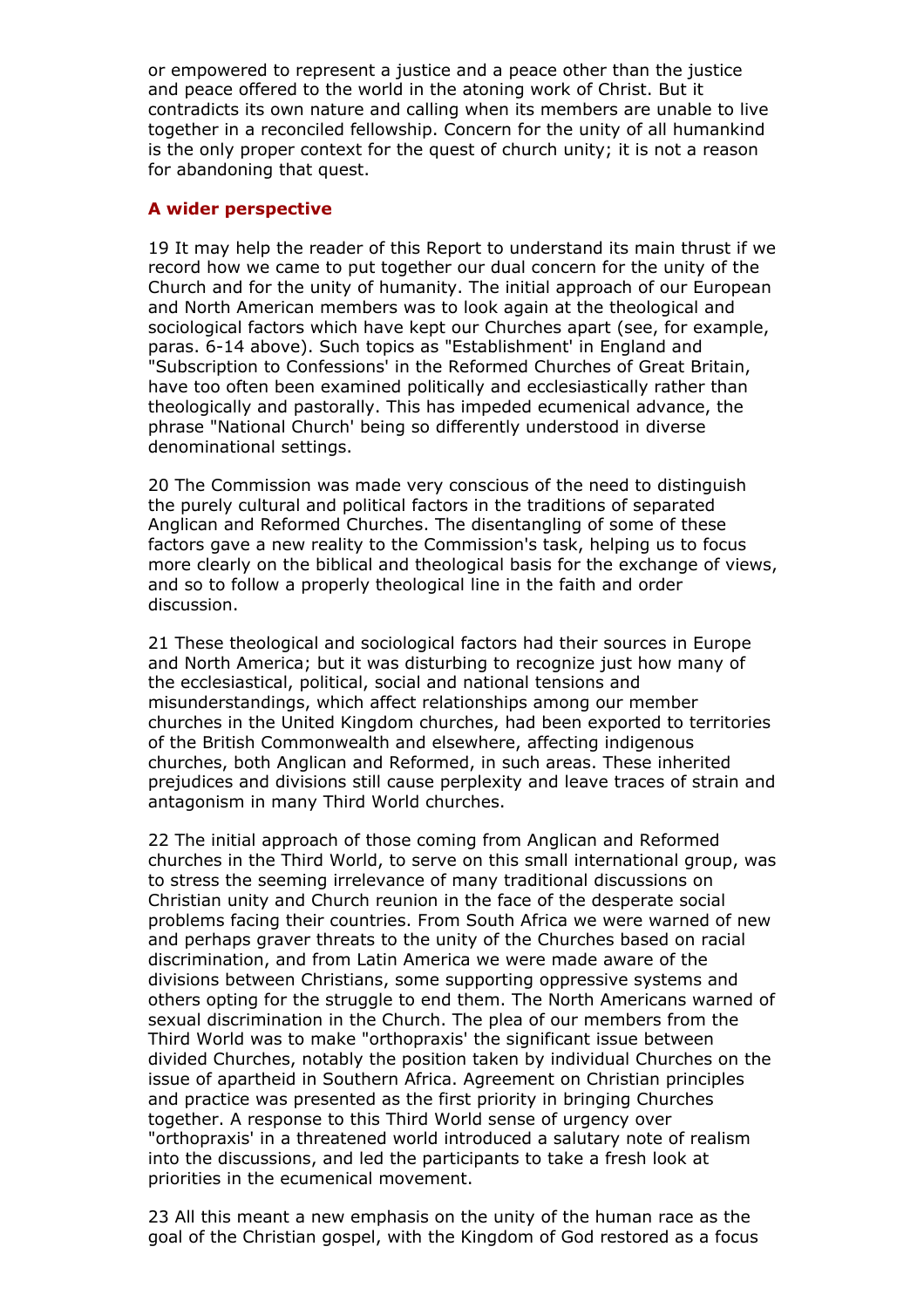for ecclesiology. The Commission proceeded with its task with a world-related feeling of urgency, seeing its theological task to be not so much academic as essentially evangelical. The faith and order task was then taken up in terms of the final goal of the Kingdom. This numerically small Anglican-Reformed International Commission worked in this freshly discovered world-wide context and within the ultimate dimension of the Kingdom of God - that is to say, the reign of God in which creation and human community are renewed by the Spirit through their transformation in Christ.

24 This concern for the unity of humanity in the purpose of God provided the antidote to the self-centredness referred to in paragraph 14 above. We realized that the most effective way of overcoming the apathy which is threatening the ecumenical movement is to put much more closely together concern for the unity of the Church and for the unity of humanity in the purpose of God. The rest of our Report attempts to do this.

#### **Notes**

1. Eschatology is that part of Christian doctrine which concerns the last things – the coming again of Christ, judgement, the kingdom of God and eternal life.

### **The church: God's Apostolic people**

#### **Debtors to grace**

25 In spite of all the factors which continue to keep our two traditions apart, we join with the whole Christian family in confessing one, holy, catholic and apostolic Church. The goal of church unity is the reconciliation of humanity and the whole universe to God, and the source and impetus for that unity are to be found in God himself; for the Gospels testify to the unity between Jesus Christ and the Father (John 10.30; Matt. 11.27), and between the Father and the Spirit (John 15.26), and Jesus prays that his disciples may be drawn into that unity (John 17.21 ). The pattern of unity in diversity is thus in the Godhead. The God whose being is holy love, uniting the Father, Son and Spirit, draws us by the work of the Spirit into participation in the Son's love and obedience to the Father. This same holy love draws us to one another. This is grace, and to reject one another is to reject God's grace. The reason why we can never rest content in our separation is the unlimited grace of God the Father, who has accepted us in the beloved Son and bound us together in his own life by the power of the Holy Spirit - a life in which we are called to reflect both the unity and diversity of the Godhead. If then we refuse to accept one another in Christ we flout the grace by which he has accepted us and by which we live.

26 God by this sheer grace has called a people to be bound to him in total fidelity. The Old Testament portrays the Lord as the lover who for ever seeks the faithfulness of his own bride. The New Testament bears witness to the decisive events in which the Father sent forth his own beloved Son to take upon himself and redeem our sin-stained humanity, and anointed him by the Spirit to do the mighty works which manifest his kingly presence. The climax of these mighty works was the victorious passion in which the ruler of this world was cast down from his seat of power. With that victory accomplished, Jesus sent forth his disciples, empowered by the Spirit, to continue that which he had been sent by the Father to do (John 20.19-23). This purpose of the Father is nothing less than "to reconcile all things to himself, whether on earth or in heaven' in Christ who is both the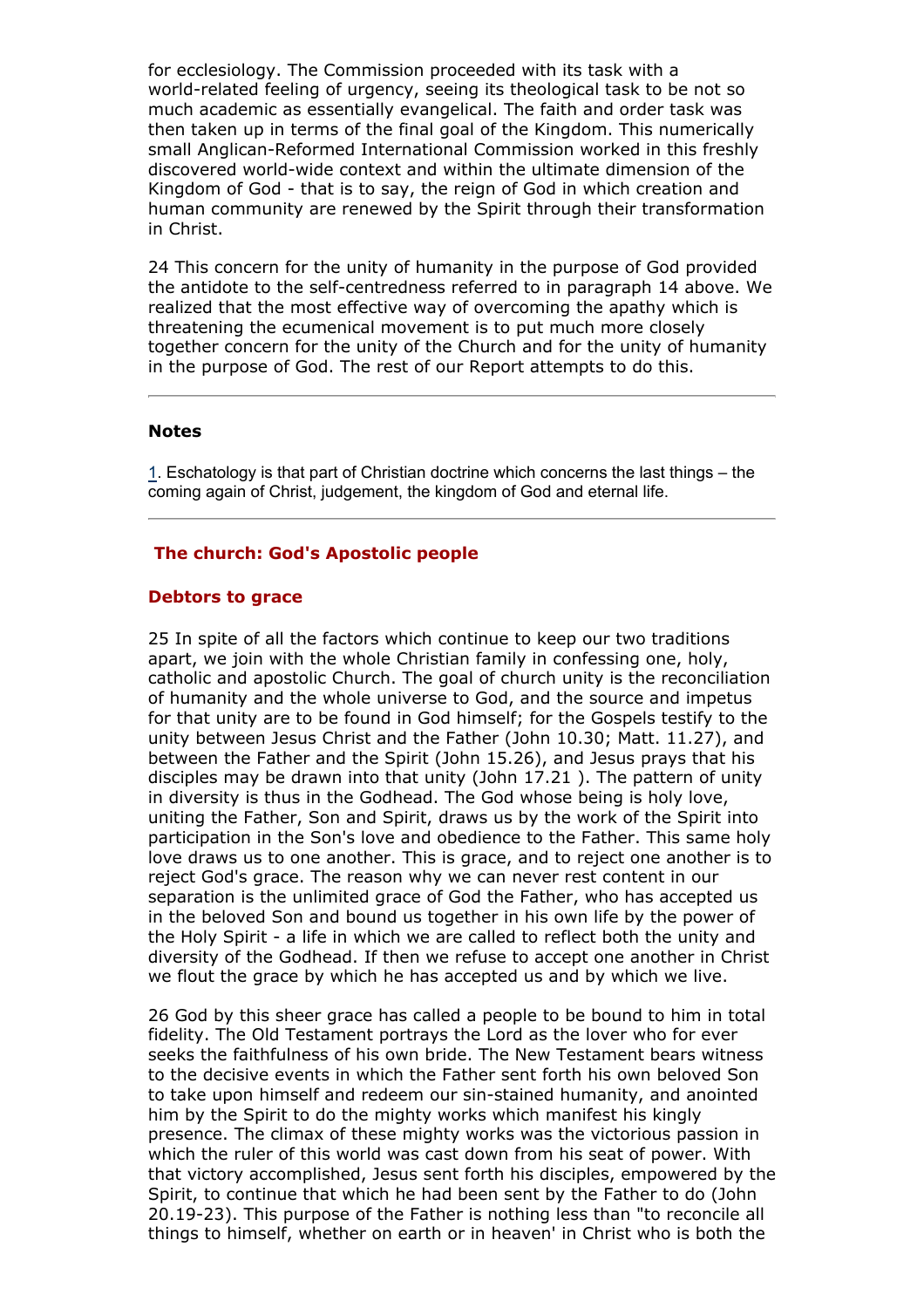head of the whole cosmos and also the head of that body which is sent into the world as the first-fruits of his reconciling work (Col. 1.15-23). As those who have been "reconciled in his body of flesh by his death' (v.22) they are to "hold fast to the head, from whom the whole body, nourished and knit together through its joints and ligaments grows with a growth that is from God' (Col. 2.19). They thus belong already to the new creation in which all the natural barriers that hold human beings apart are transcended (Col. 3.11).

27 All of our life in Christ - as Paul never tires of insisting - is based on "the immeasurable riches of (God's) kindness towards us in Christ Jesus' (Eph. 2.7). This kindness is despised and flouted when we fail to live together in that unity which his unconditional kindness both enables and requires. We are summoned to accept one another as freely as God in Christ has accepted us (Rom. 15.7). If we have been "reconciled to God in one body through the cross' (Eph. 2.16), then to break into fractions is to commit the enormity of dismembering the body of our Saviour (1 Cor. 1.13). The life which we share in Christ is both deeply personal and inescapably corporate. The love of God poured into our hearts by the Spirit binds us at the same time to our brothers and sisters. This love is continually renewed through an interior commitment in love and obedience to the Saviour. This is something profoundly personal. But it expresses itself in a commitment of love and obedience to the other ("Be servants one of another') which issues in the life of a visible human community. Hence it is that in that prayer in which Jesus consecrated himself as an offering to the Father, and in the same act consecrated his disciples to be offered in him, he also prayed that they might be kept in the same unity which binds him to the Father. Their corporate life is to be nothing less than a real participation in the life of the triune God - a life lived always in Christ and offered to the Father through the power of the Spirit. When it is so, there will be a credible witness to the world of God's action in Christ (John 17.21).

28 The prayer of Jesus from which these words are taken, acknowledges, as does the whole Gospel, the darkness in which the light shines. The gospel of God's grace can be rejected and seen not as good news but as threat. People may choose darkness rather than light, and the Church, which is sent not to judge but to bring the word of salvation, can become the occasion for conflict and rejection. Christ, who is the rock on whom we build, is the stone of stumbling for those who reject his invitation to enter the new age and become children who live only by grace. We are warned at many points in Scripture that judgement begins with the house of God and not all who say "Lord, Lord' will be acknowledged by the Lord at the end as his. We are not permitted to prescribe limits to unity or to pretend that there are none. This does not lessen but heightens the urgency of the quest for unity. We are sent to call all people to the faith and obedience of Christ and we must trust him to gather his own at the end.

### **First-fruits of a new creation**

29 It is essential to approach the question of unity among Christians in this missionary and eschatological context. The Church is sent into the world as sign, instrument and first-fruits of a reality which comes from beyond history - the Kingdom, or reign of God. The unity of the Church is not simply an end in itself because the Church does not exist for itself but for the glory of God and as a sign, instrument and first-fruits of his purpose to reconcile all things in heaven and earth through Christ. Nor is the unity of the Church merely a means to an end, for the Church already enjoys a foretaste of that end, and is only a sign and instrument insofar as it is a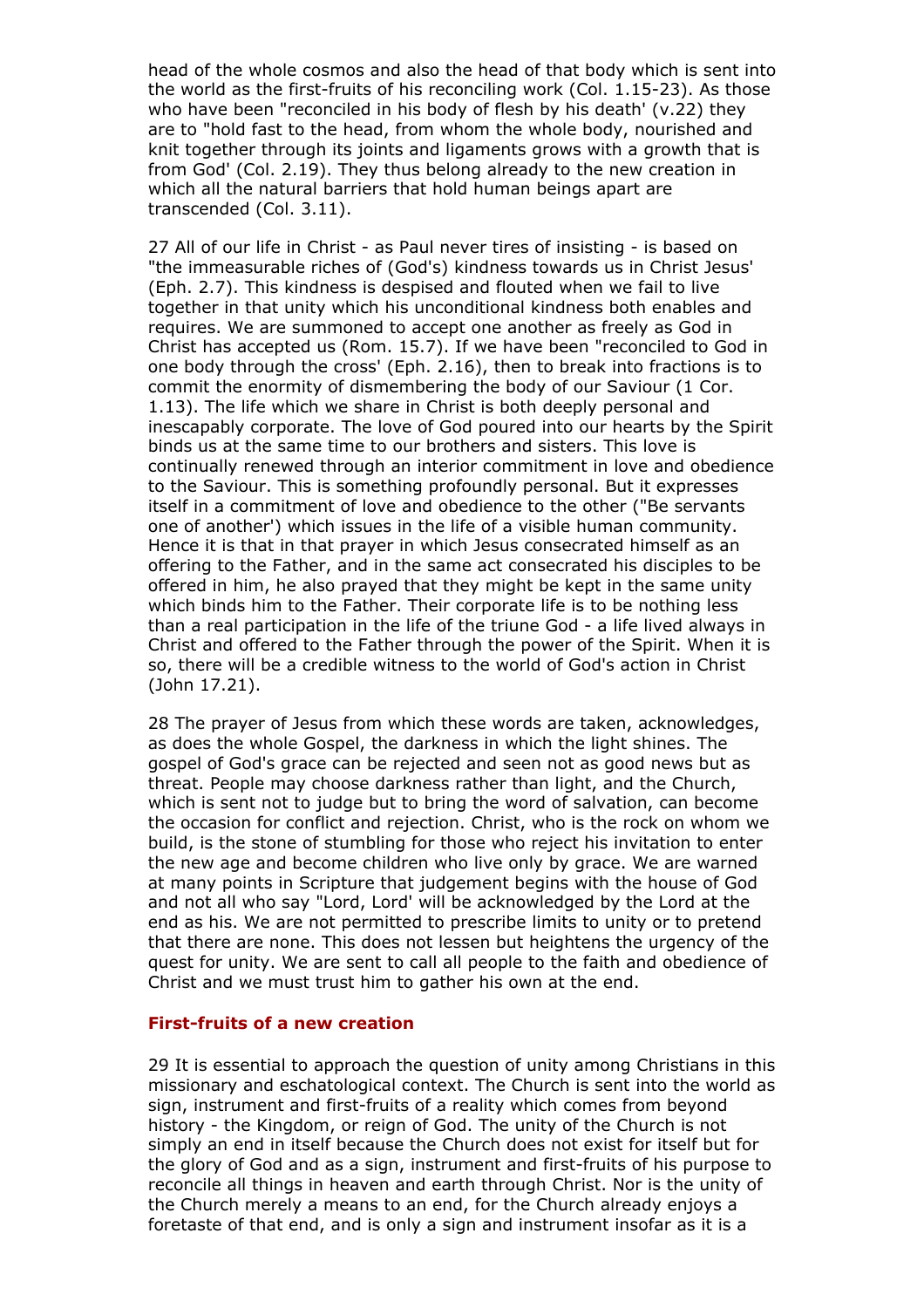foretaste. Life in Christ is the end for which all things were made, not a means to an end beyond it.

30 The Church is thus a provisional embodiment of God's final purpose for all human beings and for all creation. It is an embodiment because it is a body of actual men and women chosen by God to share through the Spirit in the life of Christ and so in his ministry in the world. It is provisional in a double sense: only part of the human family has been brought into its life, and those who have been so brought are only partly conformed to God's purpose. If they were fully conformed they would be fully reconciled to one another. The quest for unity is one aspect of the Church's acting out of her unceasing prayer: "Your kingdom come.' By holding steadily in view both the corporeality of the Church, its embodiment of Christ's life in the life of an actual community, and its provisionality in relation to the Kingdom, we are able to expose the fallacies underlying the three following arguments which are often directed against the quest for visible unity.

31 *(a)* Some affirm that concern for unity deflects attention from the more urgent business of evangelism, and they (correctly) point out that groups less interested in unity are often among the most successful in achieving numerical growth. To this it must be replied that if the Church were an end in itself then it would follow that multiplication of numbers would be the criterion by which priorities should be judged; but if the Church is a sign and first-fruits of the reconciliation of all things in Christ, the fruit of evangelism should be communities reconciled to one another in Christ. If men and women are not being drawn into the one body, we must ask whether in fact their growth in Christ is not being stunted. "Rather, speaking the truth in love, we are to grow up in every way into him who is the head, into Christ, from whom the whole body, joined and knit together by every joint with which it is supplied, when each part is working properly, makes bodily growth and upbuilds itself in love' (Eph. 4.15-16). The mere multiplication of cells, unrelated to the purpose of the body, is a sign not of life and health, but of cancer and death.

32 *(b)* Others declare that issues of justice and peace are more important from the viewpoint of the Kingdom than the ecclesiastical issues of faith and order. To this it must be replied that if the Church were merely a means to an end, then it would have to be judged by its effectiveness in promoting a more just and free social order. But even the best social order is not the final goal of human existence. Christians have sometimes forgotten that the Church, while it is only a provisional embodiment of the new creation, is nevertheless a real embodiment enjoying by God's grace a real foretaste here and now of the righteousness and peace and joy of journey's end. When this is forgotten, Christianity is turned into a mere ideological crusade, and its actions for justice and peace are robbed of their essential and distinctive character - namely the presence here and now of the peace and righteousness of God given freely to sinful men and women. The Church is a sign and the first-fruits of the ultimate order which transcends history. Insofar as it is a true sign and the true first-fruits, it will also have an instrumental value in promoting justice and freedom in the transient social order of history, but insofar as it contradicts in its own life the order which it is called to signify and (provisionally) embody, it fails in the one task which is entrusted to it.

33 *(c)* Still others say that unity must not be pursued at the expense of truth. This is right. But if the Church is a sign and the first-fruits of God's purpose to reconcile all things in Christ, then all formulations of truth must be judged by their relation to the central reality of God's redeeming and reconciling work in Christ. Doctrines which deny or devalue this must - in the name of faithfulness - be resisted. Nevertheless it is not required that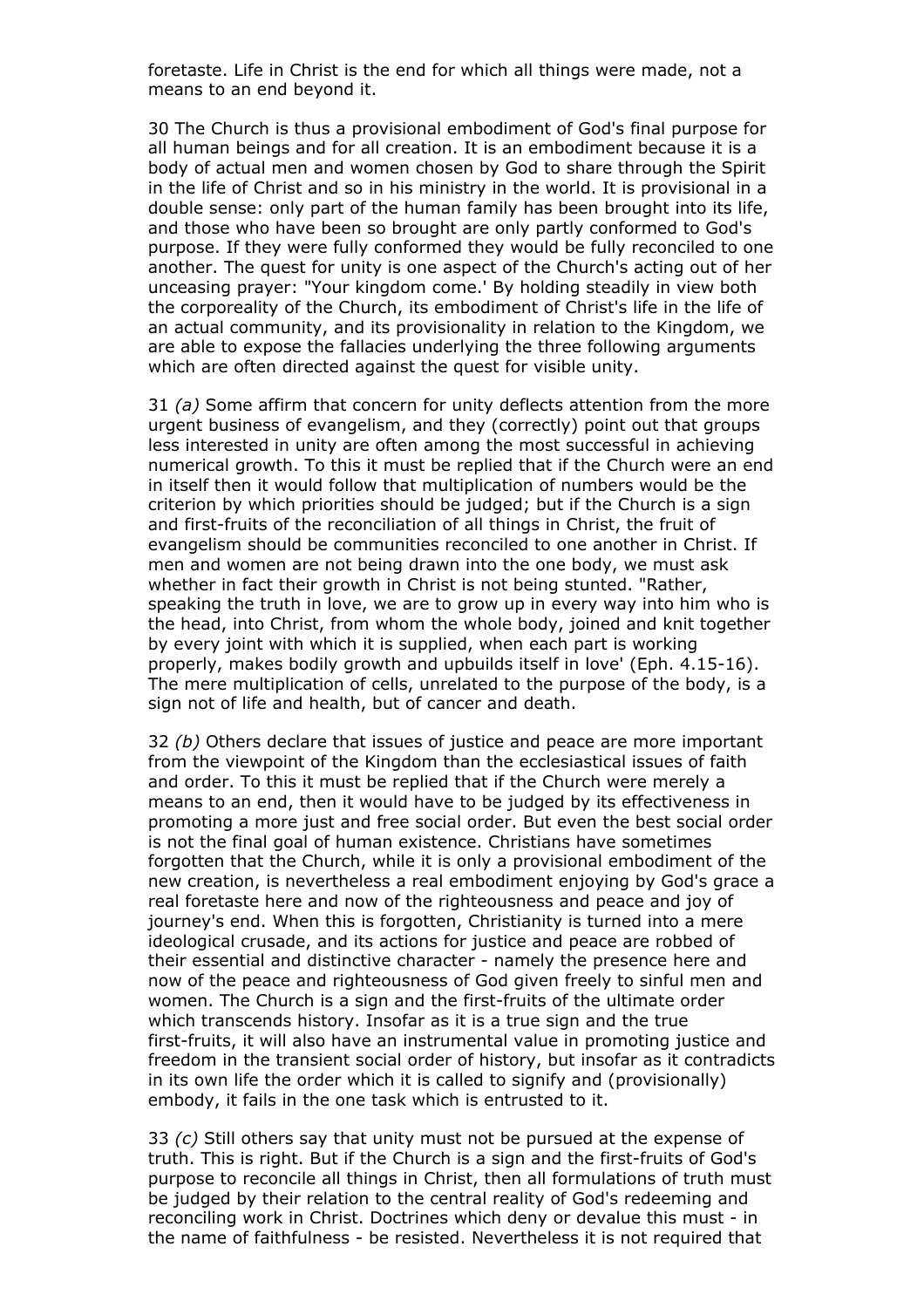all doctrinal matters must be agreed before unity is possible. That would be to deny the provisionality of the Church in relation to the Kingdom. In fact it frequently happens that, when matters of doctrine and practice are held to justify continued separation, the supreme truth, which is Christ himself, is publicly denied in the name of lesser truths which are held in separation. We are more likely to reach unanimity as a result of accepting one another in Christ and then working out our differences in one fellowship than by giving them in effect a status higher than that of the one supreme truth given to us in Christ. The experience of churches which have taken the risk of union even when there had been wide disagreement abundantly confirms this.

34 Too often the concern for evangelism, social justice and church unity are set against each other, different groups demanding that primary or exclusive attention be given to one or another of these concerns. The Father, however, sent his Son to preach the gospel, to proclaim justice for the oppressed and to draw together all his disciples into the unity of the Godhead. He has enlisted us to participate in his work through the power of the Spirit. He gives gifts so that all his disciples may perform their distinctive work as different members of his one body. Evangelism, social justice and church unity are not conflicting concerns, but are complementary aspects of the one mission of God in which we participate as accountable stewards. To restrict our concern to any one of them would be to abridge the gospel.

### **Sent to all the nations**

35 As a provisional embodiment of God's purpose of reconciliation, the Church must understand itself as a people in pilgrimage, accepting with gratitude the resting places given on the way, but always ready to move when it is clear that faithfulness to the one calling of the one Lord requires it, an Abrahamic community, ready to live in tents, looking always to the city whose builder and maker is God (Heb. 11.10). The decisions required with regard to the reunion of our separated communions have to be made in the context of pilgrimage towards a goal which no one has yet reached. This pilgrimage is a missionary pilgrimage. The Church is apostolic both in tracing its origin through the first apostles and in continuing that apostolate today. The Church's journey is both to the ends of the earth and to the end of the age. The disciples were called by Jesus to be with him and to be sent in the power of the Spirit. In the same way the Church abides in Christ through the Spirit only as it goes with him on the mission entrusted to him by the Father.

36 This missionary perspective is being rediscovered in contemporary teaching about the Church. (Consider the opening words of the Second Vatican Council's "Constitution on the Church': "Christ is the light of the Nations'.) This rediscovery was necessary because the ecclesiastical forms which developed at the time of the Reformation (our own included) were shaped by the "Christendom' perspective of that time. Although the great reformers were seeking to return to Scripture and the Fathers to find models on which reformation could be based, their thinking was inevitably shaped by the society in which they lived, a society understood as Christian in which all (except Jews) were baptized, in which church and society were effectively coterminous, and which had no regular contact with the world of the non-Christian religions - apart from the military encounter with Islam as the enemy on the frontiers of Christendom. Consequently our theologies and ecclesiologies have been developed in dialogue (often polemical) between different versions of churchmanship rather than in missionary encounter with the unevangelized world. The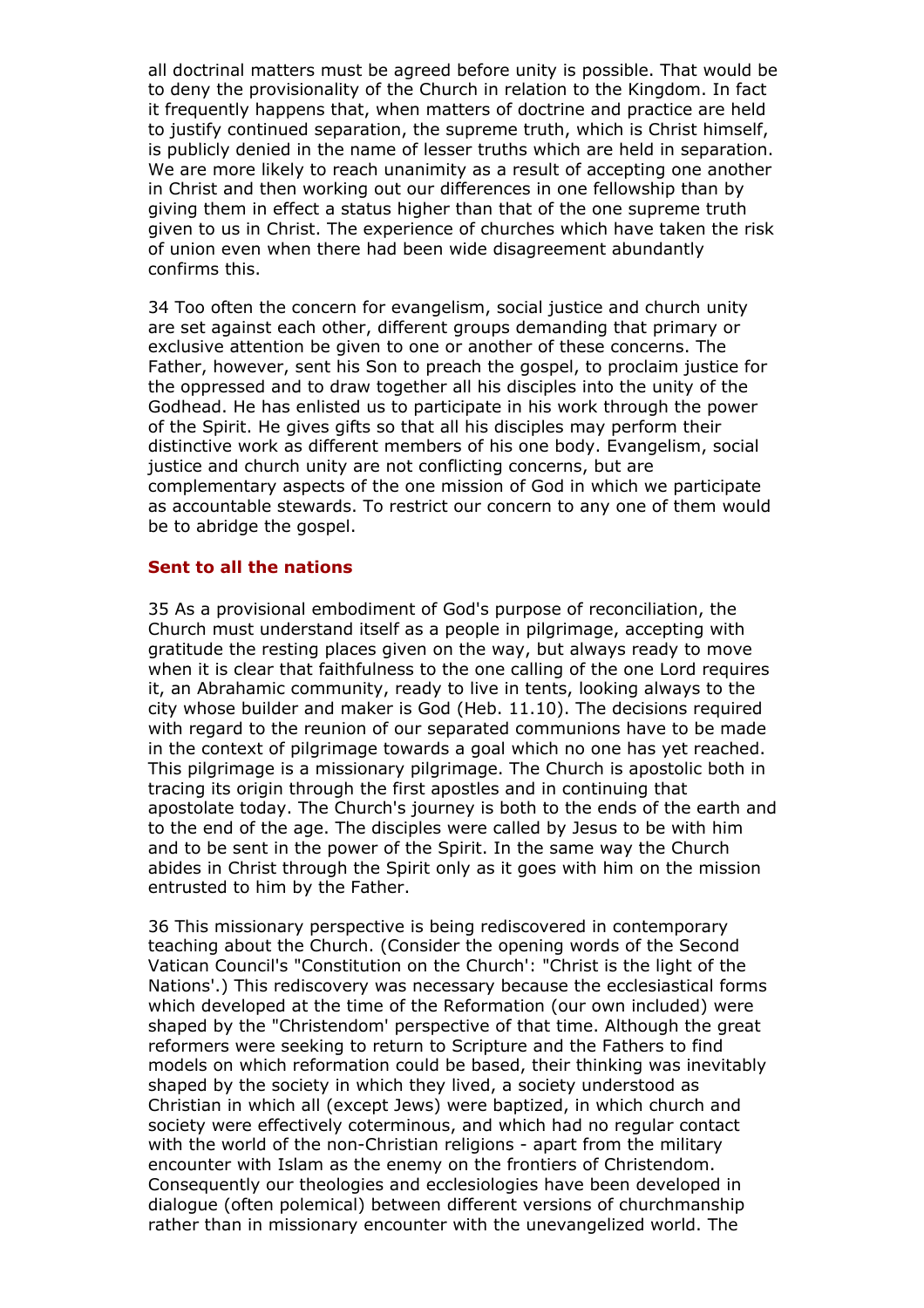rediscovery of a missionary perspective has been made possible by the experience of the world-wide Church during the recent centuries of missionary expansion. This has helped us to enter again into the perspective of the New Testament, where the Church is a small evangelizing community in a pagan society, ministry is primarily leadership in mission, baptism is commitment to that mission, and Eucharist is the continual renewal of that commitment.

37 This missionary context provides new perspectives for the controversies about ministry, word and sacrament which have traditionally divided our two communions. We hope that our present report illustrates the validity of these new perspectives as we come to deal with these matters. It is important to hold this missionary perspective in close relation to what has been said about the provisionality of the Church in relation to the Kingdom. It has been said that there are two aspects of this provisionality; only *part*  of the human family has been enlisted for Christ, and those who have been enlisted show only a very *partial* obedience. These two aspects are mutually related. As the Church goes out to bear witness to Christ among the nations, its own partial understanding of God's purpose is corrected and enlarged.

38 This is because mission is not simply the action of the Church enlarging its own borders. Mission is the sovereign action of the Holy Spirit who, through the faithful words and deeds of the Church, bears witness to Jesus (John 15.26) and does his own work of convicting the world (John 16.8-11) and of leading the Church into a fuller understanding of the Father's will (John 16.12-15). As in the Old Testament, so also in the New, the work of gathering all the nations to become God's people and to worship him from whom their life comes, is the work of God himself. It is the presence of the Spirit, foretaste of the eschatological Kingdom, which constitutes the effective witness to Jesus. The human occasions for the Spirit's work include both words and deeds, all springing from and expressing the life of the one body which lives for the praise and adoration of God. Where there is a shared life centred in the worship and service of God the Father, rooted in Christ as he is made known to us in Scripture, interpreted in the teaching of faithful witnesses all down the ages, and sustaining the free exercise of the Spirit's varied gifts of speech and action among all the members, there the sovereign Lord, the Spirit, both gathers the peoples and leads the Church into fuller understanding. It is within this missionary perspective that we can begin to overcome the partial understandings which have kept our two communions apart.

# **Life in the church**

### **Orthodoxy and Orthopraxis**

39 The Church owes its being to that which has been done once for all in the incarnation, ministry, passion, resurrection and ascension of the Lord Jesus Christ whom we acknowledge and confess as the Son, the second person of the triune God. The Church lives only in dependence upon him, the Head, and this dependence consists in faith, love and obedience. It has therefore been at all times the necessary concern of the Church that faith, love and obedience should be directed exclusively to their true object. The Church has sought, and must always seek, both in its worship and in its teaching, to find words which are faithful to the Church's Lord. Orthodoxy means both true teaching and true worship. As we have noted above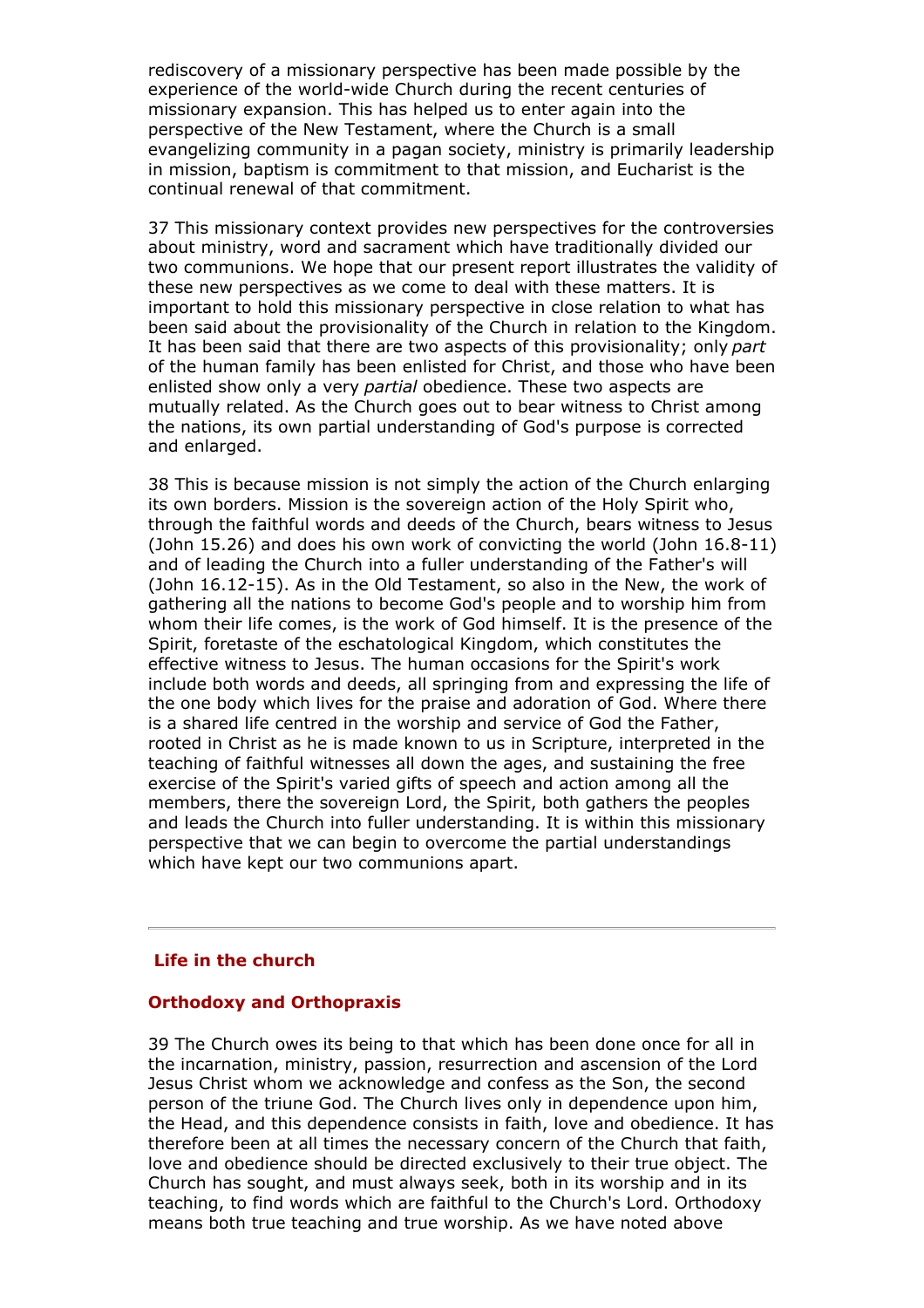(Para. 7), Reformed Churches have tended to emphasize the former and Anglicans the latter, but we agree that both are essential and that in this respect each of our communions can learn from the other.

40 Orthodoxy is not maintained simply by repeating the same words. In its missionary advance the Church is always required to find in the languages of those who are brought to faith from many cultures, words which direct their minds in teaching and worship to the one true God. Likewise, as the Church continues to hand on the faith in each new age, it is required to find new words which, in the language of these new generations, will rightly express that faith. Both our communions, receiving the Scriptures as the authoritative standard of faith, acknowledge the need for this continuing effort of reformulation both in teaching and in worship.

41 Although our predecessors took different paths at the time of the Reformation, they had a common concern to restore "the face of the ancient Catholic Church' (Calvin), through a return to Scripture and the Fathers. Today both our communions acknowledge our dependence on the credal and liturgical formulations of the earliest centuries. Both recognize our need to remain open to the witness of Christians of other traditions and - since we contain within our membership people of many different cultures - to learn from Christians of all continents and of all races, so that our contemporary teaching and worship may truly express the fullness of God's purpose to reconcile all humankind in Christ. All of this is implicit in our commitment to the ecumenical movement.

42 Within this movement new contacts with the Orthodox churches have placed some of the inter-confessional conflicts of the Western churches in fresh perspective. They have stimulated thought on the doctrine of the Trinity and its centrality by reopening discussion of the *filioque* clause2 in the Western version of the Nicene Creed. Though this doctrine of the Trinity, fundamental to our faith, has never been denied in either the Anglican or Reformed tradition, yet we confess that it has not occupied the central place which belongs to it and which it has held among the Orthodox. The image of God in the minds of many people in our churches is a unitary one - the solitary creator, the prime mover of the philosophers. Consequently the doctrine of the Trinity has been regarded as an incomprehensible mystification of something simple.

43 Nevertheless it lies at the very foundation of our life in Christ, as well as of the faith which sustains it, that God - the one and only God - is Father, Son and Spirit in the perfect unity of love; that the divine being is therefore not solitary but always and from eternity a being in love; and that in our life in Christ we are made participants in this being-in-love as Christ prayed for believers that they might be made one in the unity which he has with the Father (John 17.21). Just as we believe that man has been created by God to have his being-in-love, so in the Church we participate in the life of the triune God in fulfilment of the purpose of creation. This must govern decisively our life in the Church and our concern for the world.

44 Orthodoxy, which is both right believing and right worshipping - that is to say, belief and worship directed to the truth, the reality of the triune God - cannot be severed from right practice. Faith and love belong together with obedience. "If you keep my commandments', said Jesus, "you abide in my love.' The Church is under obligation to guard the true faith expressed, and constantly needing fresh expression, in teaching and worship. It must be able, when need arises, to warn against forms of teaching and worship which lead those who use them away from the true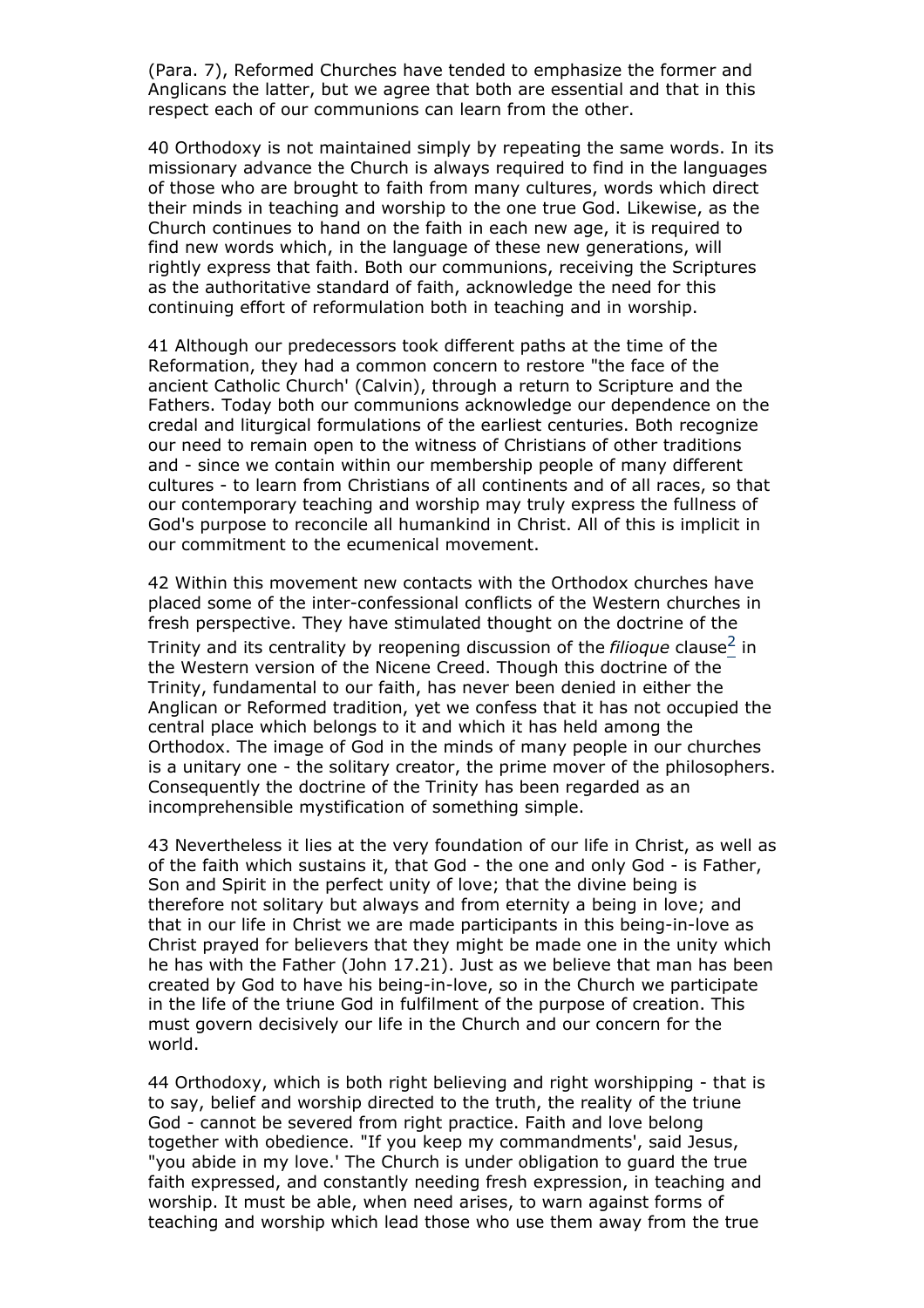God, and if necessary to draw a line of demarcation at the point where falsehood threatens truth. But if faith, love and obedience belong inseparably together, it follows that the Church may have to take like action in respect of conduct which contradicts the truth by which the Church lives. The World Alliance of Reformed Churches has recently acted after years of unproductive discussion - to suspend from its membership churches which adhere to the ideology and practice of *apartheid.* The breach has occurred in this case not because of differences about the doctrines which have traditionally divided the churches, but because of adherence to a practice held to be incompatible with obedience to Christ. It is a matter of orthopraxis rather than of orthodoxy. There are many Christians who think that racial separation is not the only issue of praxis on which the Church may have to use the word "heresy' and exercise the discipline of suspension from communion. The continued acquiescence of churches in the monstrous injustices of the present international economic order may well be another such matter.

45 No discussion of Christian unity in the contemporary world can escape this question. True believing (orthodoxy) should bear fruit in right action (orthopraxis). Yet, because Christians are sinners, they fail to embody in their conduct what they profess in their creed. The Church is a fellowship in which Christ consents to eat and drink with sinners. But the Church is also called to be a school of holiness in which the members "teach and admonish one another in all wisdom' (Col. 3.16) in order that its members may be "presented holy and blameless and irreproachable' before its Lord (Col. 1.22). Conduct contradictory of our faith which refuses correction and which, as in both the examples we are considering, entrenches itself in a false theology or ideology, cannot indefinitely be held within the Christian fellowship.

46 We have to confess that our search for ecclesiastical unity will be disobedience to the Church's Lord if it does not go hand in hand with the mutual correction and admonition of which the Apostle speaks, and if it is not ready to face the painful possibility of ex-communication where this correction is refused, or where the wrong practice is entrenched and defended within a doctrinal formulation which fails to acknowledge Christ as the sole Lord of both Church and world. Such a painful possibility must be recognized. So far as our two communions are concerned, the division if it occurred - would not be between but within each of them.

# **Baptism**

47 Baptism has not been an issue in dispute between our two traditions, yet our common practice of baptism has not led us into that unity which is stated by St Paul to be the necessary implicate of one baptism. According to him, all who are baptized into Christ constitute in him one body in which there cannot be divisions (Gal. 3.27f.; 1 Cor. 12.13; Eph. 4.4f.). We have to ask whether our failure to draw the proper conclusions from our common baptism is evidence of failure in both our communions to understand fully its meaning.

48 *(a)* According to all the four Gospels, the beginning of the public ministry of Jesus was his baptism by John in the River Jordan. The practice of Christian baptism in water, which we share with the universal Church, looks back to this decisive event, and it is here that we must begin to understand its meaning. John's message concerned the imminence of the day of the Lord. It was a call to repentance in view of threatened judgement. The baptism in water which John administered was a prophetic sign accompanying and enforcing the message. Jesus, the sinless one,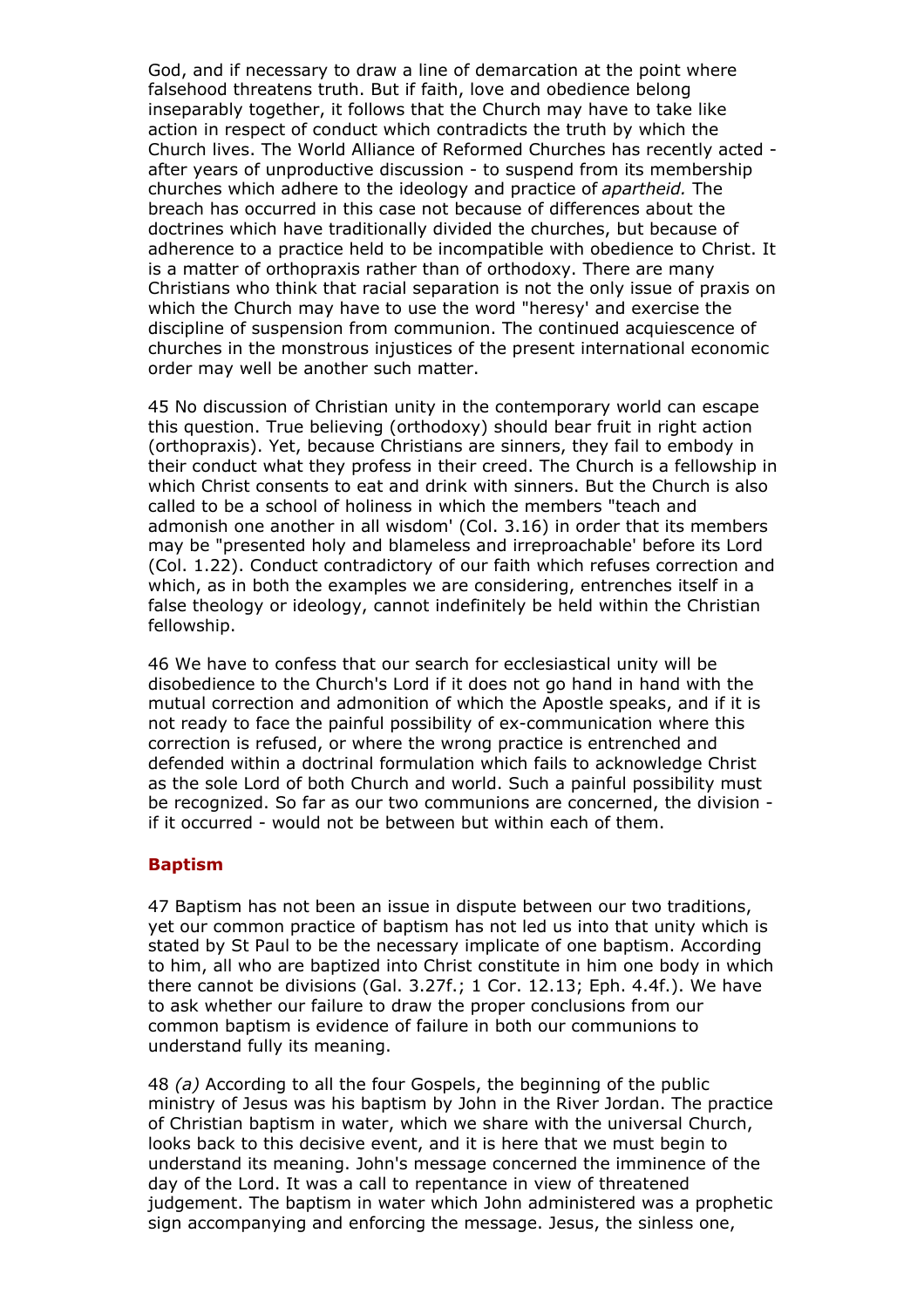went down into the waters of Jordan in solidarity with our sinful race, submitting vicariously to the judgement of God upon guilty sinners. The coming judge was the man judged for sinners, the lamb of God who takes away the sin of the world. In that action Jesus was acknowledged by the Father as the beloved Son and anointed by the Spirit for his mission. This is the event which marks "the beginning of the gospel' (Mark 1.1; cf. Acts 1.22; 10.37). The triune God has taken up into his own being the sinful history of the world. "For our sake he made him to be sin who knew no sin, so that in him we might become the righteousness of God' (2 Cor. 5.21).

49 The baptism of Jesus looked towards its fulfilment in his total life and ministry. From his baptism Jesus is driven by the Spirit first into the desert to meet and master in single combat the power that opposes God's purpose, and then, having "bound the strong man' (Mark 3.27), into the towns and villages of Galilee to release those who had been his captives. The baptism had to be implemented in this active engagement with the prince of this world, consummated on the cross where the "ruler of this world' is cast out (John 12.31), and vindicated in the resurrection.

50 Jesus' baptism as the servant (cf. Isaiah 42.1ff.) is thus a baptism into death, and he speaks during his ministry of his coming death as his baptism (Luke 12.50, Mark 10.38). In the Marcan phrase just referred to, Jesus warns his disciples that they will be required to share this baptism into death, and in St Paul's writings we are likewise reminded that our baptism is into his death (Rom. 6.3), so that as we die with him we may also rise with him (Rom. 6.5). The "one baptism', which following St Paul we confess in our creed, is the entire event begun in Jordan, completed on Calvary, and proclaimed in the resurrection.

51 *(b)* Until that event was complete the new dispensation of the Spirit could not begin. Pentecost presupposes Calvary and Easter (John 7.39). It is when the baptism of Jesus is complete that he can and does return to bestow upon his disciples the gift of the Spirit so that they in turn can become part of the mission from the Father and agents of his liberating power for those held in the grip of sin (John 20.22-3). And those who accept the call to follow Jesus are in turn incorporated by baptism in water in the triune name to become, by the indwelling of the Spirit, part of his liberating mission, made members together in the one body of Christ and acknowledged as children of the one Father (Acts 2.38; Rom. 8.14-17; 1 Cor. 12.13; Gal. 3.27). In our water-baptism we are brought sacramentally into union with the once-for-all baptism of Jesus on behalf of all mankind, ourselves and our children, and we claim the Father's promised gift of the Spirit.

52 *(c)* Baptism means, therefore, the participation of believers through the Spirit in what Christ has done for us and continues to do for us as he shares with us his communion with the Father and his mission to the world. It is thus incorporation into Christ, into a life of dying and rising with Christ (Rom. 6.1-11; 2 Cor. 4.7-15), sharing with him his ministry as the servant in the fellowship of his sufferings and the power of his resurrection, immersed in his liberating death where our sins are buried, where the "old Adam' is crucified with Christ and the power of sin is broken. In baptism Christ identifies us with himself in his victory over the powers of evil, his ministry of reconciliation, and we believe that we shall be one with him in the final resurrection. The one baptism is therefore our common incorporation into Christ, into this common life of shared worship and mission in him. It is the visible and effective sign and seal of that gracious work of the Spirit by which the Church is constituted.

53 *(d)* Baptism, by which Christ incorporates us into his life, death and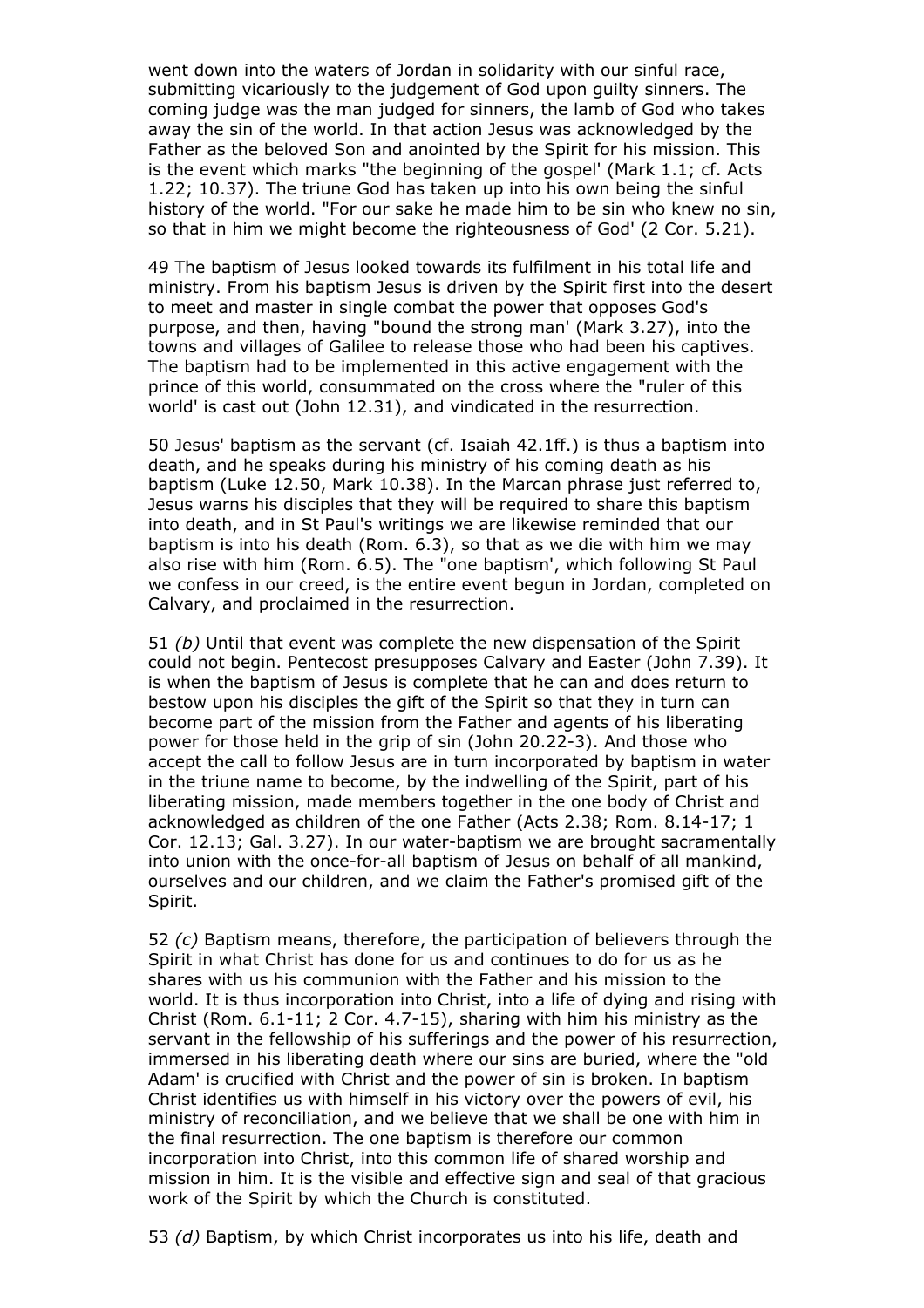resurrection, is thus, in the strictest sense, constitutive of the Church. It is not simply one of the Church's practices. It is an event in which God, by engaging us to himself, opens to us the life of faith and builds the Church. As Jesus was baptized, anointed by the Spirit from the Father, and declared to be the Son, so we are incorporated into the Church in the triune name, and are commanded: "Go therefore and make disciples of all nations, baptizing them in the name of the Father and of the Son and of the Holy Spirit, teaching them to observe all that I have commanded you' (Matt. 28.19f.). Baptism is therefore never an uninterpreted action. As the voice from heaven proclaimed its meaning, so in preaching we proclaim in the power of the Spirit that "this Jesus is the Christ', and in every baptism proclaim his name. Word and action are inseparable.

54 *(e)* The gospel invites from us the response of faith and repentance. When Christ vicariously submitted for us to the baptism of repentance, and accepted the consequences of human sin for us on the cross, it was not to exonerate us from the need for personal faith and repentance but to bring us to faith and repentance in the assurance that our sins are forgiven. Hence we must not separate baptism from faith and repentance. With all Christians we acknowledge the necessity of faith for the reception of the salvation set forth and embodied in baptism. Our practice of infant baptism does not deny this, but rests upon the priority of what Christ has done once for all on behalf of the whole human family, and upon the conviction that "the act of *God* in baptism finds its response of faith not only from the one baptized but also from the community of faith which includes the child's family. It is in this community, the Church, that a child develops as a person to the point where, later in time, he or she personally appropriates the response of faith' (Warc-BWA Report, 1973-7, Section VI).

55 It has to be confessed that in both our communions many baptized as infants have not in fact been led to make this personal appropriation. This has caused some who have come in later life to a living faith to ask for a second baptism on the ground that their baptism as infants was invalid. We are agreed, on the one hand, that this situation is a summons to re-examine our baptismal discipline and the care given to the Christian nurture of those baptized as infants. On the other hand we must insist that the call for a second baptism rests on a failure to understand that baptism is primarily the work of God in Christ. The apostolic writers speak of baptism with the utmost realism (Rom. 6.3ff.; 1 Cor. 6.11; Col. 3.12; Titus 3.5). Something irreversible was done when we were baptized: God, through the Spirit, drew us into the death and new life of his Son. But, like the baptism of Jesus, our baptism is not an end but a beginning. We are committed to follow Jesus in his engagement with the prince of this world. Our baptism is to be completed, as his was, by going the way of the cross. This is true whether we are baptized as adults or as infants. It is therefore possible to betray our baptism - to become, apostate. It is not possible either to undo it or to repeat it.

56 As the baptism of Jesus was a beginning, prophetically embracing both its fulfilment in his ministry and its consummation in his death and resurrection, so the baptism of a Christian is likewise the beginning of a process. It looks forward to a life of developing discipleship in the continual offering up of life itself until at death we say by grace: "Father, into your hands I commit my spirit'. There is considerable debate within both our communions about the conditions under which baptism should be administered, and the ways in which its fulfilment in mature discipleship should be marked. We are agreed that baptism is the essential rite of initiation into the life in Christ; that baptism is in water and the Spirit; and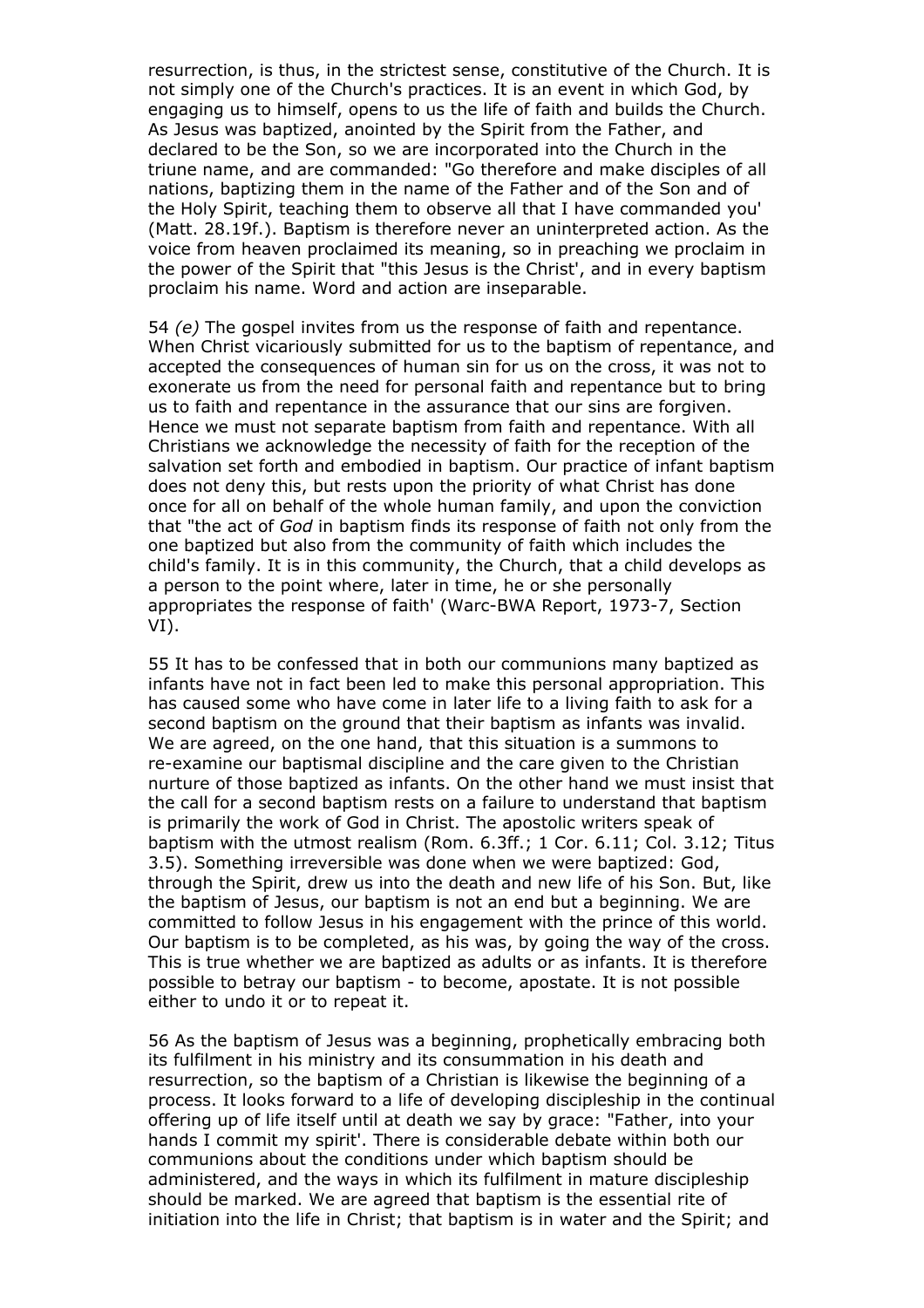that it is the beginning of a life in Christ which has to grow and reach full maturity. Beyond this there are matters which are the subject of discussion. While both communions have traditionally baptized the infant children of Christian parents, there is discussion within our churches of the propriety of this. Some churches permit both infant baptism and the postponement of baptism until the child of Christian parents can make a personal confession of faith. All our churches, moreover, seek to bring those baptized in infancy to confirmation or an analogous rite in which prayer is made for strengthening by the Holy Spirit (with or without the imposition of hands), and the person concerned is admitted to the full responsibilities of membership.

57 Further there are differences between and within our traditions about the meaning and conditions of membership. These have been shaped not only by our differing theological confessions but even more by our differing relations to society. Even in those parts of the world which were formerly identified as "Christendom', it is no longer possible seriously to think of baptism as the customary rite immediately following birth, and of confirmation as the customary rite marking entry into adult status - even though these ideas persist in some places. All our churches are, and increasingly know themselves to be, in a missionary situation. Membership in the Church, therefore, is seen as distinct from membership in the civil society. In this respect our two communions share a common experience. There are indeed places where baptism may result in a person being cast out of his society, and even in his death. But separation is for the sake of a true solidarity, for Christ was cast out in order to draw all humankind into its true unity. We are being reminded again that baptism is into his death. There is a difference between our two communions in the way they define membership. Reformed churches have tended to define it primarily as membership in a local congregation, while Anglicans, by the practice of episcopal confirmation; have emphasized membership in the wider church. These emphases, however, are complementary rather than contradictory and require further exploration by our churches.

58 The scene is further complicated by the rise of the "charismatic' movement within both our communions, which has led to an emphasis on recognizable tokens of the Spirit's presence as the proper mark of full membership. In some places this leads to a denial of the validity of the baptism received in infancy and the demand for baptism anew. On the one hand we must welcome and cherish all the signs in our time of a new quickening by the Spirit in the lives of members. On the other hand we must steadily maintain the eschatological perspective which we have tried to outline in this Report. Our perspective is controlled by the hope of God's perfect Kingdom. Our life in Christ is a growing up, a journeying towards that blessed consummation. Whether we speak of the baptism of infants or of believers, or of a "second blessing' by the Spirit, none of these is the end of the journey. All of these are markers pointing the way towards a goal which lies beyond our sight, but is known and cherished in faith.

59 These differences are for the most part not between but within our communions. A report such as ours cannot pretend to resolve them. In part they arise from a fresh sense of the missionary calling of the Church, and are therefore to be welcomed. We believe that, in the perspective of a dynamic understanding of the Church as the provisional incorporation of humankind into Christ, while not all our differences are resolved, we can together acknowledge our one baptism as a gift of God's sheer grace to those who can never be more than beginners in their grasp of it, as God's calling to grow up into the fullness of Christ and as the sign of God's purpose of redemption for all humankind through the passion and victory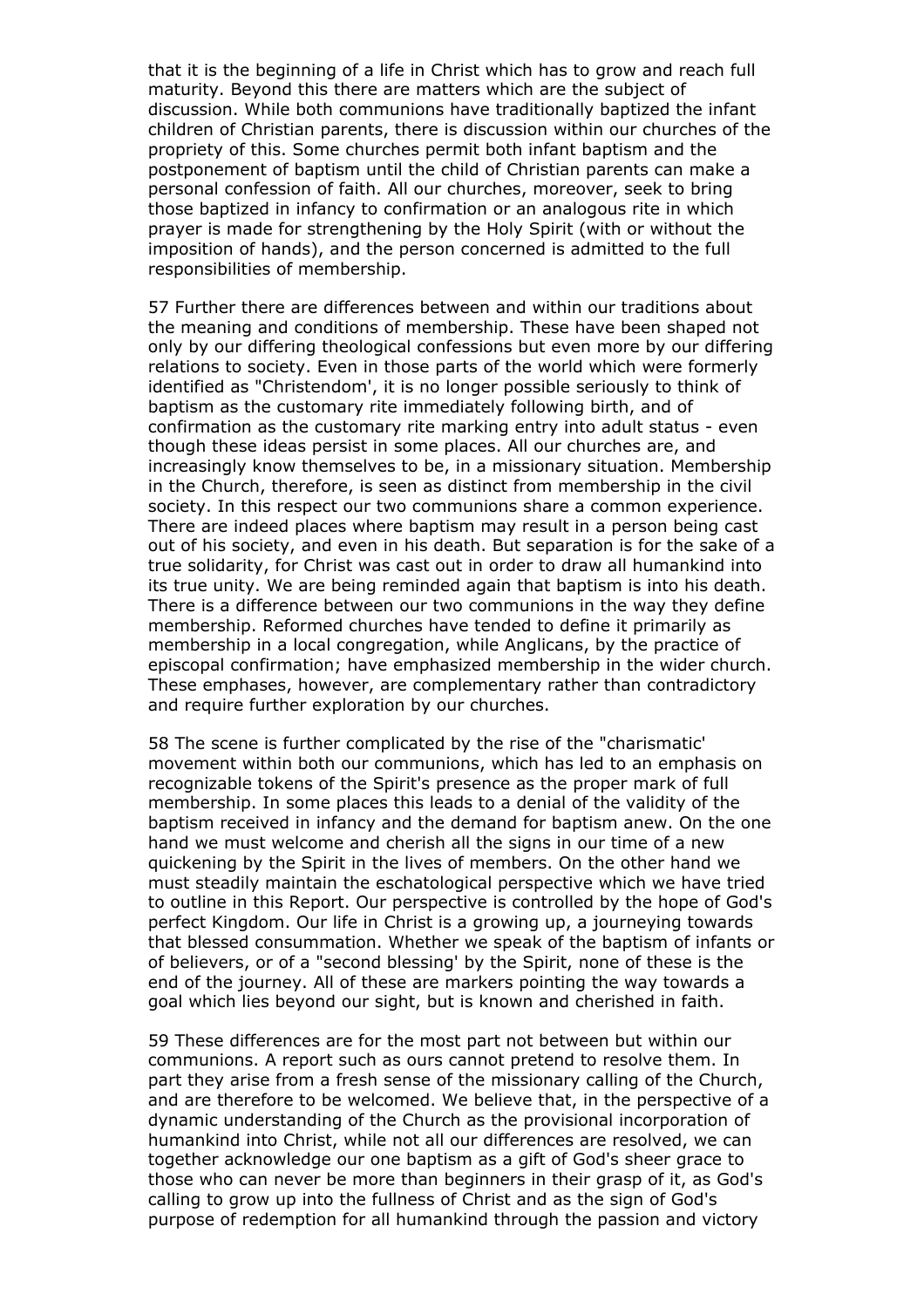of Christ.

60 (f) At the heart of the New Testament teaching about baptism lies the biblical concept of "the one for the many' and "the many in the one' - that the one Christ gave his life for the many and that the many have their life in the one Christ. In the Old Testament God elected the one nation of Israel to be a royal priesthood on behalf of all nations, that in Abraham all nations might be blessed. This election of Israel to the royal priesthood found its fulfilment in the incarnation, in Christ's anointing by the Spirit to be the high priest of humanity, that God's purpose for all nations might be brought to fulfilment in and through him. God's purpose in the gospel is to restore our true humanity in Christ, that what was lost in Adam might be restored in Christ as the head of the race, the head of a new humanity. When Christ, therefore, calls the Church to be a royal priesthood and baptizes the one Church by one Spirit at Pentecost, it is that the Church may be one people of God for all nations, sent out to preach the gospel and baptize the nations, that God may call the whole of humanity to become his people. It is in these terms that we understand baptism - the baptism of Christ for us and our common baptism into Christ. When Christ was baptized for us in the waters of Jordan and in blood on the cross, we were baptized into his baptism. When he died we died in him. When he was buried we were buried in him. When he rose we rose in him. And now our life is hid with Christ in God. "For the love of Christ controls us, because we are convinced that one has died for all; therefore all have died. And he died for all, that those who live might live no longer for themselves but for him who for their sake died and was raised" (2 Cor. 5.14f.). This Christ, the one for many, baptizes the Church by the Spirit, that as one body we may participate with him in his ministry of reconciliation, to restore to all nations their true humanity as the children of one father (2 Cor. 5.18-21).

61 (g) This understanding of our common baptism has very great practical consequences. If we are as realistic about baptism as the apostolic writers are, then we are already by our baptism one body, and the continued separation of our two communions is a public denial of what we are already in Christ. Moreover, there are consequences beyond these ecclesiastical ones. In the one man Jesus we see our common humanity taken up, redeemed and given back to us so that we can share it together - Jew and Gentile, man and woman, slave and free, rich and poor, white and black. Fidelity to our baptism commits us to affirm in word and practice the full, equal and God-given humanity of every person, to embody that affirmation in our public and political life, and to oppose and resist all that denies this shared humanity. Our baptism commits us to follow Jesus on the way of the cross, in warfare against the world, the flesh and the devil, until everything will be subject to the Father and own Jesus as lord.

# **The Eucharist**

62 As in our understanding of baptism, so with reference to the Eucharist, it is in the missionary and eschatological context that we are enabled to see beyond the things which create divisions between and within our two communions.. While there is, and has always been, a very great measure of agreement between us on the doctrine of the Eucharist, it would be idle to deny that divergent practices, and, even more, divergent styles of spirituality in regard to the Eucharist, have often made mutual understanding difficult. With regard to these differences, we acknowledge that we have much to receive from each other. We seek here to state what we hold in common.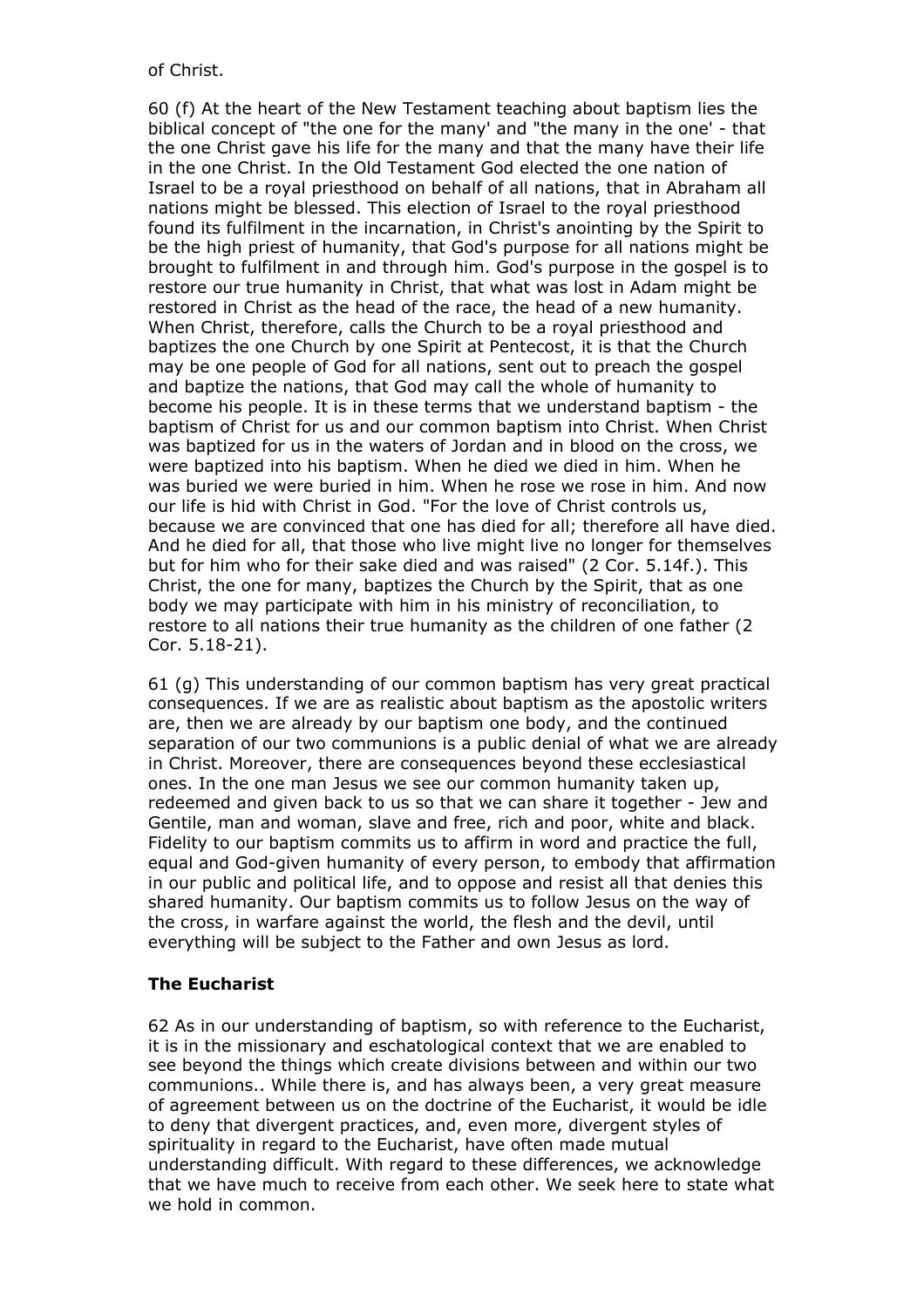63 *(a)* Baptism and Eucharist rest alike upon the finished work of Christ in his incarnation, death, resurrection and ascension. Our baptism is a participation in the baptism of Jesus begun in Jordan and consummated on Calvary. By the same token when we are obedient to the words and deeds of Jesus on the eve of his passion, our celebration of the Eucharist is a participation in the benefits of his death and resurrection. Both have, therefore, their basis in the one work of Jesus, accomplished once for all, proclaimed and made effective for us by the continuing work of the Spirit. Our baptism engages us to follow Jesus on the way of the cross; when we share in the Eucharist Christ renews that same engagement with us and enables us to renew our engagement to him. He feeds his pilgrim people. Like the Passover, the Eucharist is to be received as provision for an urgent journey (Exod. 12.11). Christ fulfils the Eucharist in his people when the communicants go into the world to their daily tasks as his servants and as witnesses to the Kingdom of God. This makes no light claim upon our discipleship. As the Lima report puts it: "The Eucharist shows us that our behaviour is inconsistent in the face of the reconciling presence of God in human history: we are placed under continual judgement by the persistence of unjust relationships of all kinds in our society, the manifold divisions on account of human pride, material interest and power politics...' (BEM, p. 14, para. 20).

64 *(b)* At every celebration of the Eucharist we rehearse the deeds and words of Jesus on the night of his passion. At that moment too there was urgency. It was a moment of separation when Jesus had to go alone to his death, leaving the disciples behind. But his leaving them was in order that, having won the victory, he might return to lead them on the way, the "new and living way' which he himself is (Heb. 10.19ff.; John 14.1-6). He must go alone, but it is in order that they may follow afterwards (John 13.36). So it is "for their sake' that he consecrates himself to the Father, in order that "they may also be consecrated in the truth' (John 17.19). And in this moment of urgency, of separation, and of perplexity, Jesus gives to the disciples the bread and wine of their shared meal with the words, "This is my body', "This is my blood', and adds the solemn command: "Do this in remembrance of me'. This is the visible enactment of what is expressed in the words of the consecration prayer as given by St John (John 17.18). The disciples, who do not now understand the words or the intention of Jesus, are made participants in the action of Jesus to which he must now go alone, and they are commanded to do this thing through which he will become present with them and unite them with him in his consecration to the Father. And it was as the disciples obeyed this command that they came to know that he was alive with them in his risen life (Luke 24.35). In this sense we must say that the Eucharist is constitutive of the Church because in it Christ unites the disciples with himself.

65 *(c)* The Eucharist is a memorial *(anamnesis)* of the unique sacrifice of Christ. This is more than a mere mental action of recollection. It is the "living and effective sign of Christ's sacrifice, accomplished once for all on the cross, and still operative on behalf of all humankind' (BEM, p. 11, para. 5). When we "do this' in obedience to his command, we know that his words are true: "This is my body. This is my blood.' We know that in the action of the Eucharist Christ is truly present to share his risen life with us and to unite us with himself in his self-offering to the Father, the one full, perfect and sufficient sacrifice which he alone can offer and has offered once for all. And as he, the risen Lord, ever lives at the Father's side to make intercession for us, so we, united with him, offer up in this action of the Eucharist our intercessions for the Church and the world.

66 We have frequently been divided in our under standing of this point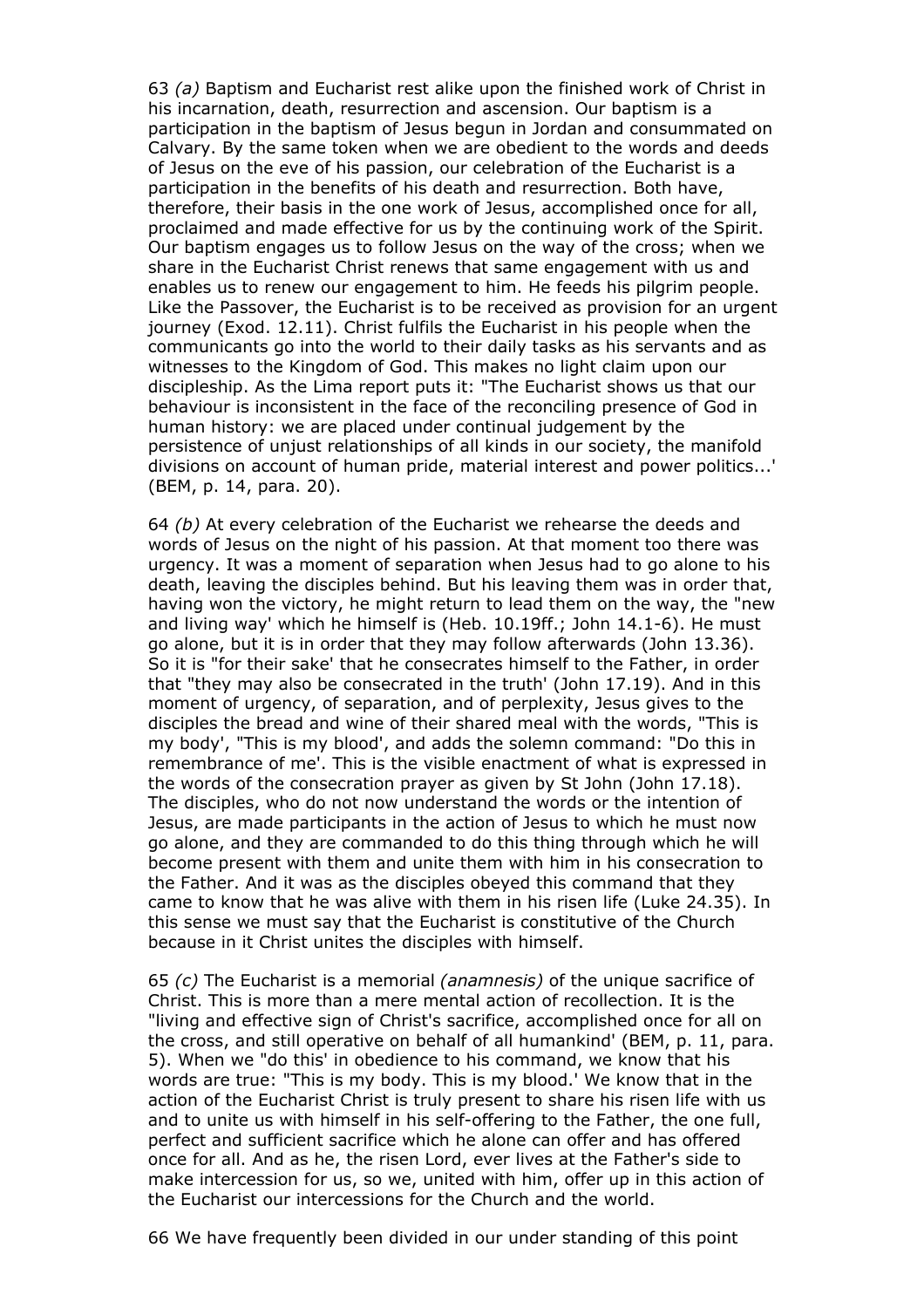because of a pervasive dualism which separates what Scripture holds together - visible and invisible, outward and inward, objective and subjective. We are of course all agreed that in the Eucharist God is truly "with us': that he joins us to himself in Christ in and through created realities. There is a real presence of Christ which "does not depend upon the faith of the individual', even though, "to discern the body and blood of Christ faith is required' (BEM, p. 12, para. 13). The trouble begins, however, when we commence to argue whether this presence is associated with the outward, visible elements of bread and wine, or whether it is an inward, invisible presence received in the heart through faith. The fact is that both statements are true; neither should be so asserted as to exclude the other. "Eucharistic doctrine must hold together these two movements since in the Eucharist, the sacrament of the New Covenant, Christ gives himself to his people so that they may receive him through faith' (ARCIC Elucidations, para. 7).

67 There has also been a destructive polarization in our common history between emphasis on the preached word and emphasis on the sacrament. This is to put asunder what is given to us in Scripture and in the gospel as one. The gospel is news of the word made flesh. The preached word is an *anamnesis* of Christ just as is the eucharistic meal. Hence "the celebration of the eucharist properly includes the proclamation of the word' (BEM, p. 12, para. 12). Both word and sacrament have their actualization in the presence of the risen Lord. Our two traditions have tended to emphasize the one side or the other of this single reality- the word acted or the word proclaimed. We need each other's help to restore at this point the unity which should never have been lost (see paras. 8 and 39 above).

68 *(d)* Our being united to Christ in his offering of himself to the Father is a work of the Holy Spirit. The prayer of invocation *(epiklesis)* is therefore a proper part of the eucharistic action. "The Church prays to the Father for the gift of the Holy Spirit in order that the eucharistic event may be a reality: the real presence of the crucified and risen Christ giving his life for all humanity' (BEM, p. 13, para. 13). The Eucharist is a making present of the once-for-all sacrifice of Christ. Joined to Christ in that sacrifice, the Church makes an acceptable offering of itself in thanksgiving to the Father. We therefore invoke the gift of the Spirit from the Father to sanctify both us and the elements of bread and wine, so that in our eating and drinking we may be united with the one sacrifice of Jesus. "Sanctified by his Spirit, the Church, through, with and in God's Son Jesus Christ, offers itself to the Father. It thereby becomes a living sacrifice of thanksgiving through which God is publicly praised' (Warc/RC, Section 81).

69 *(e)* The presence of the Spirit is the foretaste, pledge and first-fruits of God's coming Kingdom. At every Eucharist the Church looks forward to the consummation of that reign. "In this union of the Church on earth with the risen and ascended Christ, which he continues to sustain through its eucharistic communion with him, the Church is enabled by grace to participate in his reconciling mission to the world. Christ and his Church share in this in different ways: Christ vicariously as Mediator and Redeemer, the Church as the community of the redeemed to whom he has entrusted the ministry of reconciliation (2 Cor. 5.18), and stewardship of the mysteries (cf. 1 Cor. 4.1). "As often as you eat this bread and drink this cup, you proclaim the Lord's death till he comes" (1 Cor. 11.26). Thus precisely because the mission of the Church is grounded in, and sustained through the eucharistic communion with Christ, [ the Church] is sent out by Christ into all the nations and all ages in the service of the Gospel, in reliance upon his promise that he will be present to it always to the end of the world' (ibid., Section 86).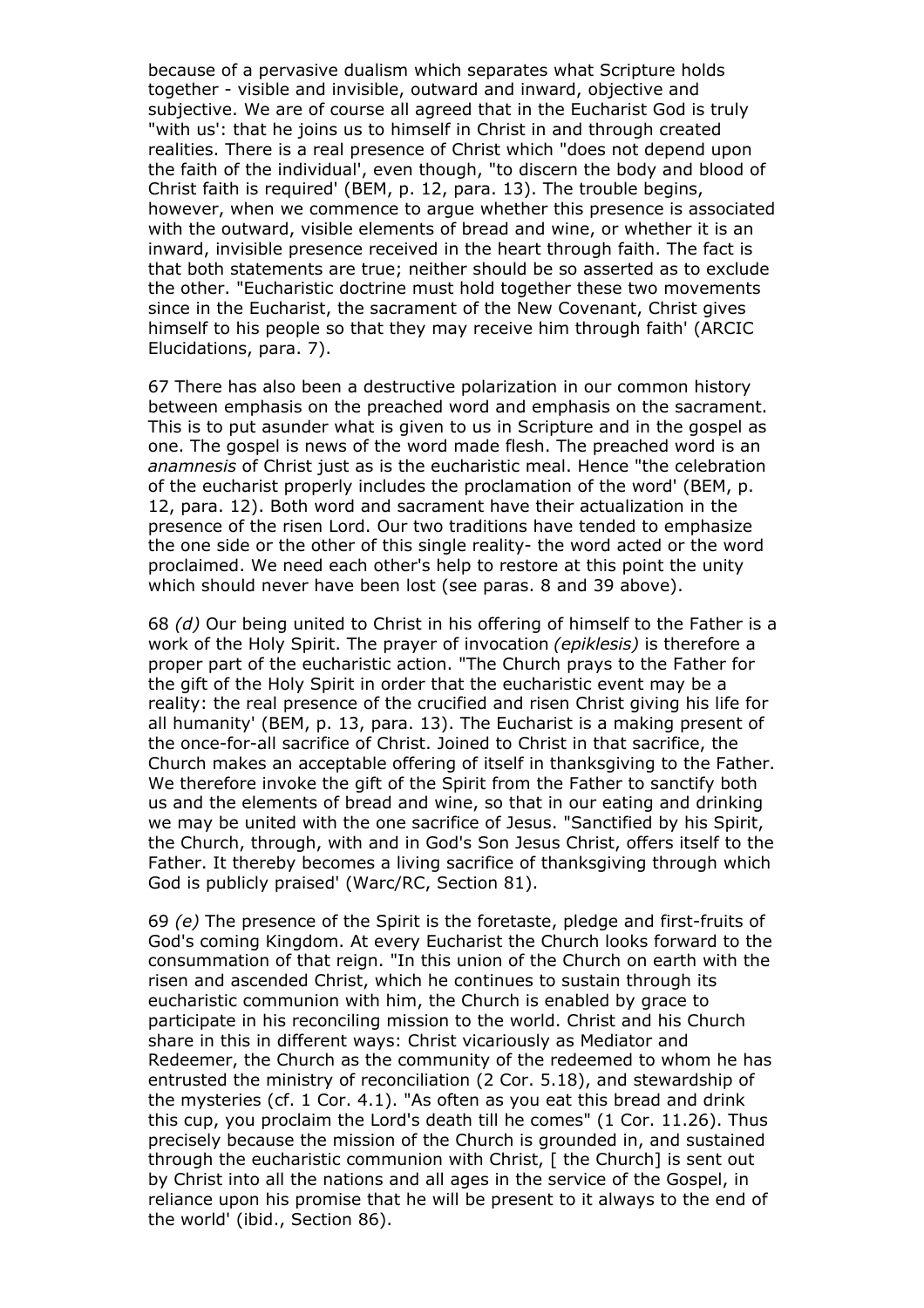70 *(f)* The Eucharist which unites us with Christ and feeds us with his own life in his body and blood, unites us at the same time with one another and with the whole company of Christ's people in every age and place. It is therefore a condition for participation in the Eucharist that we have forgiven one another and are in love and charity with our neighbours. Participation in the Eucharist commits us to the ceaseless search for reconciliation among all for whom Christ died, and is incompatible with the exclusion of any person on grounds of race, sex, social distinction or culture as well as with the refusal to share material resources given by God for the benefit of all. In relation to all that divides Christians at the Lord's table we have to ponder the grave words of St Paul about those who eat and drink judgement to themselves (1 Cor. 11.17-32).

71 *(g)* Along with baptism, the Eucharist is fundamental to and constitutive of the life of the Church. It is the sacrament given to the Church by her Lord for the continual renewal of her life in him. It is therefore the proper form of worship for the weekly assembling of the Church on the Lord's day, the day of resurrection, the birthday of the new creation. In neither of our traditions were the first reformers successful in persuading the great mass of Christians that it was their privilege to share in the Eucharist every Sunday. Recent decades have seen in both our communions a recovery of the integral relationship between Sunday worship and the Eucharist, but recovery is far from universal. We believe that it should be accepted as the norm in both our traditions.

72 *(h)* Churches as a whole have long been divided on the question whether participation in the Eucharist should be open to all the baptized including infants and children, or whether it should be limited to those able to understand a course of teaching about its meaning. In common with the rest of Western Christendom, our two traditions have followed the second alternative, but in both there is a growing questioning of it. Some in both our traditions have been impressed by the example of Eastern churches which receive baptized infants to communion with their parents. It is indeed difficult to defend the practice of admitting children to baptism while denying them the Eucharist. However, all of us would wish to affirm the need for a rite in which those baptized as infants, whether they have been accepted as communicants or not, are enabled, after due preparation, to make their own confession of faith and commitment to Christ, and are renewed by the grace of God through a further invocation of the Spirit, so that they can commit themselves freely and deliberately to share in God's mission to the world. The remaining questions about the relation of confirmation to baptism are not, in our judgement, such as to prevent mutual recognition of one another's members by the churches of our two communions. There are, however, questions concerning the ministry which still prevent such mutual recognition, and we turn now to consider these.

### **Notes**

2. In the original form of the Nicene creed, still used in the Eastern Orthodox churches, it is said that the Spirit proceeds from the Father. The Western churches subsequently added the words 'and from the Son' (Latin filioque). This addition, made without the agreement of a universal council, has been a cause of disagreement between the Eastern and Western churches ever since.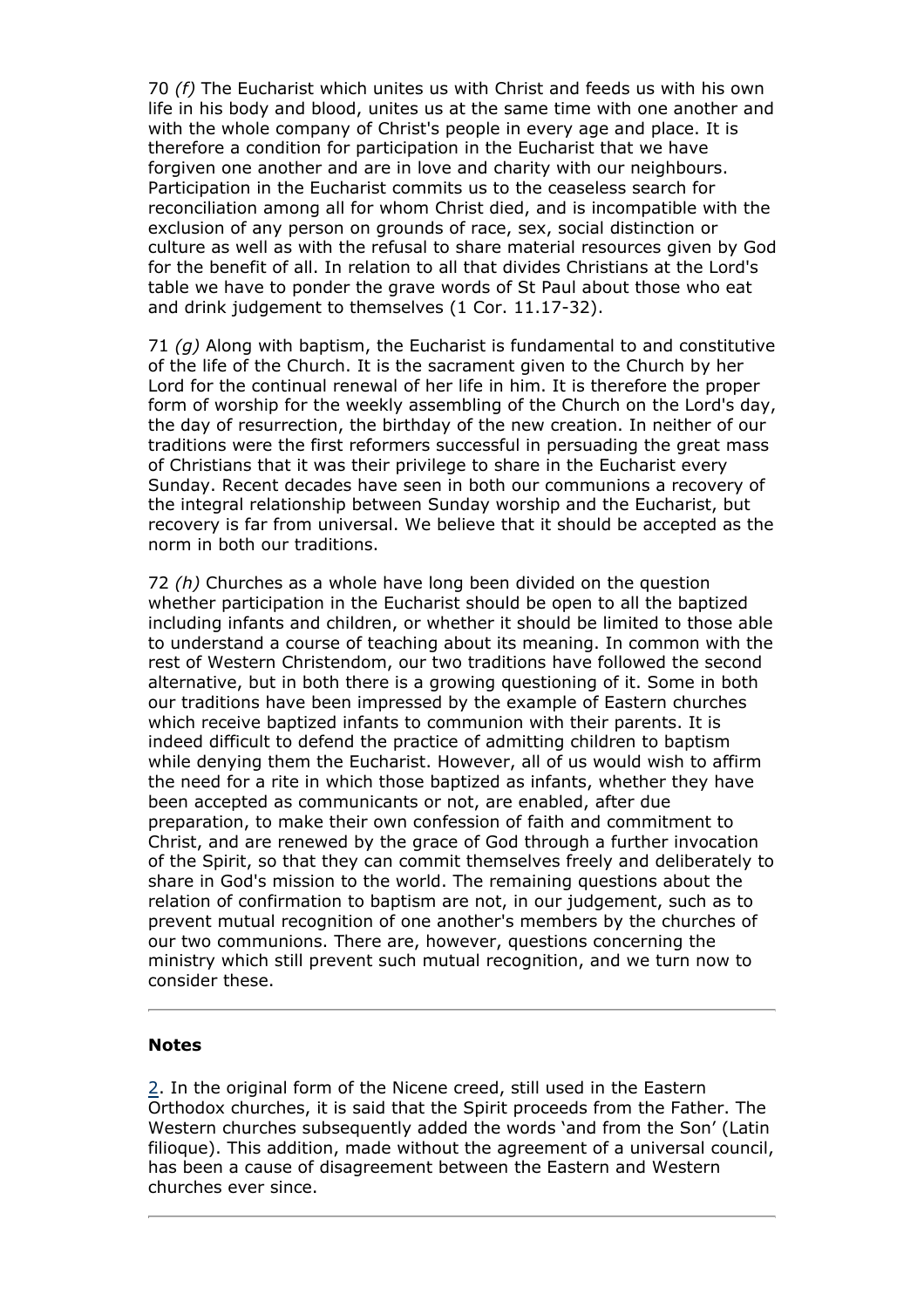### **Ministry in the church**

#### **Ministry of the church and in the church**

73 The Church is sent by God to witness in the world to his unlimited grace. Only in this double perspective of mission and of the new life in Christ experienced as the free gift of grace can ministry in the Church and ministry of the Church be adequately understood. The Church as a whole, and all ministry within and on behalf of the Church, have one source in the action of Father in sending the Son into the world anointed by the Spirit to announce and embody God's blessed reign over all humankind and all creation. For the fulfilment of this mission Jesus called others to follow him and - in particular - appointed twelve "to be with him and that he might send them out to preach and to have authority to cast out demons' (Mark 3.14f.). After his victory over the powers of evil, Jesus returned to assure these disciples that he was still with them, giving them the gift of his peace, sending them into the world to continue his mission, giving to them his Spirit, and entrusting to them the ministry of release from sin and reconciliation with the Father (John 20.19-23). As he thus commissioned them, he showed them the scars of his passion, a reminder to them of the way his mission went and theirs must go - the way of the cross. The kingship of God and his victory over the powers of evil will be made manifest to the world only under the sign of the cross.

74 The company gathered behind closed doors on that first Easter evening was the Church in embryo. It is to the whole Church that the commission is given and it is to the whole Church that the gift of the Spirit is made. The Church as a whole is constituted by this act of sending and anointing. It exists, therefore, not for itself but for the glory of God in the fulfilment of that mission for which Jesus was sent from the Father. The primary ministry is that of the risen Christ himself, and we are enabled to participate in it by the power of the Spirit. His ministry is entrusted to sinful men and women and it is only as debtors to grace that we can fulfil it. The mission of the Church is an overflow of the grace of God. It is only as those whose sins have been freely forgiven that we can be the bearers to others of God's gift of forgiveness. This ministry is exercised by and through the entire membership of the Church in the course of their daily work in the world. Every member of the Church, therefore, abiding in Christ, shares in this ministry.

75 The same company gathered in that shuttered room was also the ministry in embryo. Those who were there commissioned and anointed were sent to call others to be with Jesus and, in their turn, to be sent. The disciples are to "make disciples of all nations' (Matt. 28.19). As they have heard and obeyed the call of Jesus, "Follow me', so they in turn are to call others, and these others are, in their turn, both to "be with Jesus' and to "be sent' in the service of God's Kingdom.

76 Thus from the very beginning there is a pattern of ministerial leadership in the life of the Church. It is to the whole Church that the commission is given, but the Church was never an unstructured aggregate of individual believers out of which a ministerial structure had to develop. On the contrary there was from the beginning a pattern of calling and following. The first disciples are both the first followers and the first apostles sent to call others to follow. And this calling is always to a relationship with Jesus: to be with him and to be sent. As he sends them he promises to be with them - to the ends of the earth and the end of the age (28.19f.). Leadership in the Church means leading others into the company of Jesus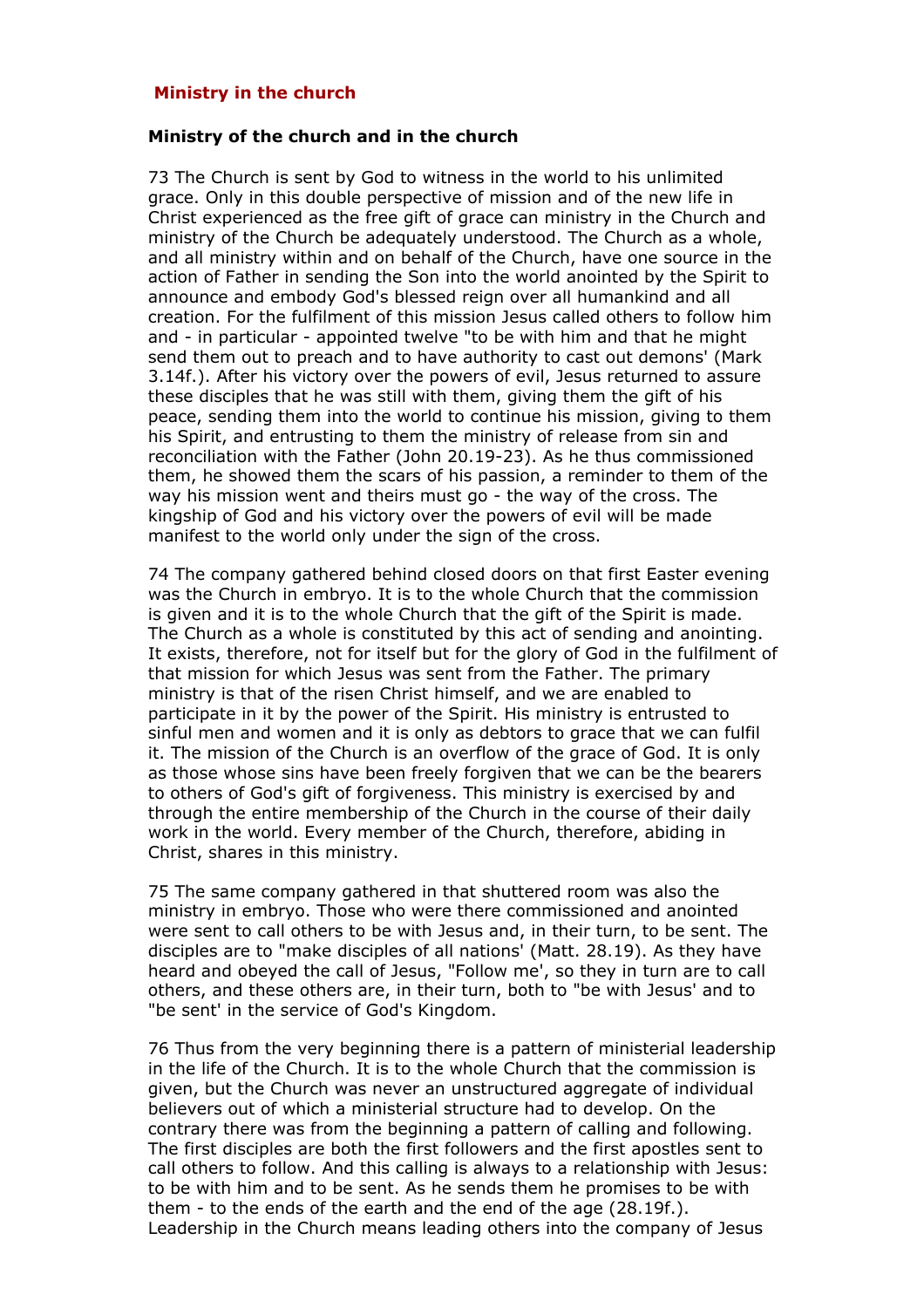so that - in him and by working of the Spirit - their lives may be offered to the Father, and also leading others into the world to challenge the dominion of evil in the name of Christ and in the power of the Spirit. This double calling finds unity in the cross which was at the same time Jesus' total offering of himself to the Father on behalf of humankind, and the decisive victory of God's Kingdom over the dominion of evil. Ministerial leadership in the Church may therefore be defined as following Jesus in the way of the cross so that others in turn may be enabled to follow in the same way.

77 If ministry is understood in this way, the Church is protected from two opposite tendencies: on the one hand, the tendency to regard the ordained ministry as something separate from the Church, having its being independently of the whole body; on the other hand, the tendency to regard the ordained ministry as something created by the Church in the course of development. The Scriptures show us that "the Church has never been without persons holding specificity and responsibility' (BEM, p. 21, para. 9). Certainly, however, the varied forms of ordained ministry evolved in the course of history. On this three things may be said: (i) The particular ministerial structures which are now embodied in our different communions cannot claim the direct authority of Scripture. The New Testament cannot be held to prescribe a three-fold ministry of bishops, priests and deacons, a Presbyterian or congregational form of government, or the primacy of the see of Rome. All attempts to read off one divinely authorized form of ministry from the New Testament are futile. (ii) The Church is a living body which should combine continuity of tradition with adaptation to new situations under the guidance of the Holy Spirit. (iii) Not all the developments of the past nineteen centuries are to be regarded as divinely sanctioned simply because they have occurred. The ministerial forms which we inherit have been developed in the course of the Church's advance through the centuries and among the nations. They are neither to be treated as immutable because they exist, nor to be rejected because they are not explicitly authorized by Scripture. Our duty is first to receive and cherish them with gratitude, and then to learn, as those before us have done, to adapt and reform them under the guidance of the Spirit in faithfulness to the apostolic witness, and in accordance with the missionary needs of our day.

78 In both our traditions a wide variety of words is used to describe the work of the ordained ministry. Anglicans widely use the word "priest', but this has been used in the Reformed tradition. Both our communions make use of the pastoral image of the ministry but it is often used in a way which contradicts its missionary thrust. "Shepherd' in the Old Testament is the familiar title for the kings and other rulers who led their people, ruled them, guarded them and went before them into battle. The Good Shepherd in Jesus' language is the one who is willing for the sake of the sheep to meet the attacking wolves and give his life in the combat (John 10.7-15). And when Jesus entrusts to Peter the pastoral care of his flock he immediately tells Peter that it will entail learning to follow him on the way that leads to the cross (John 21.15-19).

79 The word priest is used in the New Testament of Christ himself, and of his whole body, the Church. The New Testament does not use the word "priest' to designate any Christian minister. The word came into use early in the Church's history to designate the bishop, and was then extended to his presbyters. Anglicans, in common with most Christians, have continued this usage. The Reformed, in common with other churches of the Reformation, abandoned the usage on account of its connection with a particular doctrine of eucharistic sacrifice, and also because it was not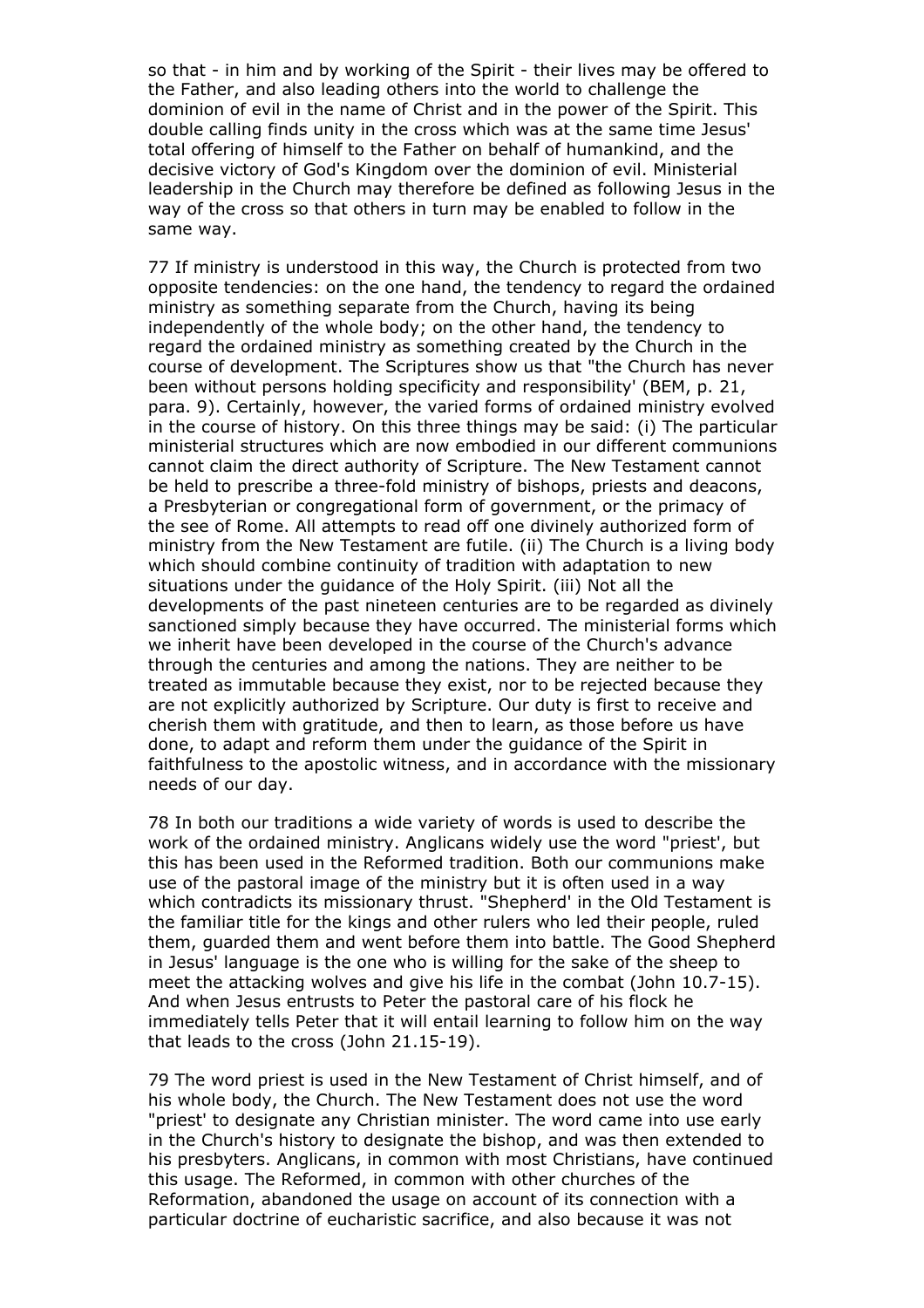authorized by Scripture. We are, however, agreed that since it is acknowledged that the whole Church is called to be in Christ a priestly people (1 Peter 2.5,9), and since ministers are called to lead, enable and equip the Church for this priestly office, the priestly nature of the ministry cannot be denied. We can accept all the words of the WCC statement: "Ordained ministers are related, as are all Christians, both to the priesthood of Christ and to the priesthood of the Church. But they may appropriately be called priests because they fill a particular priestly service by strengthening and building up the royal and prophetic priesthood of the faithful through word and sacraments, through their prayers of intercession, and through their pastoral guidance of the community' (BEM, p. 23, para. 17). We recognize however that the word "priest', used of an ordained minister, has acquired overtones which render it unacceptable to many Christians. We would not in such circumstances expect the word to be universally used. We would, however, wish to insist that while the word may appropriately be used, other words, such as pastor, presbyter, minister, are no less appropriate.

# **Ordination, authority, continuity**

80 Those who may thus be called "priests' exercise priestly ministry neither apart from the priesthood of the whole body, nor by derivation from the priesthood of the whole body, but by virtue of their participation, in company with the whole body, in the priestly ministry of the risen Christ, and as leaders, examples and enablers for the priestly ministry of the whole body in virtue of the special calling and equipment given to them in ordination. The one so ordained is called to be a focus of unity for the whole body. Ordination is the act which constitutes and acknowledges this special ministry of representation and leadership within the life of the Church both locally and universally. In the act of ordination, the Church in Christ prays to the Father to grant his Spirit to the one ordained for the office and work to which that person is called, accompanying the act with a sacramental sign which specifies by the imposition of hands the one for whom the prayer is made, and - in faith that the prayer is heard - commits to the person ordained the authority to act representatively for the universal Church in the ways proper to that particular office.

81 The Spirit gives gifts to all members of the Church, equipping them for many kinds of ministry. All are called to be good stewards of God's varied gifts (1 Peter 4.10). But not all are ordained. The New Testament does not give us direct guidance as to who should be ordained. From very early times ordination has been connected with the Eucharist. In the Eucharist Christ himself is present in his fullness, and the company which shares in it is therefore the catholic Church in that place. It is not the branch of an organization of which the centre is elsewhere, for where Christ is, there is the catholic Church - God's gathering together of the people into their true Head. But even in the New Testament itself we find that a problem arises where groups of Christians propose to celebrate the supper in separation from their fellow-members. This seems be the situation envisaged in Paul's remonstrance to the Corinthians (1 Cor. 11.17-22). How is the distinction to be made between the Eucharist in which Christ is present in the midst of his universal Church, and the celebration of a divisive group which is in the Apostle's word "not the Lord's supper' (v. 20)? This was a practical question which had to be answered. At an early stage Ignatius of Antioch formulated the answer in the general provision that a "valid' Eucharist is one presided over by the one acknowledged by the congregation and by neighbouring congregations as its leader, or by one authorized by him.

82 It is clear, on the one hand, that this is a matter of the harmonious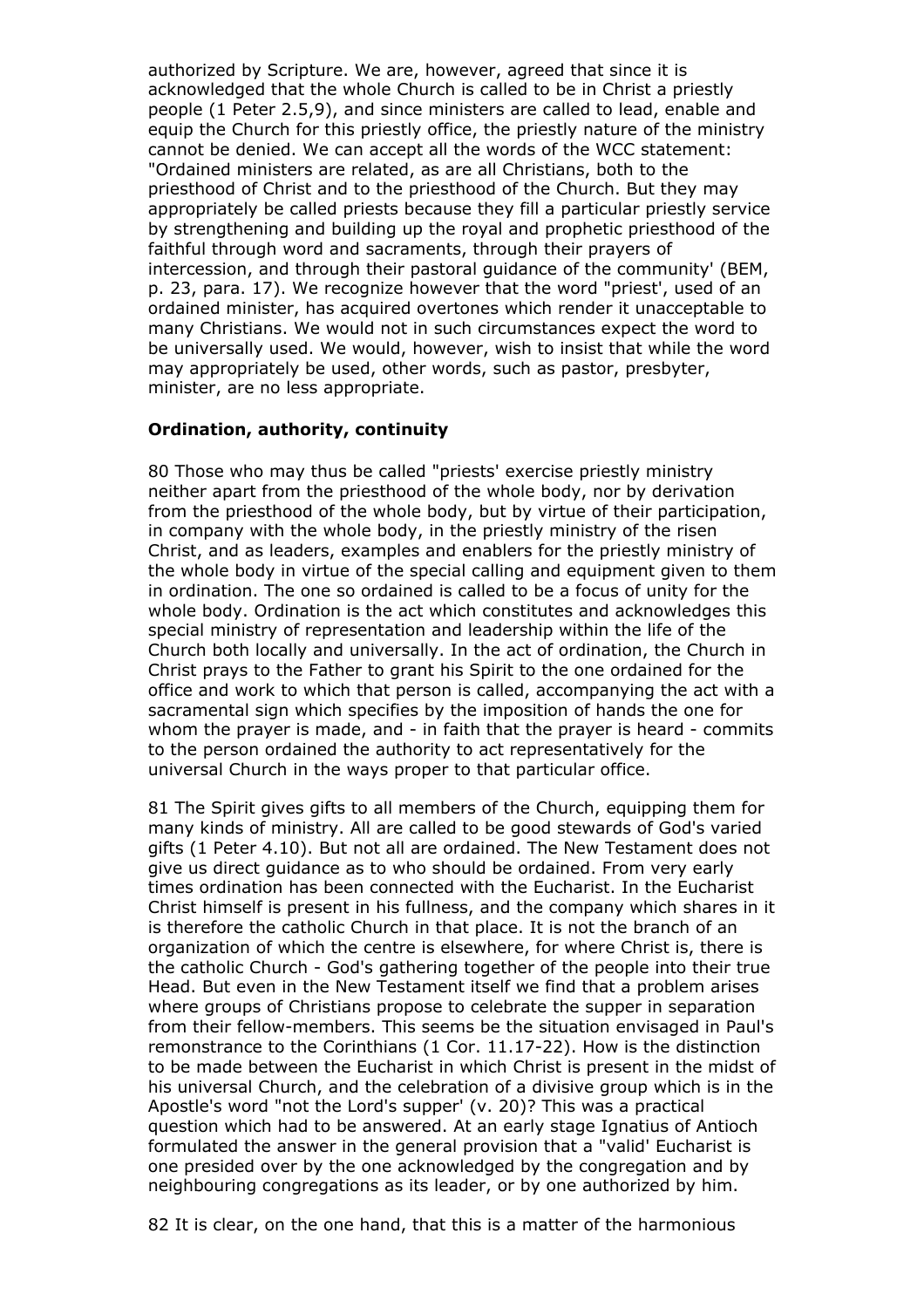ordering of the life of the Church. The one who presides does so, not in virtue of a different relationship to the life of the risen Christ from the rest of the body, but because - as a matter of order - he has been so authorized. But, on the other hand, it is clear that this ordering is of central importance for the very life of the Church. It arises from a genuine concern that what is celebrated should truly be the Lord's supper. For order is love in regulative operation, and love is the fundamental reality of the Church's being.

83 It is in this context that we must consider what is sometimes called "lay presidency' at the Eucharist, which has been at various times a matter of dispute between Anglican and Reformed Christians. The practice of "lay celebration' has sometimes been advocated because it was held to be a necessary witness to the "priesthood of all believers'. This advocacy clearly rests on a misunderstanding, since it implies that it is the president who is alone the priest. The practice thus contradicts the doctrine which it is intended to support. On the other hand there have been and there still are situations where, because of a shortage of ordained ministers, or because of very rapid missionary advance, there are congregations which must either have the Eucharist without an ordained minister, or have no Eucharist at all except on rare occasions. In some cases it may be said that this indicates a lack of proper foresight on the part of the Church's leadership but this observation does not meet the immediate pastoral need. Reformed churches have therefore frequently taken the view that a lay person should be given authority by the Church to preside at the Eucharist in such circumstances. This is justified on the ground the orderly modification of normal practice may meet particular pastoral needs, and fulfil the intention which the general practice is intended to serve. The general rule should remain that the president at the Eucharist should be the person who has, by ordination, the authority so to preside, and the Church ought to order its affairs in such a way that this proper rule may be kept. The presidency of the ordained person does not depend upon his possessing a priesthood which others lack; it depends upon the good ordering which is essential to the life of the Church as it exercises corporately the priesthood given to it by the one who is alone the good High Priest.

84 We associate ourselves with the following exposition of the threefold nature of ordination as given in the WCC statement:

(a) Ordination is an invocation to God that the new minister be given the power of the Holy Spirit in the new relation which is established between this minister and the community and, by intention, the Church universal. The otherness of God's initiative, of which the ordained ministry is a sign, is here acknowledged in the act of ordination itself. "The Spirit blows where it will' (John 3.3). The invocation of the Spirit implies the absolute dependence upon God for the outcome of the Church's prayer. This means the Spirit may set new forces in motion and open new possibilities "far more abundantly than all that we ask or think' (Eph. 3.20).

(b) Ordination is a sign of the granting of this prayer by the Lord who gives the gift of the ordained ministry. Although the outcome of the Church's *epiklesis* depends on the freedom of God, the Church ordains in confidence that God, being faithful to his promise in Christ, enters sacramentally into contingent, historical forms of human relationship and uses them for his purpose. Ordination is a sign performed in faith that the spiritual relationship signified is present in, with and through the words spoken, the gestures made and the forms employed.

(c) Ordination is an acknowledgement by the Church of the gifts of the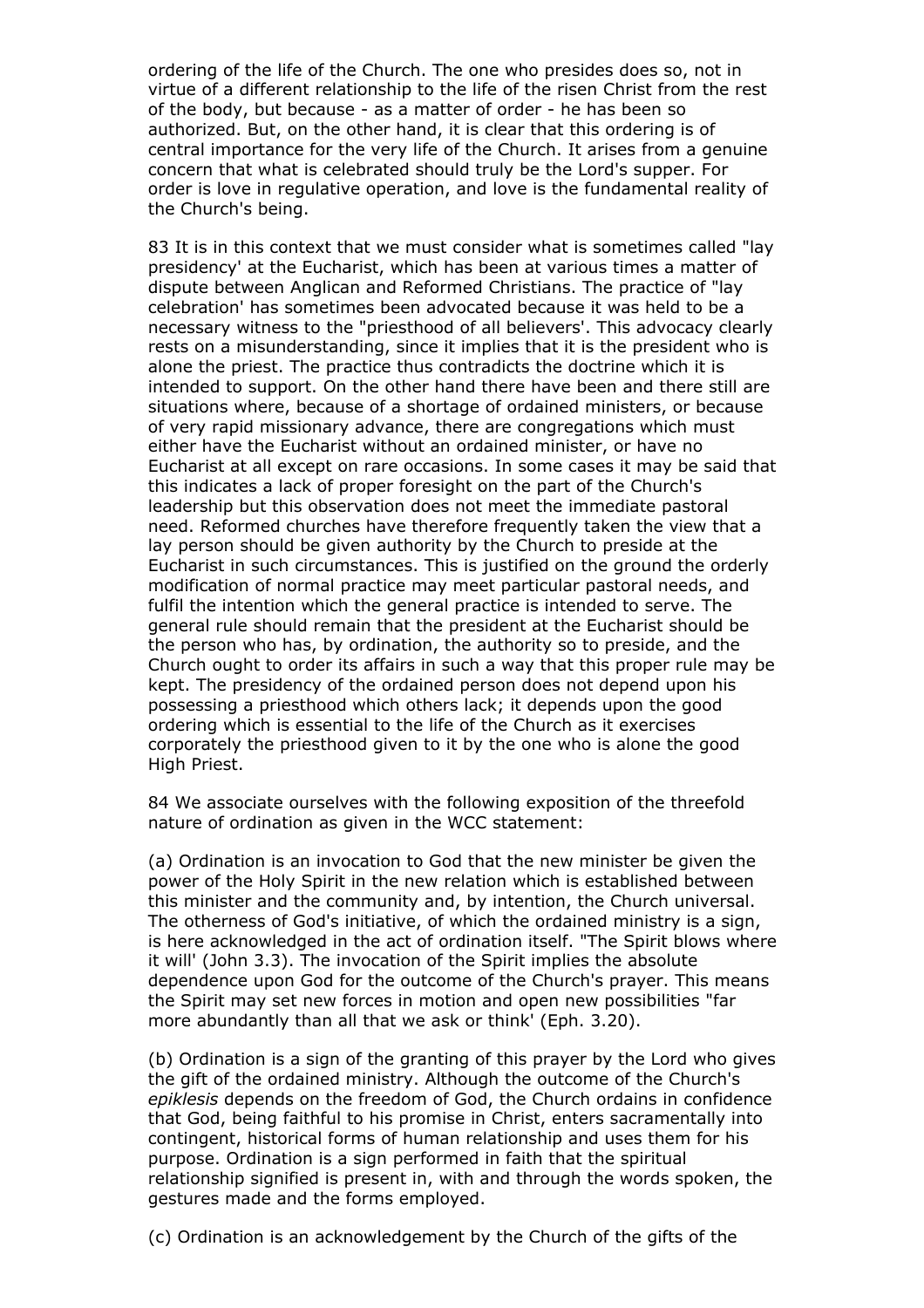Spirit in the one ordained, and a commitment by both the Church and the ordinand to the new relationship. By receiving the new minister in the act of ordination, the congregation acknowledges the minister's gifts and commits itself to be open towards these gifts. Likewise those ordained offer their gifts to the Church and commit themselves to the burden and opportunity of new authority and responsibility. At the same time, they enter into a collegial relationship with other ministers. (BEM, pp. 30-1, paras. 42-4)

85 In the ministry of the word and sacrament the whole Church is again and again enabled to receive forgiveness and to renew its participation in Christ's ministry in the world. The minister as leader has a representative character, to act as "the one on behalf of many', so that the whole Church is represented in his person as he carries on his heart the concerns of all his people. He does not act in his own name, but in the name of Christ, and in the name of the whole body of Christ, so that he is at once the mouthpiece of our Lord and the mouthpiece of his flock. This is acknowledged in ordination, both in the case of those who ordain and of those who are ordained. Those who ordain act in the name of Christ and of the whole catholic Church, and the one who is ordained is set apart to act as a minister, not of one denomination, but of the one body of Christ.

86 Ordination involves as part of its essential nature the entrusting of authority to the ordained person to act focally and representatively for the whole Church. The ordained ministry has therefore always been seen as both a sign of unity in the Church and a means of maintaining it. For the same reason the ordained ministry is inevitably the point at which issues arising from the disunity of the Church are most sharply focused. Ministry, which is properly a sign of unity and continuity, has become the most obvious symbol of division.

87 We confess one holy catholic and apostolic Church. In the ordination rites of both our traditions, we make our invocation to the Father in the name of Christ and therefore intend that the ordination is to the ministry of his universal Church carrying an authorization universally valid. In fact, because we are divided, the prayers are not the prayers of the whole Church and the authorization is not acknowledged by the whole Church. In particular our two communions are divided at this point because of different views about the role of the continuity of ordination in signifying and safeguarding unity.

88 The Church lives in historic continuity from Christ's coming until his coming again. This continuity is grounded in the gift to the Church of the Spirit through whom we participate in Christ's continuing ministry. In maintaining this continuity the Church depends upon the written Scriptures, the sacraments of baptism and the Eucharist, the ecumenical creeds and the continuing transmission of teaching and practice from generation to generation, wherever Christian parents and teachers hand on to their children and pupils that which they have received. In this process of transmission there is always the possibility of distortion. As a corrective of this, the early Church prized the continuity of public teaching in the great centres of Christian life focused in the personal teaching ministry of the bishops. This succession of public episcopal ministry could be appealed to as a ground of assurance that what was being taught was the authentic message of Jesus and the apostles. The acceptance of the canon of the apostolic writings in the New Testament provided a written record to which this appeal could be made.

89 Related to this appeal, but distinct from it, is the appeal to the continuity of succession in ordination. Insofar as ordination involves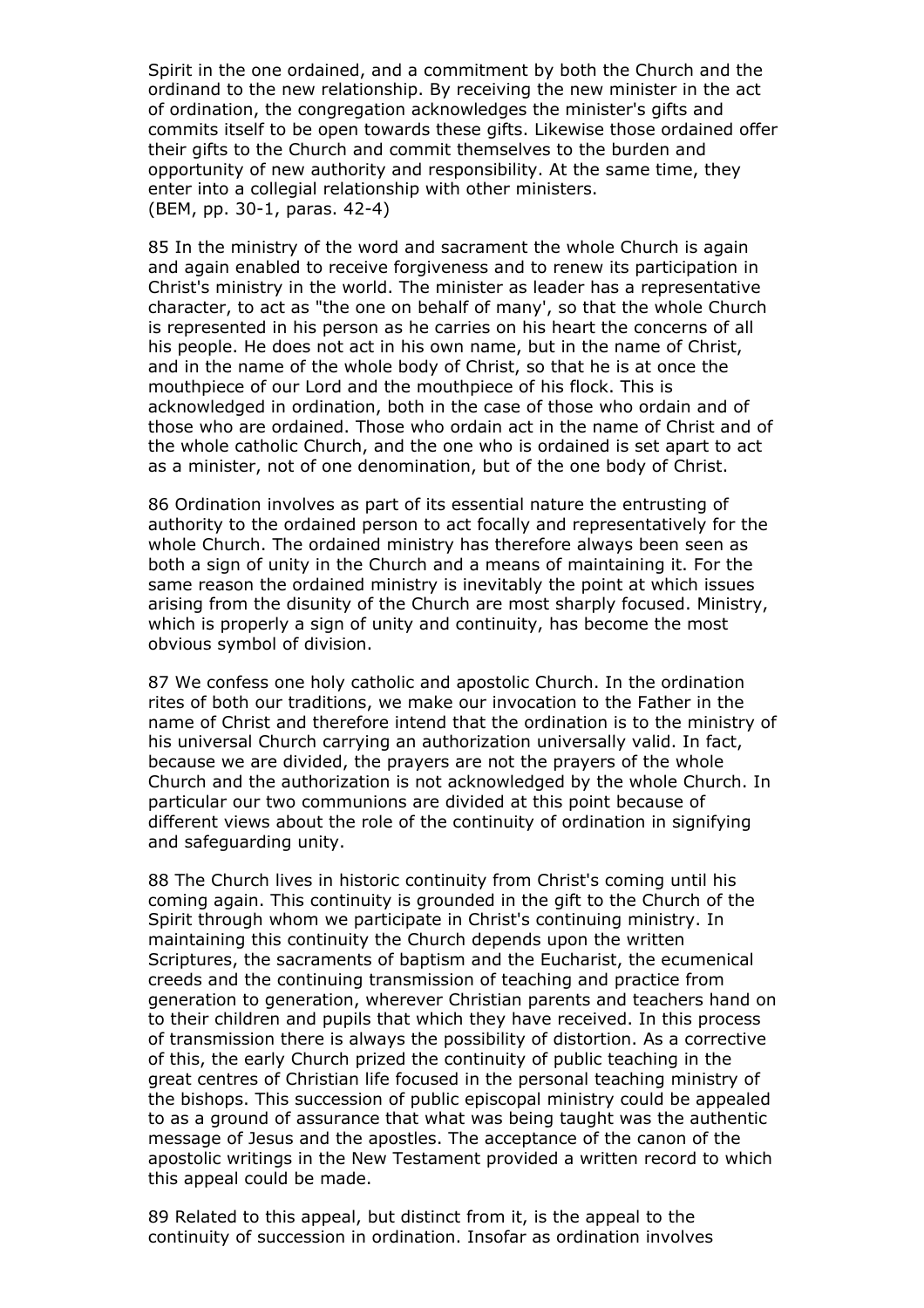committing of authority to certain persons to act representatively for the whole Church, it is obvious that it can only be properly performed by those who have received authority thereto. Churches normally decline to acknowledge ordinations carried out by persons who have not been authorized by the Church to act in this way. Historic continuity of office-holders is, in fact, the normal way by which the continuity of any corporate body is secured and signified. Anglicans preserve this continuity or succession through episcopal ordination; in the Reformed tradition it is preserved through ministerial ordination.

90 But ordination is not simply the committing of authority by the Church. It is first of all an invocation to the Father asking for the gift of the Spirit to the ordinand. The answering of that prayer lies within the sovereign freedom of the Father to whom the prayer is addressed. In our divided state the prayers which we offer are not the unanimous prayer of the catholic Church. Nevertheless, it is not open to us to say that the answer of the Father is defective. Our two communions, in common with others, have been led through our participation in the ecumenical movement to acknowledge that ordinations which were defective, both in that they were the prayers of divided churches and in that the authority of those ordaining was not the authority of the universal Church, have been acknowledged and blessed by God who, being faithful to his promises, has entered sacramentally into these acts and used them for his gracious purpose. We have been led to acknowledge this in humble gratitude, and thus to acknowledge the reality of one another's churchly life. But this gives us no ground for concluding that the historic continuity of ordinations is an irrelevance. On the contrary it is an element in the proper visible form of the Church's unity in space and time, to the end of the age and the ends of the earth. We therefore affirm that the ways by which our separated churches are brought into unity must be such as to ensure *(a)* that the reality of God's gift of ministry to the churches in their separation is unambiguously acknowledged; and *(b)* that the continuity of succession in ordination with the undivided Church is - so far as lies in our power visibly restored and maintained.

# **Patterns of ministry**

91 The patterns of the ordained ministry in the Anglican and Reformed traditions are on the surface very different. Beneath the differences, however, there can be discerned a common pattern which involves, in each local church, a chief pastor who works with a body of colleagues and a staff of helpers or assistants to forward the work of Christ in Church and world. This pattern first appeared in the early Church's division of the ordained ministry into the work of bishop, presbyter and deacon. While the tendency in both our traditions has been to truncate this pattern by effectively reducing the orders to two (bishop-priest, minister-elder), the classic pattern reflects an ordering which developed and was found appropriate in the life of the Church - those, namely, of pastor, a collegial association for the pastor, and pastoral assistants to carry out ministry in the world. This threefold pattern cannot claim to be the only one authorized in Scripture. The various authors of the New Testament point rather to a variety of patterns which existed in the earliest period of the Church. But the threefold pattern eventually prevailed and was generally adopted by the Church. The large majority of churches have maintained it in one form or another to the present day.

92 In both our traditions this pattern has suffered deformation in the course of history. We believe, however, that it should be accepted in some form for the sake of the unity and continuity of the Church, both locally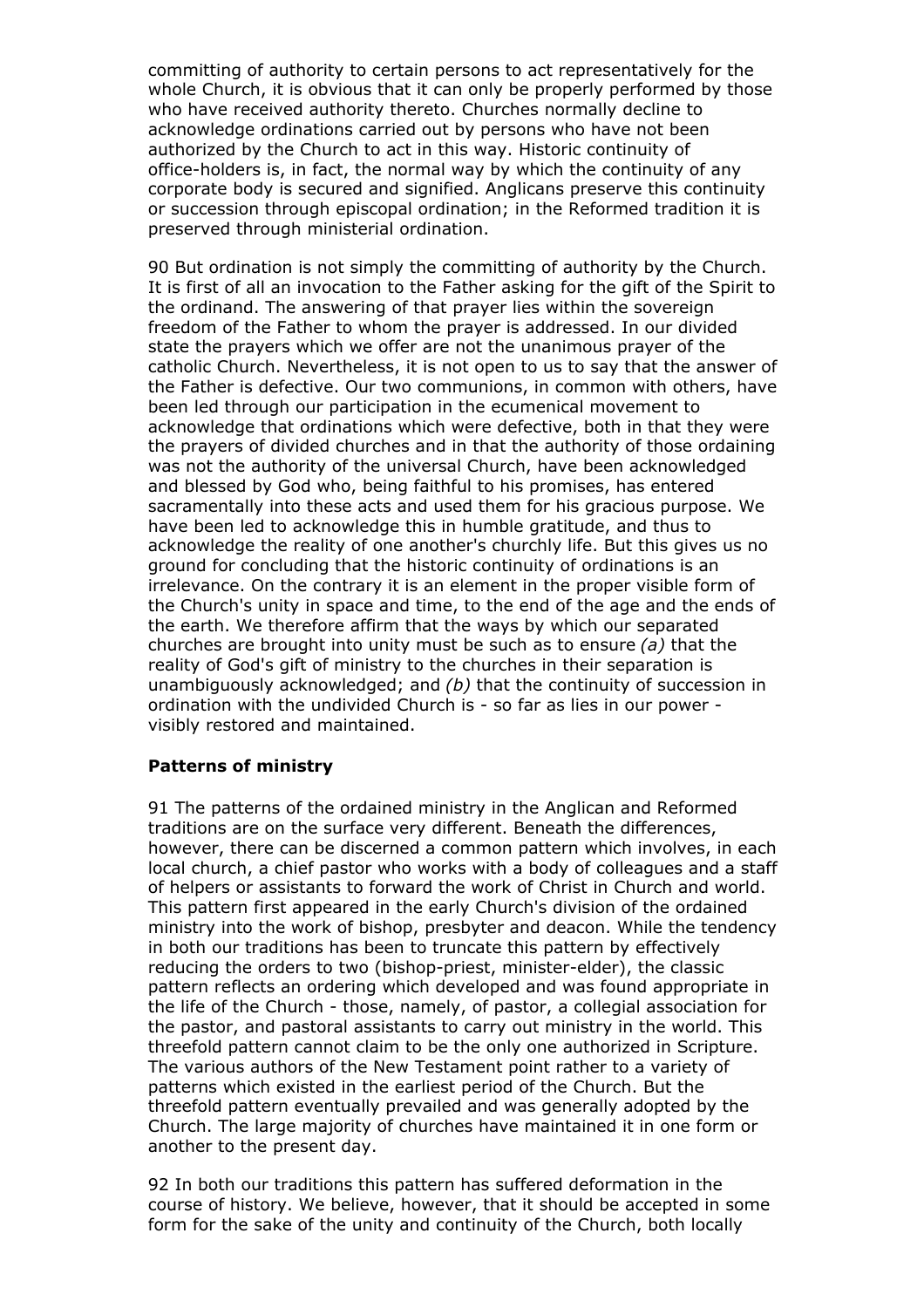and universally, and for the sake of its missionary calling. But if it is to serve these ends, the ministry must conform to that of Christ. Christ has given the gift of ministries to the Church "to equip the saints for the work of ministry, for building up the body of Christ, until we all attain to the unity of the faith and of the knowledge of the Son of God, to mature manhood, to the measure of the stature of the fullness of Christ' (Eph. 4.12f.). To the extent that ministry conforms to Christ, it reflects the character of God as revealed in the incarnation. As God in Christ deals with us in a personal way, so all ministry must have a *personal* character, providing in a specific person a focus for the unity and witness of the community. As God calls us into a reconciled fellowship, so all ministry must have a *collegial* character - exercised not by one person alone but in shared responsibility with colleagues. As the Church is the body of Christ quickened by the Spirit, so the ministry must have a communal character, so that every member is enabled to exercise the gifts which the Spirit gives and so that the whole community is, as far as possible, associated in the process of teaching and decision-making. And as the work of Christ was that of the servant Lord who gave his life a ransom for many, so these three characteristics must combine in a ministry of service to the world for which Christ died.

93 How can the ministry of bishops, presbyters and deacons fulfil these three requirements? In the beginning these three ministries were the ministries of the local church. The bishop was the shepherd and leader of the local community; he presided over the celebration of the Eucharist. He was surrounded by a college of presbyters who with him had the responsibility of teaching, preaching and leadership. He was assisted by deacons who gave special attention to the diaconal witness of the community. Evidence for this pattern can be found in the letters of Ignatius. As the Church grew, congregations multiplied in each place. This led to a shift of responsibilities. The bishop became the leader of several congregations while the presbyters became the shepherds of these congregations. In this way, and no doubt for good reasons, the bishop's office gradually became a regional one. It is evident that by this shift of responsibilities the balance between the personal and collegial dimensions of the exercise of the ordained ministry was destroyed. The question therefore arises for both our communions: how can this balance be restored at all levels of the Church's life? As the churches of our two families try to answer this question, the movement towards unity will become easier.

94 In their attempt to return to the origins of the Church, the Reformers of the sixteenth century re- introduced the threefold ministry in the local church. In each congregation of the Reformed tradition there was to be a pastor for the proclamation of the word of God and the administration of the sacraments. He was to be surrounded by a group of elders and deacons. Most churches in the Reformed tradition adhere to this pattern today, though the diaconate as a separate ministry has not been maintained in all places. In the Congregational tradition, however, lay leadership in the local church is normally entrusted to deacons, not elders. At the regional level the government is exercised by presbyters or representative groups elected by synods. The participation of the community finds expression at the local level through church assemblies and at the regional level through representative synods or councils in both the Presbyterian and Congregational traditions. Thus the personal, collegial and communal elements in the governance of the Church are adequately expressed at the local level. But the Reformed churches have to ask themselves whether they attach enough importance to the personal dimension of the ordained ministry at the district or presbyterial level -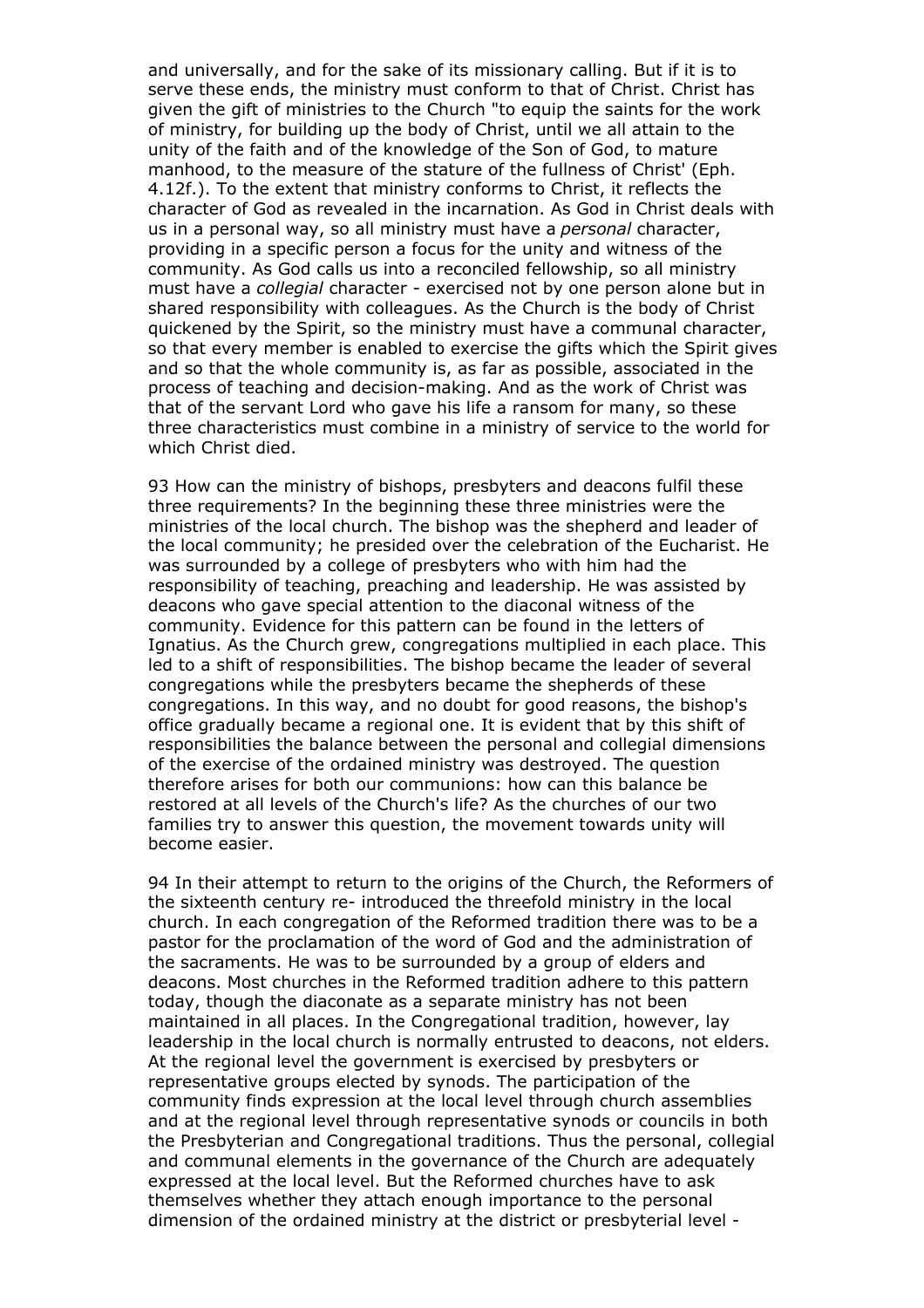that is to say, to the exercise of oversight in a particular way through one person together with and within a college.

95 In considering guidelines for the union of Anglican and Reformed churches, we call attention to the considerable variations of existing practice within both our communions. For example, in the Anglican communion the personal nature of episcopacy is substantially affected by the geographical size of the diocese and the number of people in the pastoral care of the bishop, and the office of deacon has taken new shape in Papua New Guinea and the United States; in some Reformed churches, elders are ordained for life and in some elected for a fixed term, while the name "deacon' in Switzerland and Holland signifies a much fuller and more active form of service than is found in the Reformed diaconate in other parts of the world.

96 Keeping in mind what is said above (para. 92) about the personal, collegial and communal dimensions of ministry, we must consider what changes would be involved in Reformed practice if a moderator of presbytery or synod were to become a bishop-in-presbytery, and in Anglican practice if elders were to be introduced in congregations as a welcome embodiment of aspects of service which Anglicans recognize to have been present among the many activities of deacons in the history of the Church. As Anglican and Reformed churches unite in different parts of the world, there will be considerable variety in styles of ministry, corresponding to the variety that already exists within each communion. We expect Anglican-Reformed united churches to go on learning from each other's experience, particularly in the initial decades, within the forms of mutually recognized ministry on the way to a universally recognized ministry. More detailed suggestions, no doubt limited in application because of the limitations of the membership of this Commission, are offered in Chapter V (paras. 11Off.).

97 Both our communions need to give urgent thought to the renewal of other forms of ministry. It is also perhaps necessary that both should consider afresh, in the light of contemporary circumstances, the relevance of the various ministries which are described in the New Testament under the names of prophets and evangelists. The role of the theologians in the life of the Church could well be considered afresh in the light of the teaching of the Geneva reformers on the "doctors' (i.e. theological teachers) and of the teaching role of bishops.

### **Women and the ordained ministry**

98 Our two traditions have not reached a common mind on the ordination of women to the threefold ministry. Practice varies in different cultural situations, but the Reformed churches in membership of Warc do not generally have theological objections to the ordination of women. In the course of the last fifty years most Reformed churches have begun to ordain women ministers, and they have taken this step out of conviction, and not because of a shortage of ministers. Where there is a theological objection to the ordination of women, it is usually based on biblical teaching emphasizing the headship of the male (see para. 103 below). However, even where there is no theological objection to women's ordination, it is not always accepted sociologically and emotionally. There is a substantial minority of Reformed Christians who do not accept women ministers. Even where there are women ministers there has been little serious consideration of the distinctive contribution that women might make in the ordained ministry.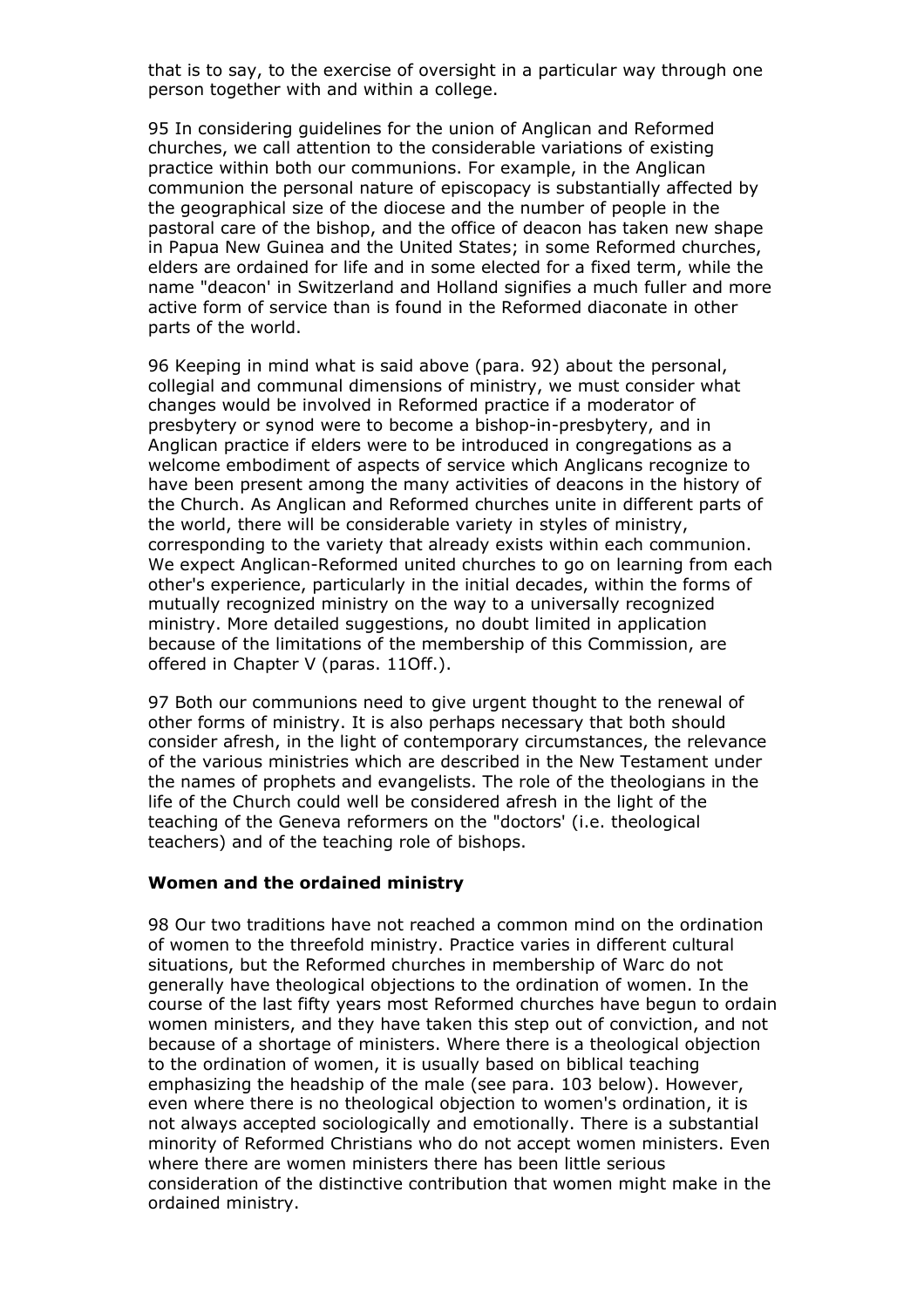99 Of the twenty-seven Anglican provinces three (including two large ones) have ordained women priests, as have a few dioceses in other provinces. Of those provinces which do not ordain women eight have formally stated that they have no fundamental objection to the ordination of women to the priesthood, others have stated that they do have fundamental objections and others have made no decision. At present there are no Anglican women bishops. Some provinces, who do not ordain women to the priesthood, have ordained women deacons, and others are considering doing so. This difference of theology and practice has not broken communion within the Anglican Communion. In the USA a few Anglicans have left the Episcopal Church because it has ordained women; but it has caused tension and heart-searching more widely.

100 As a joint commission of the two communions we can neither ignore this question, nor pretend to settle it. It is an issue which affects the unity of the Church both *within* our separate communions and *between* them. Differences of doctrine and practice on this issue have not yet substantially broken communion *within* either confessional family. However, it is the judgement of some that it was a major factor which told against the acceptance of the English Covenant proposal for unity between member churches of our two communions. It is clearly impossible for churches which exist in the same geographical area but which take different stands on this issue to enter into complete union. It is therefore an issue the solution of which cannot be postponed much longer. We see no contradiction between the concept of the ordained ministries expressed in this document and the ordination of women. This matter is of equal concern to both traditions, and one on which we must work together.

101 The debate about the ordination of women to the ministry focuses upon three areas:

(a) Those opposed to the ordination of women argue that the force of nineteen centuries of tradition should not lightly be set aside; and that a decision on such an issue should not have been taken by one denomination on its own, but only by a universal Council of all the Churches. All those concerned for Christian unity will take this argument seriously, so long as it is not simply a device to block all discussion and change. How long is it right to expect those in favour of the ordination of women to wait, bearing in mind that there has not been a universally recognized General Council for a thousand years? If they are truly concerned for Christian unity, both those Churches who do ordain women and those who do not will desire urgently to meet and discover one another's motives and reasons for the stand they take on this issue.

102 *(b)* Some of those opposed to the ordination of women to the priesthood base their argument upon the maleness of Jesus, our one High Priest. They deny that a woman can preside at the Lord's Supper, since the president at the Eucharist in some respects re-presents Christ at the Last Supper. Those who support the ordination of women claim that the exclusion of women from this role is inconsistent with the fact that men and women share equally in the life in Christ and therefore in his priesthood.

103 *(c)* All those opposed to the ordination women point to passages in the Bible which teach that women are to be subordinate to men both in the world and in the Church. This subordination is traced to one of the two stories in Genesis of the creation and fall. It is reinforced by some of the practical teaching found in the Pauline corpus of letters, according to which women should not speak or teach in the Church. Those in favour of the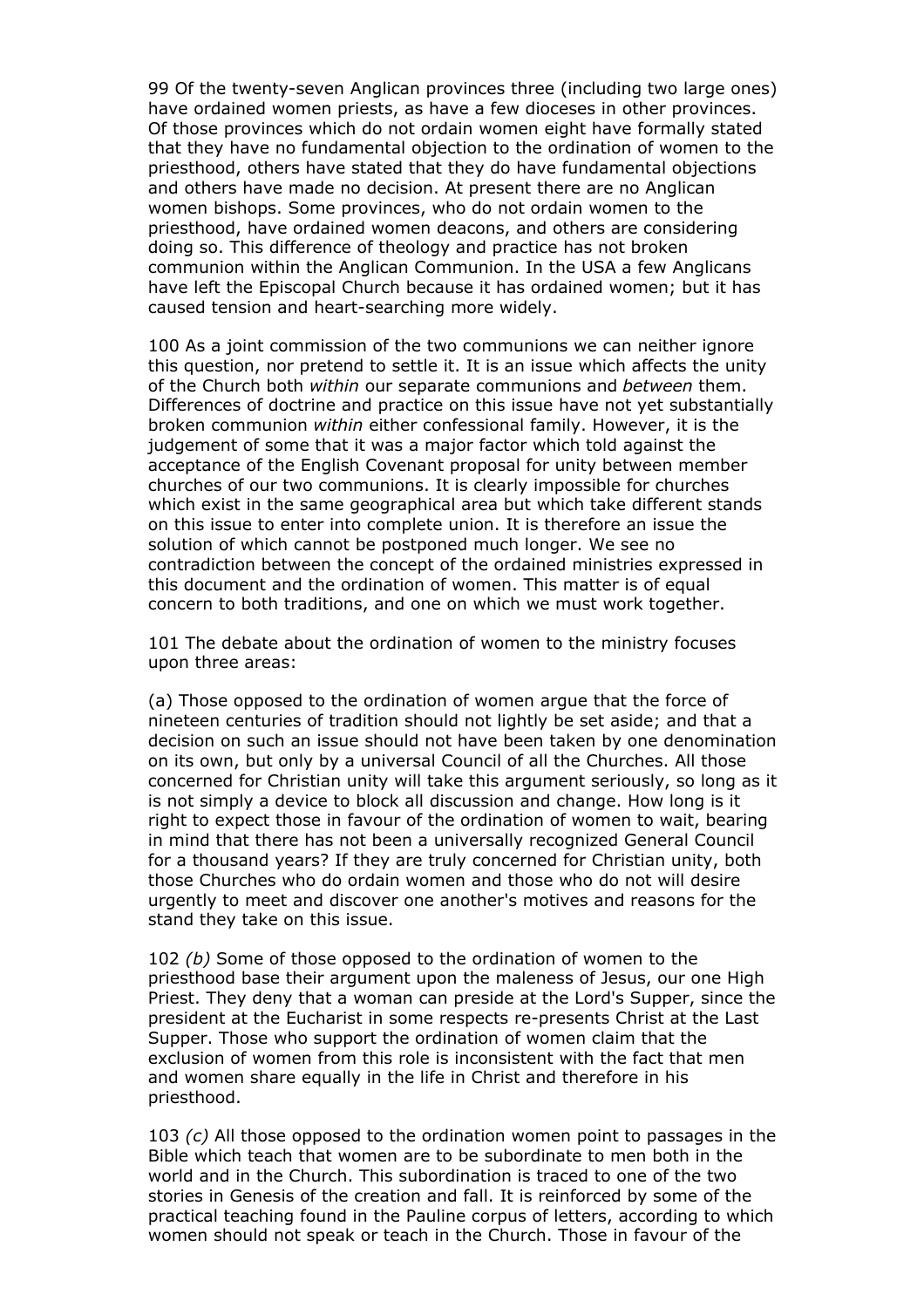ordination of women claim that woman's subordination to man was overcome in Christ (Gal. 3.28), and they point out that very few Churches now carry out to the letter all the practical teaching found in the Pauline letters. In most of our Churches, for instance women have very important teaching roles, and are often admitted to the diaconate. The debate on this issue is closely tied to a particular interpretation of authority of Scripture.

104 Whatever the outcome, we believe that this debate should be carried on in the context of the mission of the Christian Church to the whole of humanity. What kind of ministry in the Church will witness most faithfully and effectively to the fullness of Christ's ministry? What kind of ministry will enable the Church to convey to contemporary society the good news that in Christ God has reconciled the whole of humanity himself? The debate is not simply about the ministry. It concerns the nature of the Church and of Christ's salvation of humanity, and is indeed central to our understanding of the nature and being of God.

### **Our goal**

# **The form of unity**

105 We are at one in believing that God intends the unity of his Church, but along with our partners in the ecumenical movement, we still struggle to understand and express the form which unity should take. It is clear that the Church - like the human family as a whole - is and will always be characterized by great diversity. People differ according to national and political allegiance, ethnic and cultural character, and the thought forms embodied in their various languages. These differences will always be present among Christians, both within denominations and between them. Because the Church is called to be a sign and the first-fruits of God's purpose to reconcile all things in Christ, its provisional character will only be truly expressed if these diversities are also present in its life, and are yet at the same time held within a unity which bears witness to God's final purpose. Its life must, if it is to be true to its nature, neither destroy this diversity by the imposition of a false and premature unity which pretends to embody what will only be truly known at the end; nor absolutize the diverse elements by allowing them to destroy the unity which is Christ's gift. To put the matter another way: the sovereign grace of God in Christ which holds us together must not be regarded as a wholly hidden reality which does not have to be expressed in visible unity; nor, on the other hand, must we allow our premature vision of the final unity to deny the possibility that other visions may contain elements of truth.

106 What visible form of unity will correspond to this character of the Church as the provisional embodiment of an eschatological unity? During the greater part the Church's history, when human society was less mobile than it is now, the divisions of the Church were mainly geographical. The separated communions occupied, as a general rule, distinct areas. In the last three hundred years, however, and especially since the creation of new nations in America by the emigration of peoples from many different areas of Europe, the Church in each area has been characterized by a plurality of confessional allegiances. And because a mobile society necessitates large-scale organization, denominational structures have been developed to support and unify the local congregations scattered throughout religiously plural society and to co-ordinate their activities. The "denomination' as we know it is essentially a product of the North American experience during the past two hundred years, and has now become the dominant form of the Church in most parts of the world. No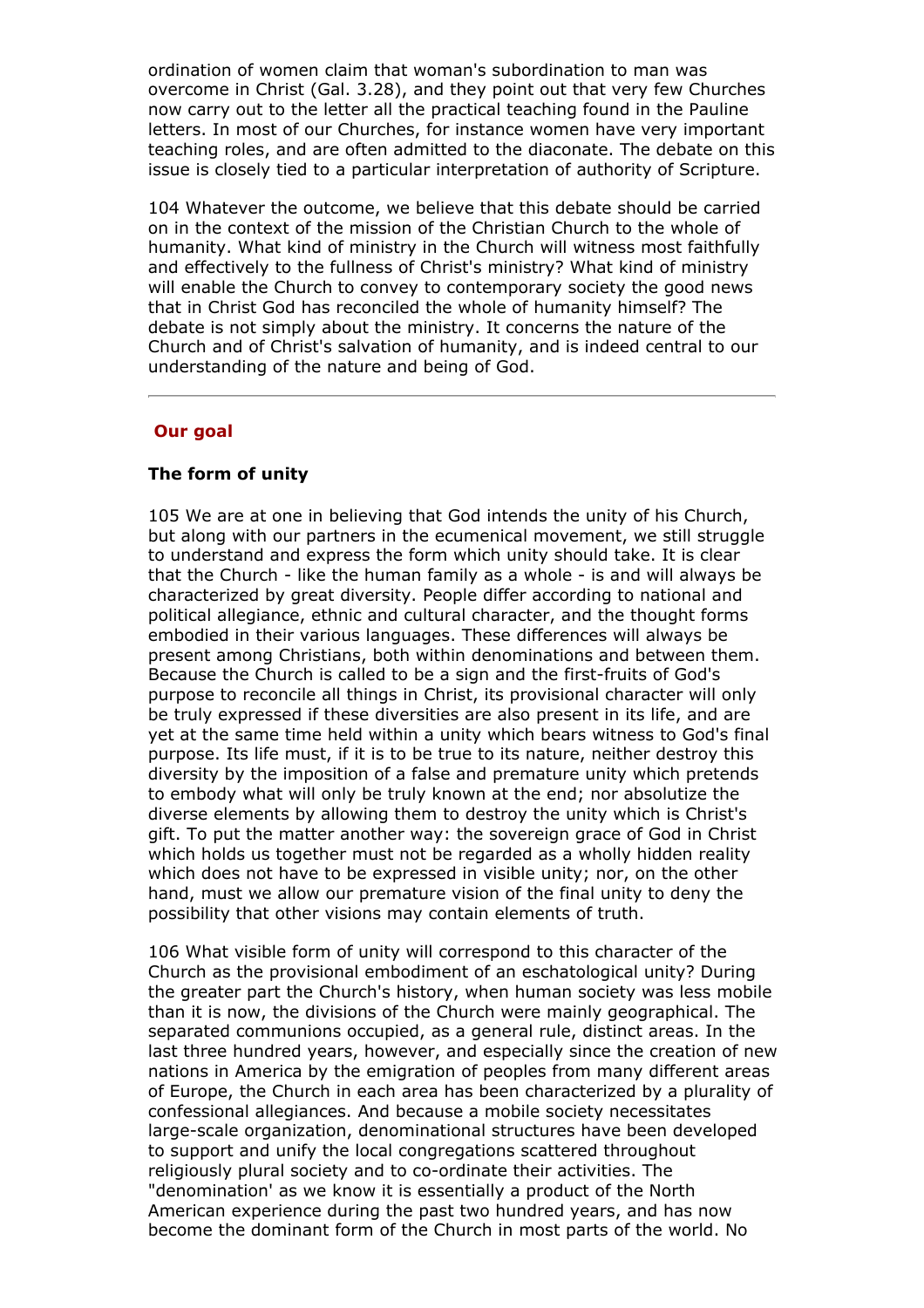one can deny that denominational organizations have enabled the churches to act effectively in many ways, and it is difficult to imagine the Church today without them. Yet, as theologians have pointed out, their ecclesial status is very questionable. In the New Testament the word *ecclesia* is used to denote the local fellowship, the church in a region (Acts 9.31) or universal Church. It is a questionable use of biblical language to use the word "church' for the entities which we now call "denominations'. Nevertheless there some who affirm that the form of visible unity to be sought is the reconciliation of these denominations in such a way as to enable them to continue to exist in their present form while recognizing and accepting another as optional alternative manifestations of the holy catholic Church.

107 At its Third Assembly in New Delhi (1961), the WCC made the following statement about the form of visible unity:

We believe that the unity which is both God's will and his gift to his Church is made visible as all in each place who are baptized into Jesus Christ and confess him as Lord and Saviour are brought by the Holy Spirit into one fully committed fellowship, holding the one apostolic faith, preaching the one Gospel, breaking the one bread, joining in common prayer, and having a corporate life reaching out in witness and service to all and who at the same time are united with the whole Christian fellowship in all places and all ages in such wise that ministry and members are accepted by all, and that all can act and speak together as occasion requires for the tasks to which God calls his people (New Delhi Report, p. 116)

108 At the Fourth Assembly in Uppsala (1968), this was further developed with special emphasis on its second part - namely the call to the "churches in all places to realize that they belong together and are called to act

together'. The Assembly went on:

The ecumenical movement helps to enlarge this experience of universality, and its regional councils and its World Council may be regarded as a transitional opportunity for eventually actualizing a truly universal, ecumenical, conciliar form of common life and witness. The members of the World Council of Churches, committed to each other, should work for the time when a genuinely ecumenical council may once more speak for all Christians and lead the way into the future. (Uppsala Report, p. 17)

109 In later discussions this concept of "conciliar fellowship' was further developed, not as an alternative to the model set forth at New Delhi but as the drawing out of one of its implications. The Fifth Assembly at Nairobi (1975) further clarified this concept in the following words:

The one Church is to be envisioned as a conciliar fellowship of local churches which are themselves truly united. In this conciliar fellowship, each local church possesses, in communion with the others, the fullness of catholicity, witness to the same apostolic faith, and therefore recognizes others as belonging to the same Church of Christ and guided by the same Spirit. (Nairobi Report, p. 60)

In the Vancouver Assembly (1983) the WCC re-committed itself to three things: (1) Visible unity, (2) Mission and evangelism, and (3) Justice and peace. It re-committed itself to visible unity in the following words:

The Lord prays for the unity of his people as a sign by which the world may be brought to faith, renewal and unity. We take slow, stumbling steps on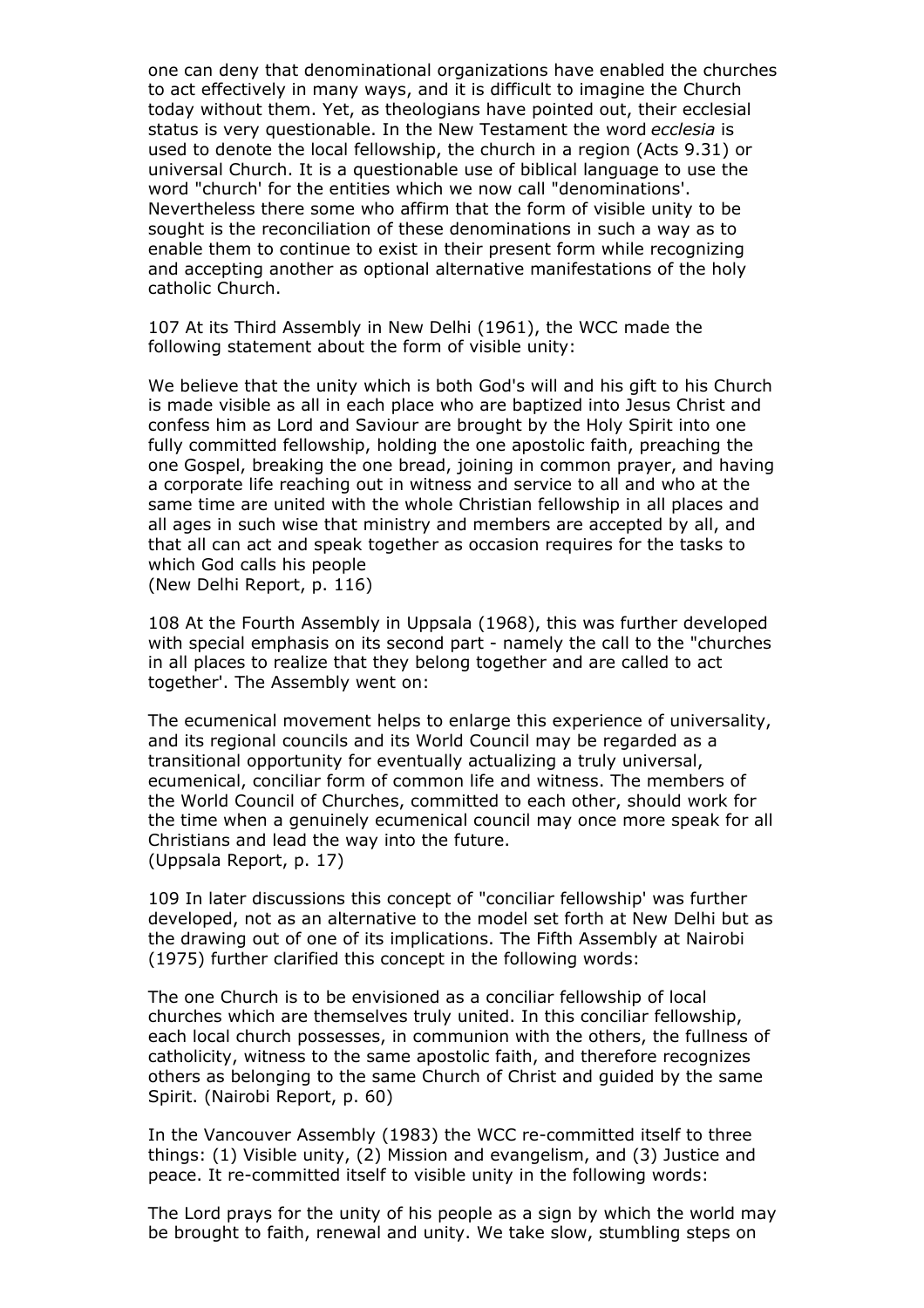the way to the visible unity of the Church, but we are sure the direction is essential to our faithfulness. Since the Nairobi Assembly there have been movements in many places, new united Churches, acts of common witness, local ecumenical projects. There is a new theological convergence which could enable decisive steps towards eucharistic fellowship. We especially thank God for the hope given to us by the BEM document and seek widespread response to it. (Vancouver Report, p. 2)

110 We believe that our two communions should endorse these ecumenical findings. This would imply that we are not simply seeking a *modus vivendi* between two globally organized denominations which would continue their separate though reconciled existence. Since we see the denomination not as by itself "the Church', but as a family or fellowship of churches, we are agreed that Christian unity must in the last resort be discovered and actualized at the local level. Hence, we seek the emergence of reconciled local communities, each of which is recognizable as "church' in the proper sense: i.e. communities which exhibit in each place the fullness of ministerial order, eucharistic fellowship, pastoral care, and missionary commitment and which, through mutual communion and co-operation, bear witness on the regional, national and even international levels. Such churches would express both the unity to which God calls his whole creation in Christ and the diversity which properly characterizes the human family as God intends it to be. While we can only speak as members of our two communions, our intention in speaking of "locally recognizable forms of the universal Church' is obviously directed to all who are called by Christ's name. Our hope is that our member churches might play a part in drawing together others also into something which might express locally the wholeness of the catholic Church.

111 But what, exactly, is meant by the use of the word "local' in this connection? This question raises complex issues. Anglican polity implies a diocesan structure based on the bishop, a Reformed polity, a presbyterial or congregational one. In both traditions, however, popular understanding regards the local congregation meeting weekly for worship as the basic unit, and this should not be written off as a complete misunderstanding, since the fullness of the catholic Church is there in the eucharistic celebration of the Sunday assembly of the people of God. But if the Church is to be truly the sign and foretaste of God's Kingdom for the place where it is, we have to take into account not only our church traditions but the realities of the secular world in which the "local' church must make its witness. Except in very simple static societies, modern communities consist of various overlapping groups whose members are related through language, work, culture and common interest. In order to be effective in missionary outreach the Church may have to encourage the formation of distinct forms of ministry and eucharistic fellowship for different groups in the same area. Yet these must be enabled to realize their unity through sharing the life of a diocese, presbytery or association. But even a large diocese, if it is small enough to have the real experience of unity, may be too small to embrace the life of a modern city. There is thus no simple definition of the phrase "local church' which is applicable to all situations, but we commend the following statement by a recent WCC consultation on the subject:

The term refers to an area where Christians can easily meet and form one committed fellowship in witness and service. Every local church will normally gather in one eucharistic service. The conditions of the area may be such that there is need of several separate services. Even then it must be made evident that these communities understand themselves as one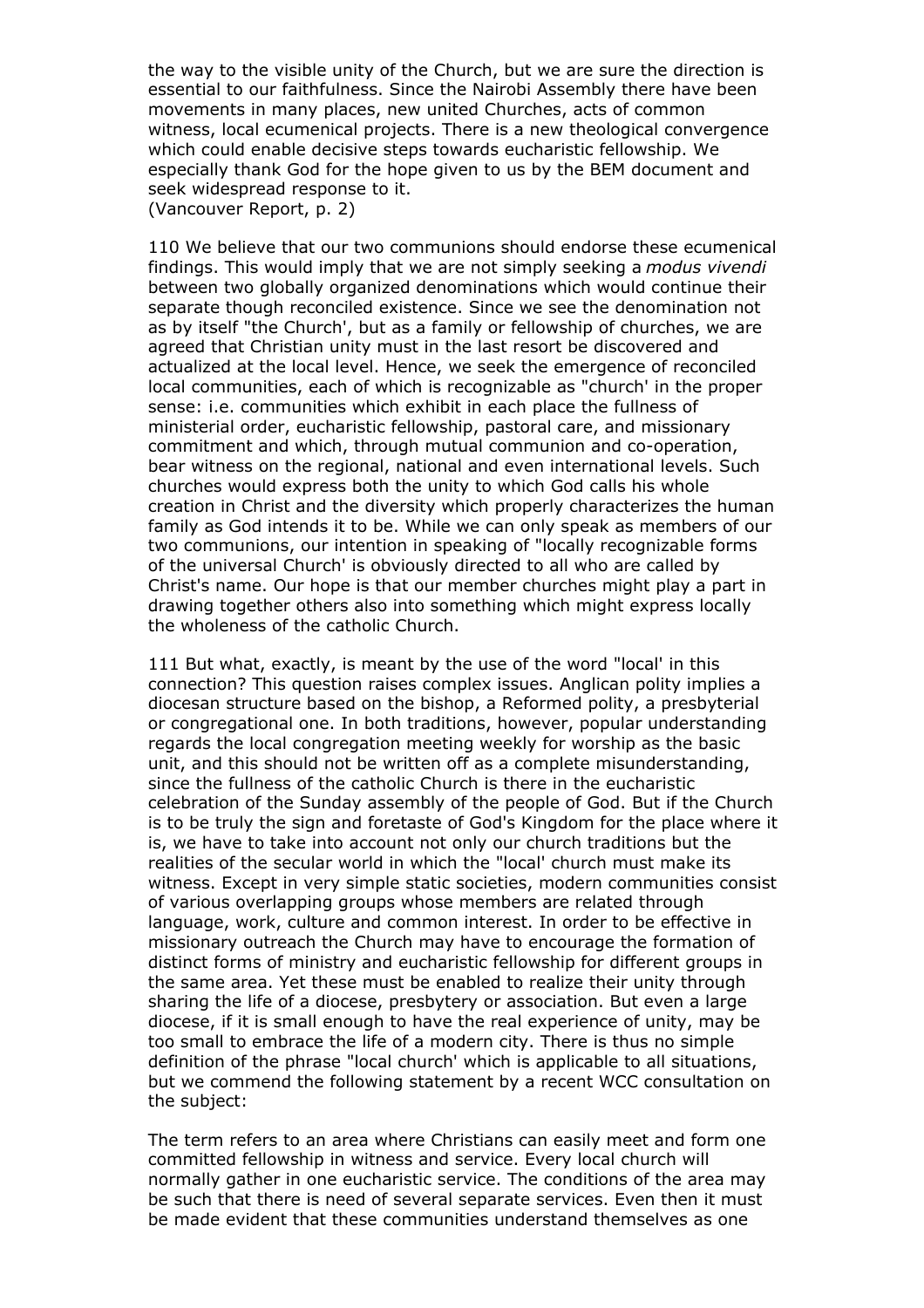eucharistic fellowship.

The area to be served may vary in size. It may be a village or a small town; it may be a city or part of a city. It should not be so large that the Christian community loses coherence, nor yet so small that its homogeneity favours separatism in the human community. The area should be so chosen that the power of the Gospel to cross human barriers will be made manifest.

("In Each Place: Towards a Fellowship of Local Churches Truly United', WCC 1977, pp. 8-9)

Our differing structures, congregational and diocesan, have arisen in the course of seeking to be faithful to our calling to manifest the new life in Christ in and for each local community. As we seek together the proper forms of a locally united Church we cannot give exclusive importance either to the single congregation or to a larger diocese or presbytery. We must recognize the secular realities of each place, and seek forms of local unity and ministerial order which will manifest for each place the fullness of Christ's redeeming presence and power.

# **Practical suggestions**

112 If our two communions are to become one, Reformed churches will have to face the question of bishops, Anglican churches will have to reconsider the diaconate and take into account the Reformed experience of the eldership, and both communions will have to take more seriously the role of the whole membership in the governance of the Church. The following suggestions will not fit all the circumstances but are set out in order to stimulate study of workable structures which may be appropriate in each area.

(a) It is recognized in both communions that the Reformed pattern, in which each local congregation has a minister assisted by a body of elders, is in conformity with a pattern which seems to have been common in the earliest times. The Reformed minister occupies a place analogous to that of the primitive bishops. In this sense the Reformed may rightly say: "We have bishops already'.

(b) It is recognized that the concept of the "local church' is different in the two traditions: for Anglicans it is the diocese centred in the bishop; for Reformed it is the congregation meeting weekly for the sharing of word and sacrament under the presidency of the minister. However we define the "local church', we all believe that in every such gathering the full ministry of word and sacrament ought to be available as an integral part of the life of the congregation.

(c) Even though the Reformed might rightly say that they have bishops already, it is accepted in most Reformed churches that some form of oversight is needed at a supra-congregational level. Normally this oversight is exercised by a corporate body - presbytery or synod. We think that Reformed churches should accept the fact that, at every level, oversight needs to be exercised in a way that is both personal and corporate. Personal oversight apart from the wisdom of a corporate body is apt to become arbitrary and erratic; oversight by a corporate body without a personal pastor is apt to become bureaucratic and legalistic. In fact many Reformed churches have developed forms of oversight at the regional level which combine both elements effectively.

(d) It is agreed by all that personal oversight is to be exercised by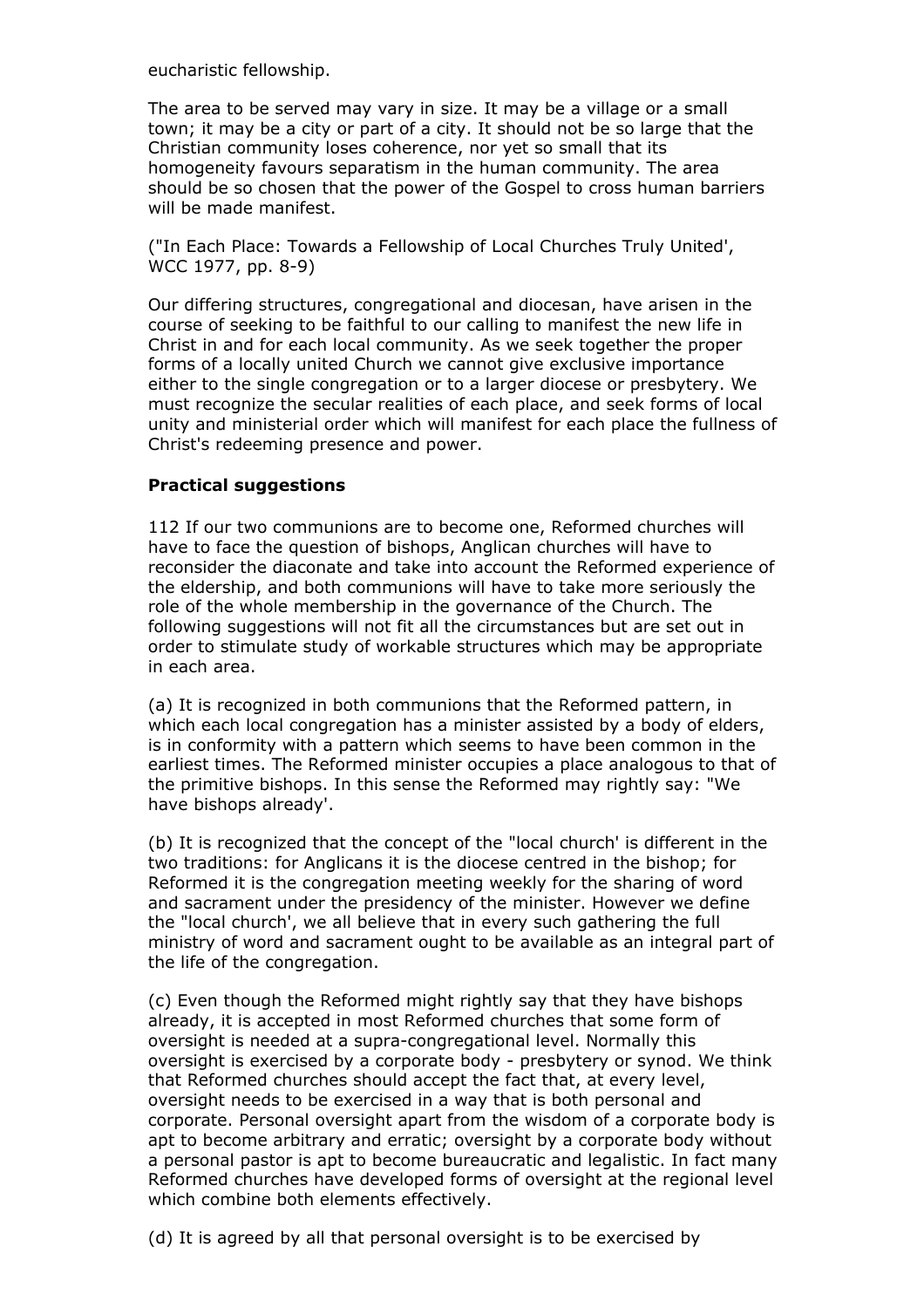participation in the one Good Shepherd; if not it is corrupted and corrupting.

113 What changes would be involved in Reformed practice if the moderator of presbytery or synod were to become a bishop-in-presbytery? We think that the following would be involved:

(a) He would have to hold office for a substantial period sufficient to enable him to develop a real pastoral relationship with ministers and people and to be known widely in the community as the representative of the Church in the particular area.

(b) The bishop would have to be relieved of other duties in order to fulfil this role.

(c) The bishop's role would be more than that of presiding at meetings. The following extract from the ordination prayer for a bishop from the Church of England's Alternative Service Book may indicate the most important elements in the work of a bishop:

Almighty Father, fill this your servant with the grace and power which you gave to your apostles, that he may lead those committed to his charge in proclaiming the gospel of salvation. Through him increase your Church, renew its ministry and unite its members in a holy fellowship of truth and love. Enable him as a true shepherd to feed and govern your flock; make him wise as a teacher, and steadfast as a guardian of its faith and sacraments. Guide and direct him in presiding at the worship of your people. Give him humility, that he may use his authority to heal, not to hurt; to build up, not to destroy.

In other words, the one so ordained would be called to ministerial leadership in the whole life of the Church in his area.

(d) The bishop would need to have opportunities to share with his colleagues in other presbyteries in order to seek help and wisdom in dealing with pastoral problems. It is a matter for discussion whether this should take the form of a "college of bishops' exercising a distinct role in the constitutional government of the Church, as in Anglican practice; or whether it should take the form of provision for regular consultation on pastoral problems without such a separate governing role as in the CSI.

114 Such a suggestion may not commend itself initially to some Reformed ministers. We would, however, commend it on the following grounds: that in every walk of life there ought to be a visible element of personal accountability; that every minister, including the bishop, needs personal pastoral support and help in his ministry ; and that in his exercise of personal oversight the moderator/bishop would really be acting pastorally.

115 We also anticipate that the suggestions may meet with resistance from presbyteries on the ground that, something of their present authority would be diminished. We believe, on the contrary, that an effective and sustained personal leadership, if rightly exercised, is the best way to ensure the authority and effectiveness of a corporate body such as a synod or presbytery.

116 In many languages there are several words which are used or may be appropriately used for the office of chief pastor. Each word has its distinctive overtones of meaning. It is not necessary that the same word should always be used, provided that the substance of the office is recognizably the same. There have been and are great variations in the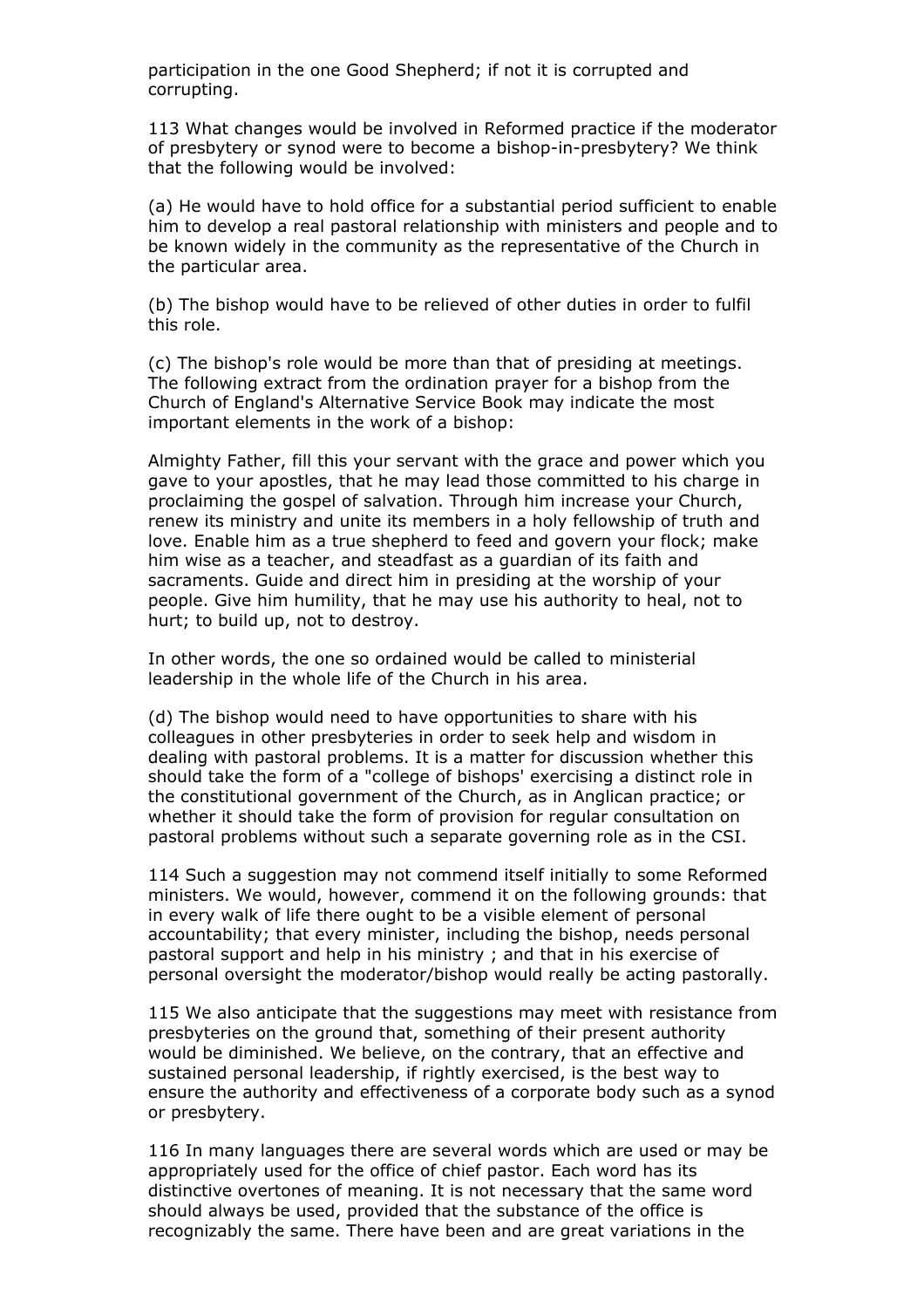ways in which the episcopal office is exercised, and while Reformed churches ought not necessarily to copy any existing Anglican mode there ought to be discussion among the churches with a view to developing styles of oversight which are congruous with the biblical witness and the practice of the universal Church, and which are appropriate to contemporary circumstances.

117 If the two traditions are to come together in united churches, Anglicans will have to consider both the meaning and practice of the diaconate and also the significance of the eldership as it has been developed in the Reformed tradition. Anglicans are aware of the fact that the diaconate as at present exercised in many of their churches is not a genuine diaconate in any classical or biblical sense, but is rather a period of probation and preparation for the priesthood. Many Anglicans have been much concerned for a long time to seek the restoration of a genuine diaconate, and there are parts of the communion where this is taking place. In the eldership God has raised up collegial ministry which has clear mandate in the New Testament and which has proved effective in the contemporary world in many different situations. We think that Anglicans should adopt the eldership as it has developed in the Reformed tradition in order to give shape to emerging movements of lay leadership in the Anglican Churches. This would mean the development of a number of elders in every congregation, normally non-stipendiary and not intending to serve later as priests, sharing with the priest in the pastoral care of the congregation in a manner which might follow in large measure the pattern offered by the present Reformed eldership. It is recognized, of course, that the words "deacon' and "elder' in the early Church stand for quite distinct offices. But it is also recognized (e.g. in BEM, p. 24, para. 22) that "the Spirit has many times led the Church to adapt its ministry to contextual needs', and that the present function of the deacon in the Anglican church is pastoral rather than "diaconal' in the classical sense. There is therefore no reason why the experience of the Reformed eldership should not be made use of to enrich a renewed Anglican diaconate.

118 If such an office of elder/deacon is to be accepted for all congregations in future united churches, it would be essential to ensure that the entire membership of the congregation is enabled to take its proper share in the governance of the Church. This would require provision for regular meetings of the whole congregation to consider matters affecting the life and witness of the Church, and regular opportunities for the entire membership to choose representatives to act on its behalf in the governance of the congregation and of the wider Church. The question whether such representatives should or should not necessarily be elders/deacons is one which would have to be discussed. We cite here the model of the Congregation in the Uniting Church of Australia:

The Congregation is the embodiment in one place of the One Holy Catholic and Apostolic Church, worshipping, witnessing and serving as a fellowship of the Spirit in Christ. Its members meet regularly to hear God's Word, to celebrate the sacraments, to build one another up in love, to share in the wider responsibilities of the Church, and to serve the world. The congregation will recognise the need for a diversity of agencies for the better ordering of her life in such matters as education, administration and finance.

(Basis of Union)

119 Nothing said in this report should be taken to imply that ordained ministry is all we need. In concentrating attention on the steps required towards unity, we take it for granted that the life of the churches will be sustained as in any period of Christian history, by a great variety of lay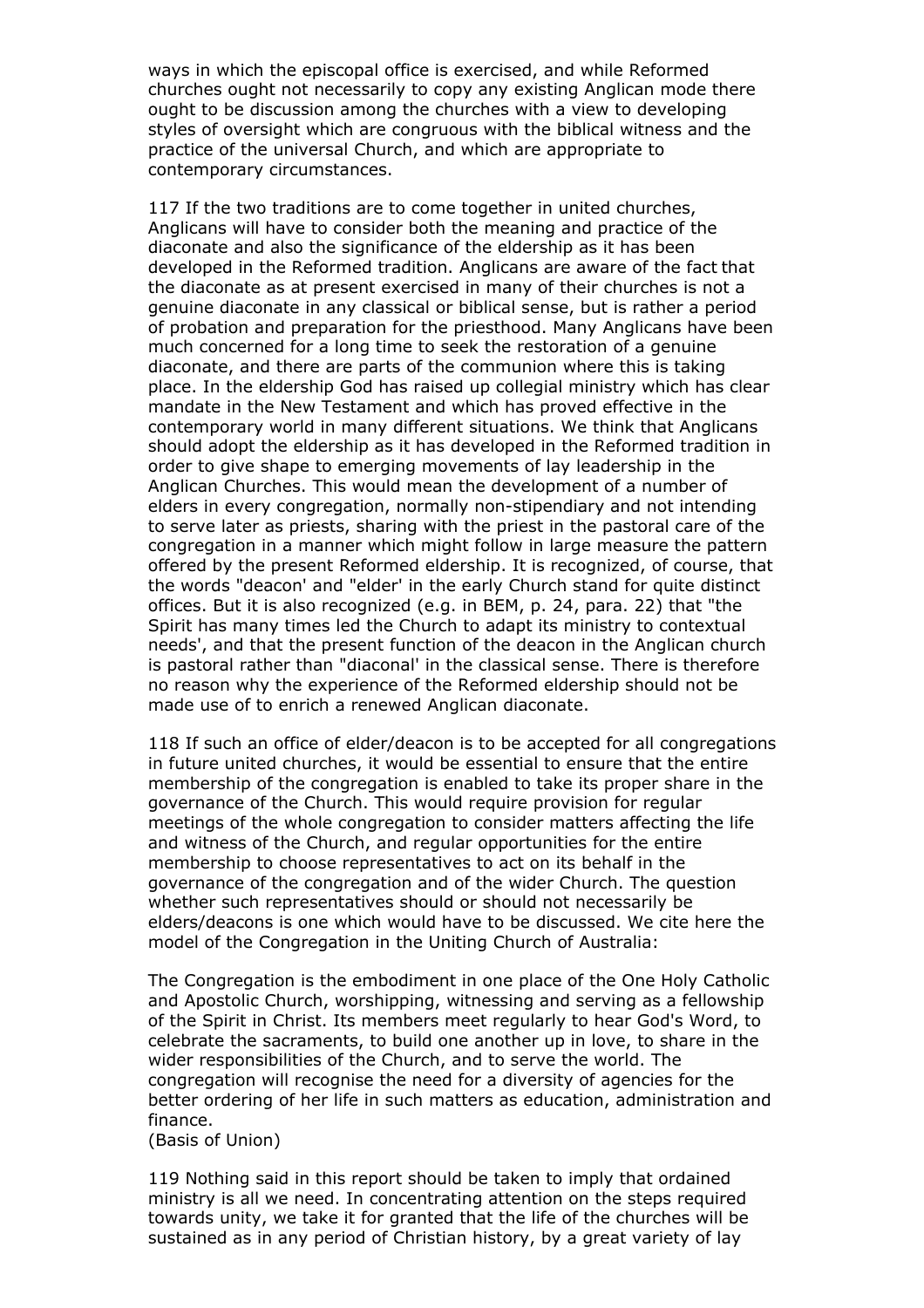ministries, full-time, part-time and voluntary - ministries raised up to meet needs, giving effective service and not to be regretted when their time passes.

# **Expectations of the present report**

120 In offering this Report to our parent bodies, we recognize that our member churches are in many vastly different cultural and political situations. We hope that the Report will, so far as possible, be studied by Anglican and Reformed congregations together in each place. We hope that the guidelines we have suggested will be useful to Anglican and Reformed churches in different parts of the world who are seeking unity. We are encouraged by the degree of convergence already visible as each of our two communions seeks to reform itself. For example, the Reformed welcome the Anglican trend towards ministering baptism in the Sunday assembly of the people of God, and Anglicans welcome the trend towards more frequent celebration of the Eucharist in Reformed churches.

121 The movement for unity has suffered in recent years because bilateral international discussions between confessional families have dealt mainly with theological questions, while the many multilateral discussions between churches in each place (e.g. in local councils of churches) have dealt mainly with practical issues, and the two have not been brought together. We hope that the theological work done in this Report will be studied in relation to the practical problems in each place, and that, if possible, it will be studied by groups representing more than our two communions. In such local discussions the work of these bilateral theological discussions, and the WCC document on *Baptism, Eucharist and Ministry* should be made use of. In order to facilitate discussion and promote the consideration of possible action, we have appended a number of questions to the Report. We would welcome responses to these questions not only from our member churches but also from any national or local councils of churches which see fit to study our work.

122 We are aware of the fact that the things which keep Anglicans and Reformed in any particular place apart are often not the things dealt with in "Faith and Order' documents. The divisive factors are often other kinds cultural, social and political. We have to ask whether the widespread failure of our member churches to act on the convictions which they hold in common is not the result of lethargy, of timidity, or unwillingness to face change and, above all, of an acquiescence in social injustice and a lack of missionary zeal. In the present report we have repeatedly stressed the fact that it is in a missionary context that the true nature of the Church, sacraments and ministry are understood. We cannot receive our proper unity without this missionary context. It is because we have been grasped by the vision of the Kingdom of God that we are motivated to overcome divisions. As the churches in each place study this report together, they should ask one another whether this missionary perspective is in fact controlling their study.

123 We hope that those who study this Report will have in mind seven things which we have tried to keep in view:

(a) Participation in Christ and in the life of the triune God. In our different communions we are all participating, in the Spirit, in what Christ has done and is doing, and in his communion with the Father and his mission to the world and his will for peace and justice.

(b) The primacy of grace. We are in Christ simply by the sheer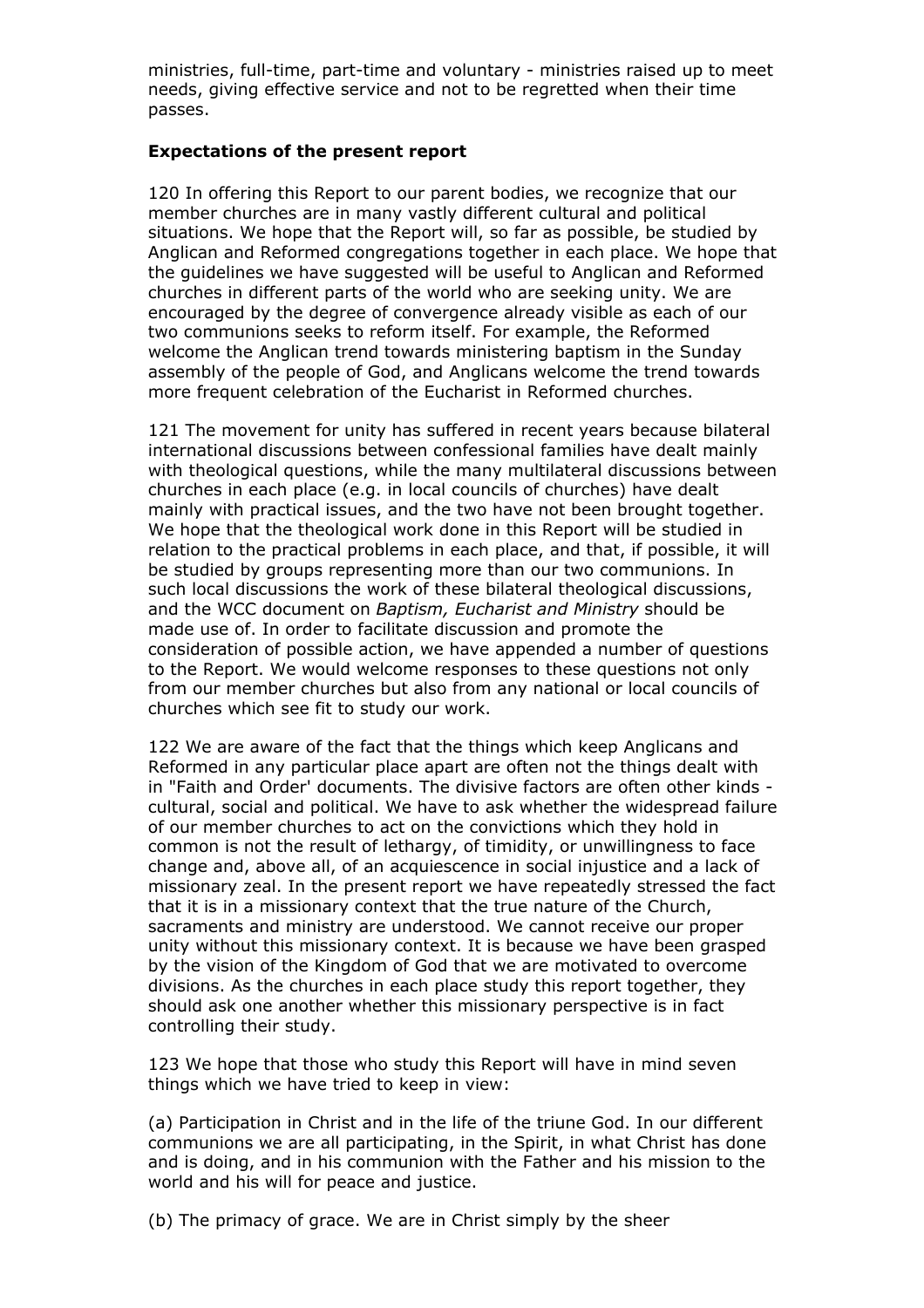unconditioned grace of our Lord who has taken us, unworthy as we are, into his company. We do not seek unity because we can approve of one another. We seek it because, when we refuse to do so, we treat with contempt the immeasurable kindness of our Lord who has accepted us as we are in order that he may make us what he would have us to be.

(c) The world is torn apart and threatened with destruction by our selfish passion, greed and fear. The Church cannot be the sign of God's reconciling grace for all humankind while itself remaining unreconciled, stubbornly clinging to the past.

(d) The missionary calling. The Church is the first-fruits of God's gracious purpose to embrace his whole human family in the arms of his love. While we think only of ourselves and of what is helpful to us, we miss what he has in store for us. It is when we turn towards the world as witnesses, heralds and servants of his Kingdom, that we shall learn the secret of unity.

(e) The other discussions - bilateral and multilateral - in which our two communions have taken part (see Appendix 1).

(f) The experience of united churches. Our two traditions are represented (with others) in the united churches of the Indian sub-continent, the formation of which was inspired by the vision of a church locally united and reflecting in its local unity the unity of the universal Church. These churches have now a long and precious experience of living and growing together in unity. Those who laboured and prayed for the union of these churches believed that their example would encourage others to follow, but this hope has been disappointed. The united churches, instead of being the vanguard of a movement for unity, have become isolated. In contradiction of their own purpose, they are in danger of being seen as just a new denomination. We think it imperative that, as far as possible, they should be drawn in the further discussions with us, both so that their experience may be available to us, and also that their threatened isolation may be avoided. We would hope that other world confessional families which are involved in the Indian unions (Methodists, Baptists, Disciples, Lutherans) would wish to take similar actions insofar as they are involved in bilateral conversations.

(g) The experience for many of our member churches who have received mutual encouragement and correction through their membership in the World Council of Churches.

124 Throughout our conversations we have been led to see all our work in the perspective of the Church missionary calling, acknowledging that the Church is but a provisional embodiment of what is promised at the end. The Church is - to use again the familiar image - a pilgrim people. The Church must therefore be willing to move when the Lord calls it to do so. This is our final and perhaps most important word. Many of the grave warnings in Scripture are addressed to those who are unwilling to move forward in response to the call and promise of God (e.g. Heb. 3.12-19). The call to unity challenges our sloth and unbelief with a summons to look up and listen to the voice of the living God who has called us to be one as he is one, and who is able to complete what he has begun in us. We may well take to ourselves the call addressed to an unbelieving company on the brink of the Red Sea: "Tell the people of Israel to go forward' (Exod. 14.15).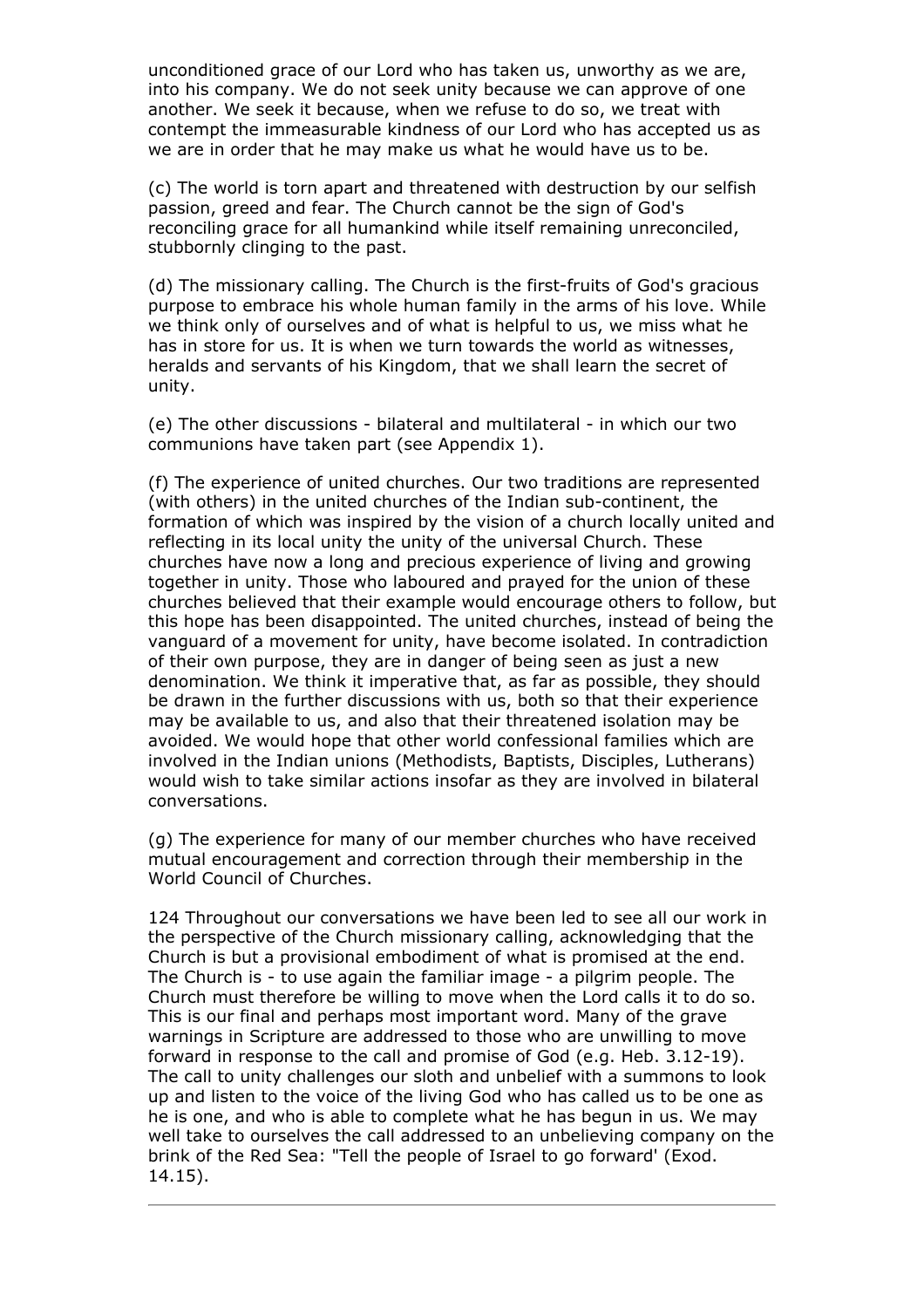### **Recommendations**

- We invite Anglican and Reformed Churches to pray for each other 1. regularly. To this end we ask the Anglican Consultative Council and the World Alliance of Reformed Churches to find ways of encouraging the widest possible use of the Ecumenical Prayer Cycle, and we ask the Anglican Consultative Council to relate the Anglican Prayer Cycle more closely to the Ecumenical Prayer Cycle.
- 2. Having regard to the differing degrees of relationship between the churches of our two communions in various parts of the world, we urge them to embark on the next stage towards unity, in the light of the findings of this report.
- 3. We recommend that our member Churches examine carefully the issues raised under the heading "What keeps us apart' (paras. 6-14).
- We recommend that the churches of both traditions undertake a 4. fresh examination of the implications of our common practice of baptism - wherever possible together, but certainly sharing their findings.
- 5. We recommend that where churches of our two communions are committed to going forward to seek visible unity, a measure of *reciprocal* communion should be made possible; for communion is not only a sign of unity achieved, but also a means by which God brings it about.
- We recommend that the churches of our two communions examine 6. their structures to see if the personal, collegial and communal aspects of oversight are adequately represented at every level; and that if they are not, they give serious attention to such revisions as are applicable in their regions.
- We recommend that our member Churches in each place explore the 7. possibility of moving towards the formation of united churches as envisaged in section V in this report.
- 8. In the light of what we have said in paragraphs 22, 44, 45, 61 and 70 of this report we recommend that, wherever possible, Anglican and Reformed Churches seek together ways in which all forms of discrimination which devalue persons may be eliminated. As a step in this direction we urge our churches around the world:
	- a. to work together to overcome those barriers which exist between privileged and under- privileged, black and white, male and female;
	- b. to share their human, spiritual and material resources with those in need.
- We recommend that our churches discuss the following questions at 9. all levels - in joint groups where possible:

# **General questions**

- 1. God has accepted us and made us one in Christ. Therefore we are bound to accept one another and live together in one body. How must we change in order to enable us to be one body in each place? (paras. 19ff.)
- 2. Are the concerns for evangelism, social justice and doctrinal purity compatible with the active struggle for unity? How in your experience are they held together? (paras. 29ff.)
- 3. Does your church engage in mission? Why is mission important? Are the motives for mission the same as, or different from, the motives for unity? (paras. 35ff.)
- 4. Are the obstacles listed in Section I a sufficient ground for our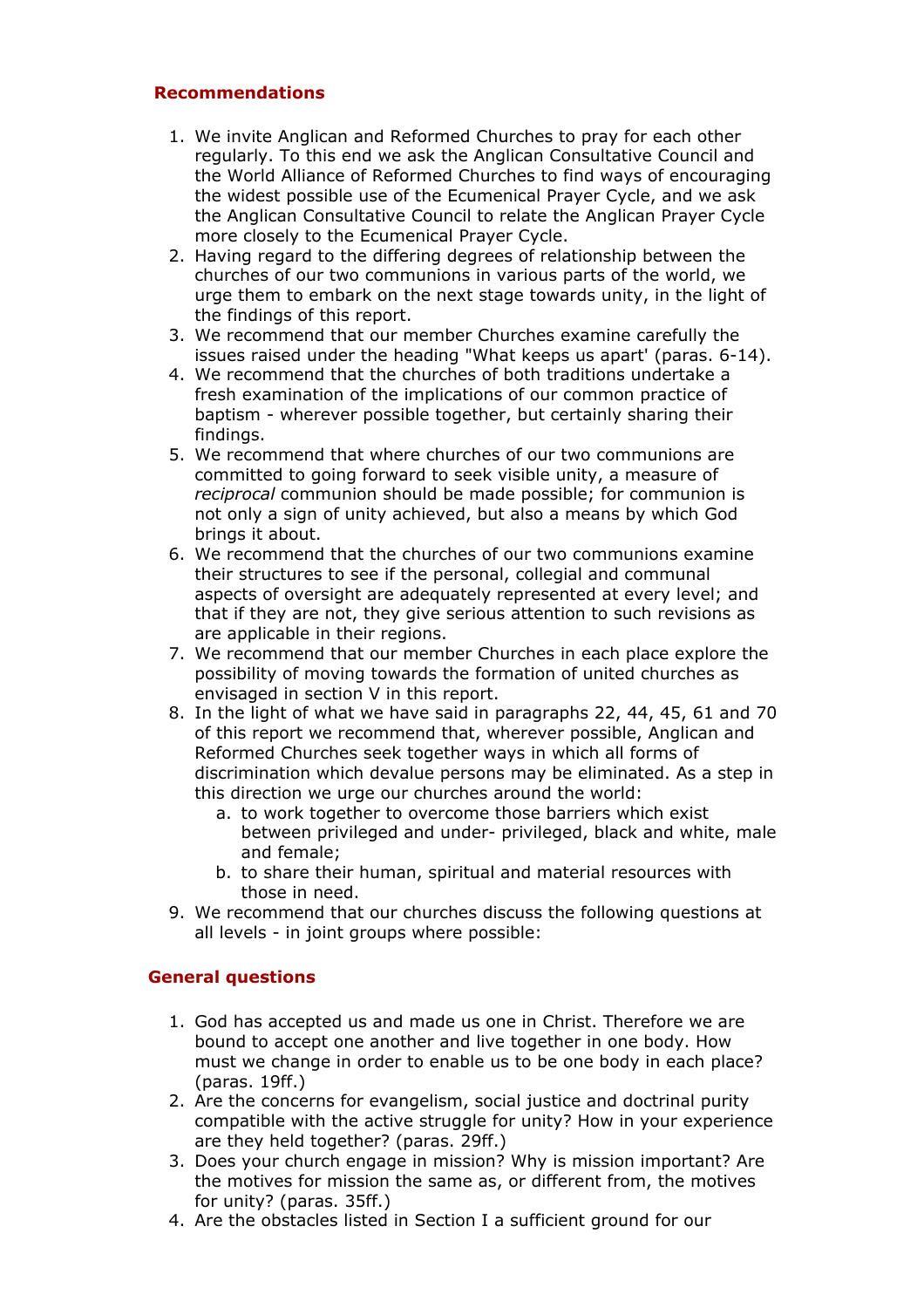remaining separate? (paras. 6ff.)

- What form and extent of doctrinal agreement is necessary for the 5. reunion of separate Christian churches? What relation does your answer have to the measure of agreement within your own church?
- 6. How far is folk religion a barrier to unity?
- 7. For good and for ill, in what ways is your church bound to and moulded by your culture, or by an alien culture?
- 8. How is your church conditioned by a sense of national identity?
- 9. In what ways is your church related to the state?
- What are the implications of your answers to questions 7, 8 and 9 for 10. your understanding of:
	- i. the nature of the Church;
	- ii. the Lordship of Christ in his Church;
	- iii. the prophetic role of the Church *vis- à-vis* the State;
	- iv. the mission of the Church?
- 11. What importance has historic continuity in the Church for the life of the ordinary Christian? How is this continuity maintained? (Section IV)
- What difference does the consciousness of belonging to a universal 12. Church make to the ordering of your church life and mission? (Section V)

# **Questions relating to worship and the sacraments**

- What is the significance of people feeling uncomfortable in each 1. other's worship for relations between the churches? Should sharing in each other's worship enrich us, or give us reasons for remaining apart?
- 2. To what extent do stereotyped images of other people's practices and institutions constitute a barrier to reunion, and what can be done to correct these?
- Since baptism, as the rite of Christian initiation, is sufficient to 3. constitute a person a full member of Christ and his Church, what is the theological and pastoral purpose of confirmation or any analogous rite, and how are both related to participation in the Eucharist? (paras. 55ff., 72)
- 4. The report states that Christ constitutes his Church in the Eucharist. What are the implications of this for the regularity and frequency of communion? (paras. 62ff.)
- 5. For participation in the Eucharist it is required that we be in love and charity with our neighbours. We are in fact involved in structures of violence and oppression. What steps are you taking to deal with this contradiction?
- 6. Is the statement about "lay celebration' of the Lord's Supper (para. 83) acceptable? If not, why not?
- What does your church do with the consecrated elements left over 7. after communion? What does this imply concerning your understanding of Christ's presence?

# **Questions on ministry and church membership**

- 1. Since both our communions recognize each other's baptism, what prevents us from establishing full communion, accepting each other's members and mutually exchanging ministers as vital steps on the road to full unity?
- 2. To what extent does the kind of ministry exercised by your ordained ministers encourage or inhibit the ministry of the whole body?
- 3. Of the names you normally use for the ordained minister which do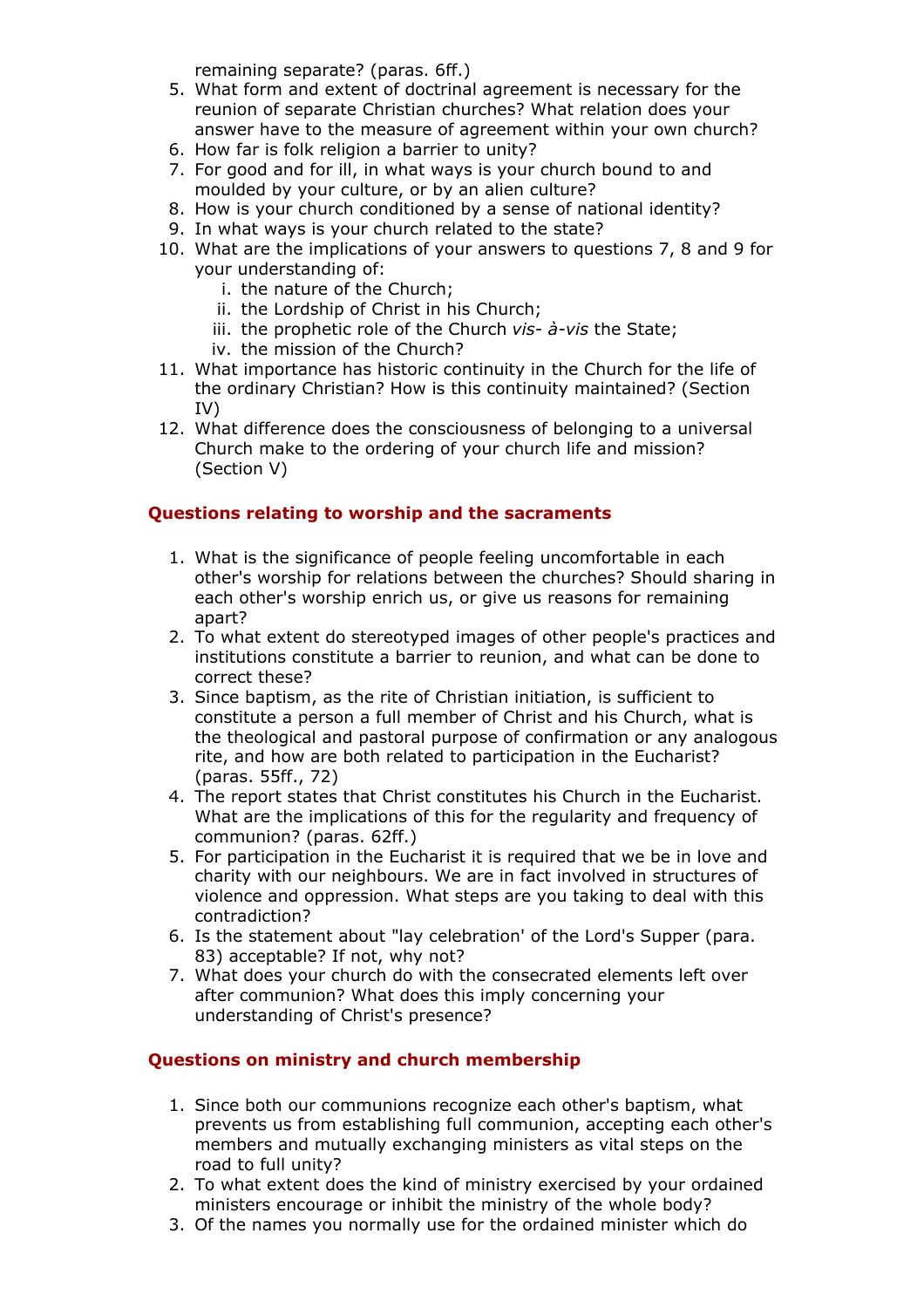you think most appropriate to the task of the ministry of word and sacrament and of Christian leadership? What is the value in the names you do not normally use? (para. 79)

- 4. In any plan of union in your area how could the continuity of ordination with the undivided Church be restored, whilst the reality of God's gift of ministry to all participating churches is acknowledged?
- 5. Is the description of ordination given in paras. 80-90 acceptable to both our communions?
- 6. To what extent is the ministry of your church at every level effectively personal, collegial and communal?
- What changes would be needed in your area for Reformed churches 7. to adopt a "bishop-in-presbytery' and for Anglican churches to accept the office of elder, as suggested in paras. 112-16?
- What patterns of ministry would be appropriate for a united church in 8. your area, given the missionary task of the Church, the existing patterns in both communions, and the need for ministries to be acceptable to both world communions?
- 9. How should the ordained and non-ordained ministries at all levels be ordered so that ministers are always mutually accountable and responsible?
- 10. Does the practice of your church bear witness to the equal partnership of women and men in God's covenant? How could your church incorporate women more fully into every facet of its ministry and governance? (paras. 98-104)
- 11. There are some who believe that it is God's will to ordain women to the ministry, and others who do not. There will not be full unity between our two communions until we reach a common mind on this issue. What steps are our churches in your area taking together to seek God's will on this matter? Are women represented in all your discussions of this issue?
- 12. In the discussion of the ordination of women, what weight ought to be given to the effects of our decisions on other churches?

### **Appendix 1 : Reports of principal bilateral and multilateral conversations in which Anglicans and Reformed have recently been engaged**

Baptism, Eucharist and Ministry. Faith and Order Paper no.111. World Council of Churches, Geneva 1982.

The Final Report. Anglican-Roman Catholic International Commission (ARCIC).Windsor, 1981. CTS/SPCK, London 1982.

Anglican-Orthodox Dialogue. The Moscow Agreed Statement. Anglican-Orthodox Joint Doctrinal Commission 1976. SPCK, London 1977.

Anglican-Lutheran International Conversations. The Report of the Conversations 1970-1972 authorized by the Lambeth Conference and the Lutheran World Federation: Pullach, 1972. SPCK, London 1973.

Lutheran-Episcopal Dialogue. The Report of the Lutheran-Episcopal Dialogue: Second Series 1976-1980. Forward Movement Publications, Cincinnati 1981.

The Presence of Christ in the Church and the World (Reformed- Roman Catholic). World Alliance of Reformed Churches/ Secretariat for Promoting Christian Unity 1977.